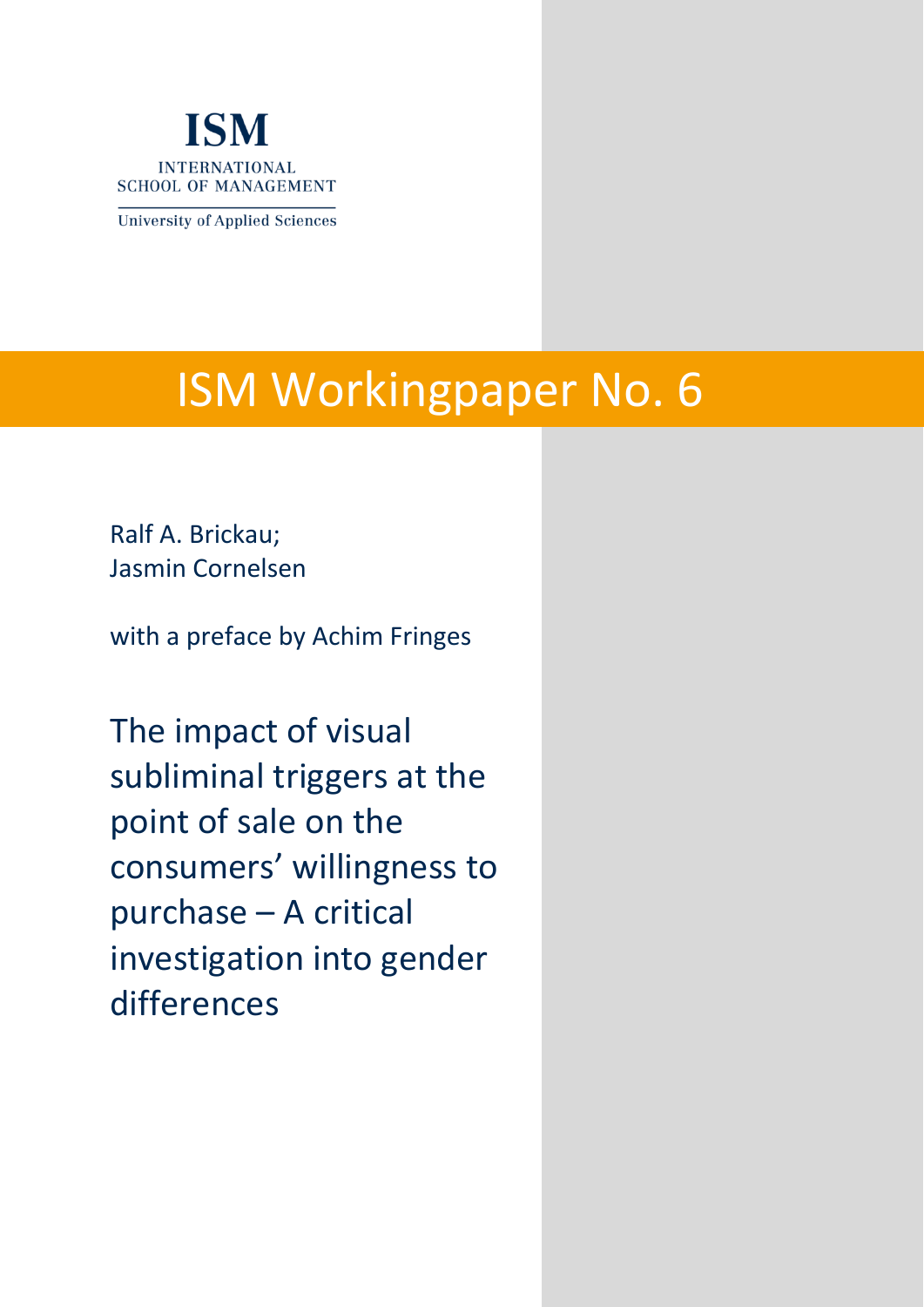ISM Working Paper No. 6

Ralf A. Brickau; Jasmin Cornelsen with a preface by Achim Fringes

**The impact of visual subliminal triggers at the point of sale on the consumers' willingness to purchase – A critical investigation into gender differences**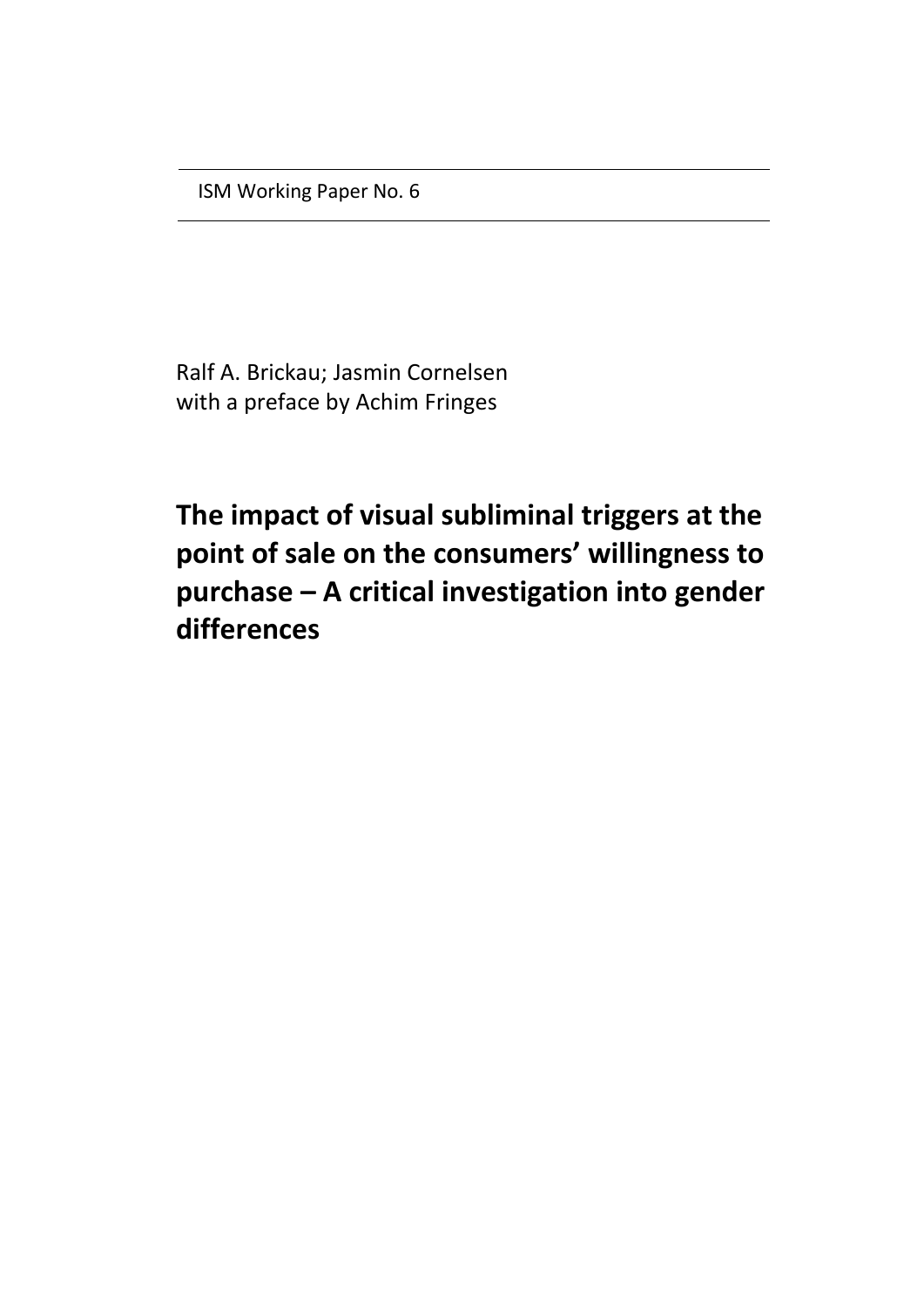Brickau, Ralf ; Cornelsen, Jasmin: The impact of visual subliminal triggers at the point of sale on the consumers' willingness to purchase - A critical investigation into gender differences © 2017 der vorliegenden Ausgabe, Münsterscher Verlag für Wissenschaft readbox unipress in der readbox publishing GmbH http://unipress.readbox.net © 2017 ISM Alle Rechte vorbehalten

Herstellung: readbox unipress ISBN 978-3-96163-104-9

ISM - International School of Management gGmbH Otto‐Hahn‐Str. 19 · 44227 Dortmund www.ism.de Tel.: 0231.975139-0 · Fax: 0231.975139-39 ism.dortmund@ism.de

Brickau, Ralf; Cornelsen, Jasmin: The impact of visual subliminal triggers at the point of sale on the consumers' wil-lingness to purchase - A critical investigation into gender differences, Dortmund und Münster, readbox unipress, 2017 (Working Paper ; 6) ISBN 978-3-96163-104-9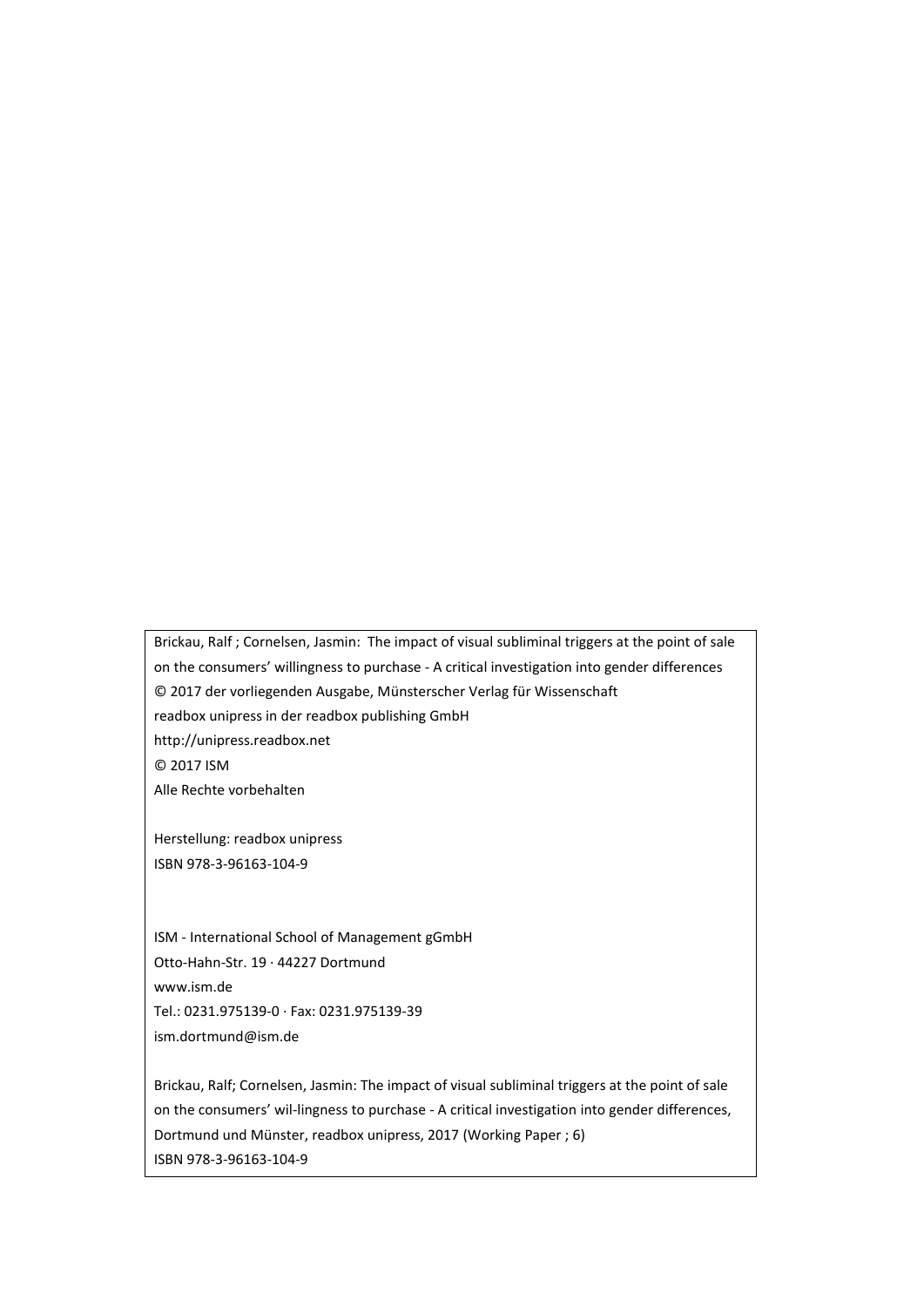# **Contents**

| $\mathbf{1}$   |     |  |  |  |  |  |
|----------------|-----|--|--|--|--|--|
| $\overline{2}$ |     |  |  |  |  |  |
|                | 2.1 |  |  |  |  |  |
|                | 2.2 |  |  |  |  |  |
|                | 2.3 |  |  |  |  |  |
| 3              |     |  |  |  |  |  |
| 4              |     |  |  |  |  |  |
|                | 4.1 |  |  |  |  |  |
|                | 4.2 |  |  |  |  |  |
|                | 4.3 |  |  |  |  |  |
| 5              |     |  |  |  |  |  |
|                | 5.1 |  |  |  |  |  |
|                | 5.2 |  |  |  |  |  |
| 6              |     |  |  |  |  |  |
|                | 6.1 |  |  |  |  |  |
|                | 6.2 |  |  |  |  |  |
|                | 6.3 |  |  |  |  |  |
|                |     |  |  |  |  |  |
|                |     |  |  |  |  |  |
|                |     |  |  |  |  |  |
|                |     |  |  |  |  |  |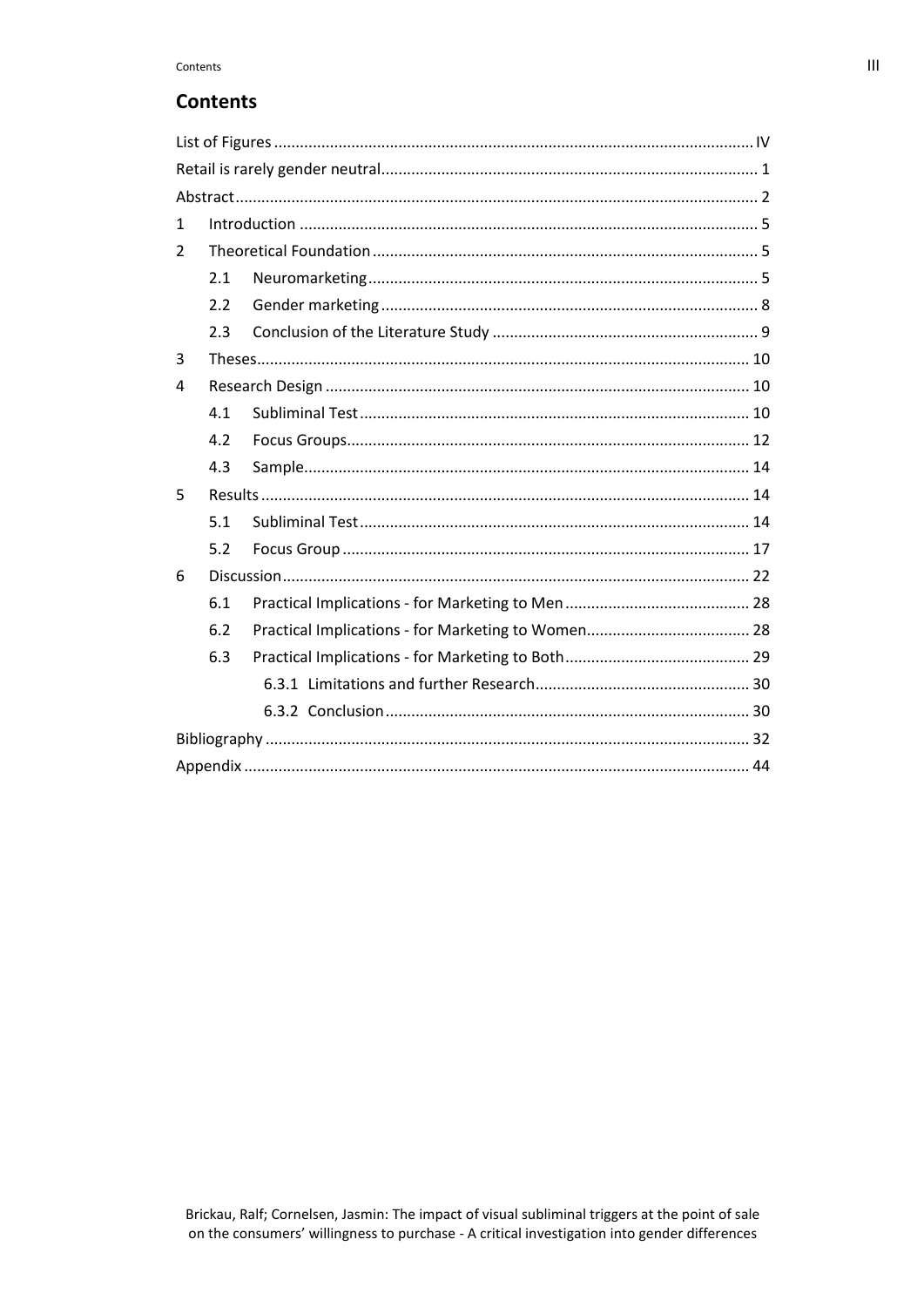# <span id="page-4-0"></span>**List of Figures**

| Figure 1: The merchandising displays created for the neurological subliminal test 11 |
|--------------------------------------------------------------------------------------|
|                                                                                      |

Figure 2: [The merchandising displays created for the focus groups](#page-17-0) ........................ 13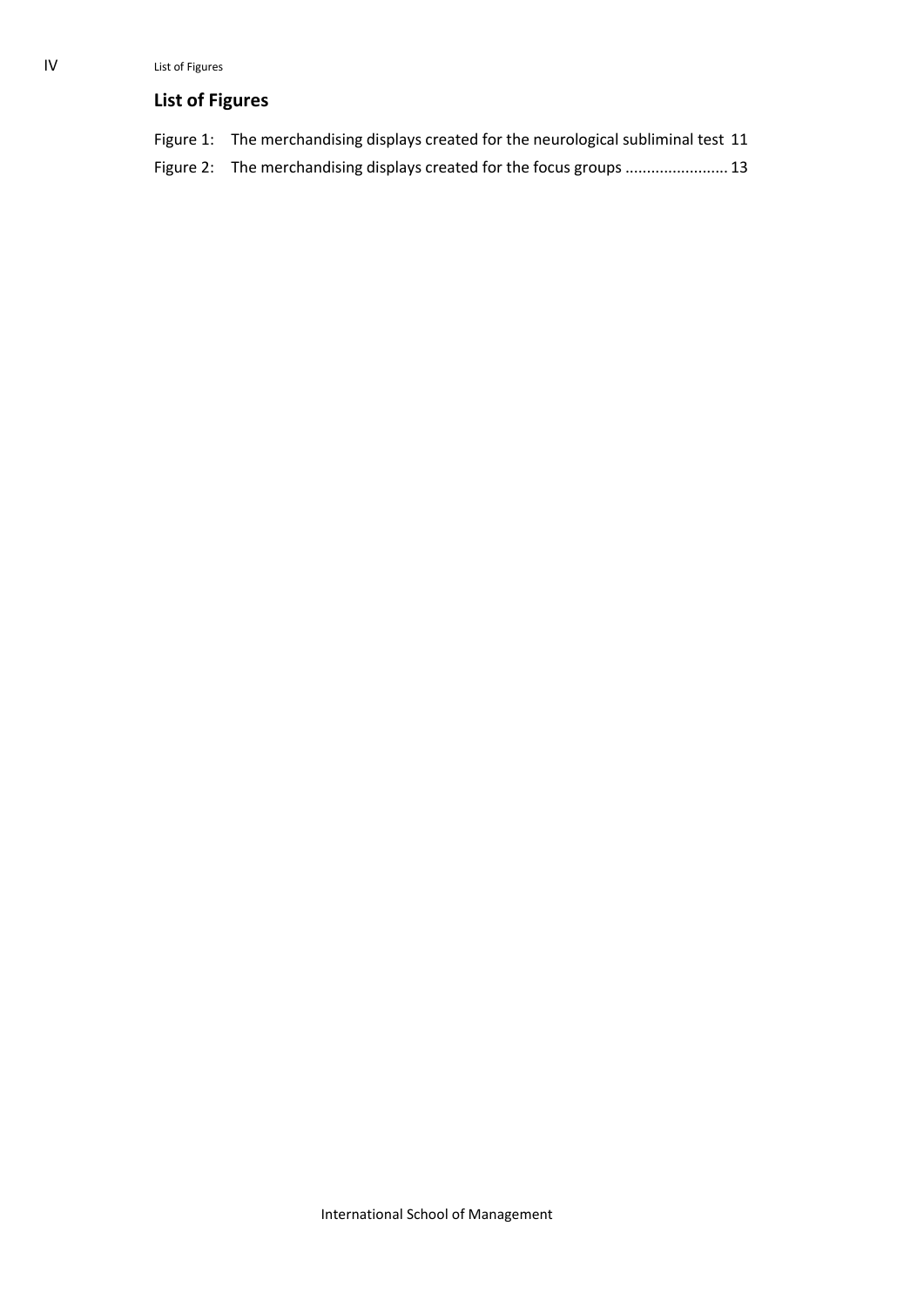## <span id="page-5-0"></span>**Retail is rarely gender neutral**

The fact that women and men differ profoundly in their consumer behavior increasingly forces retailers to approach both target groups with different strategies. Research in various areas show that differences are not solely acquired via upbringing but are naturally rooted in the human brain.

The differences between the female and male brain are not based on size but on how perception and behavior are processed in the brain.

Our brain consists of 100 billion neural cells. Communication between these neural cells operates on the one hand on electrical impulses and on the other hand via biochemical molecules. These messengers have the task to transmit information between neural cells. Also absorbed signals which are firstly transported via electrical impulses end up in a chemical process. The connection between neurons is processed through synapses, scissures, in which the transmittance of information is determined by neurotransmitters.

Hence Seeing, Smelling, Tasting, Hearing and Sensing are in the first place chemical processes.

Many of these neurotransmitters show different compositions and concentrations in men and women and subsequently lead to differences in perception and behavior.

Throughout life cognitive capacities in men and women are arranged according to different principles; this is triggered via hormonal fluctuations. The hormonally dependent differentiation in humans commences at an early embryonic stage in the pre-birth development. Moreover cognitive capacities have an evolutionary background as they proved to be beneficial during the long period of evolution.

The majority of human brains possess characteristics both from male and female categories. Brains with purely female or male features are rather seldom. Despite this fact specific, different ways of behavior are existent.

Women possess a faster speed of cognition. This enhances better optical perception and also more detailed perception and speed of decision making but also a more detailed memory power. Moreover women possess a better motorical function in their hands which has a profound impact at the PoS as we "come to grips" with things there and then in the truest meaning of the word. Men in contrast have a better faculty of abstraction and a better spatial orientation. Men are more target-oriented in their purchasing decisions and have clear perceptions of their intended course of action. Women take more alternatives into account when deciding upon a product. Women also perceive more details at the PoS which do not reach mens´ cognition at all.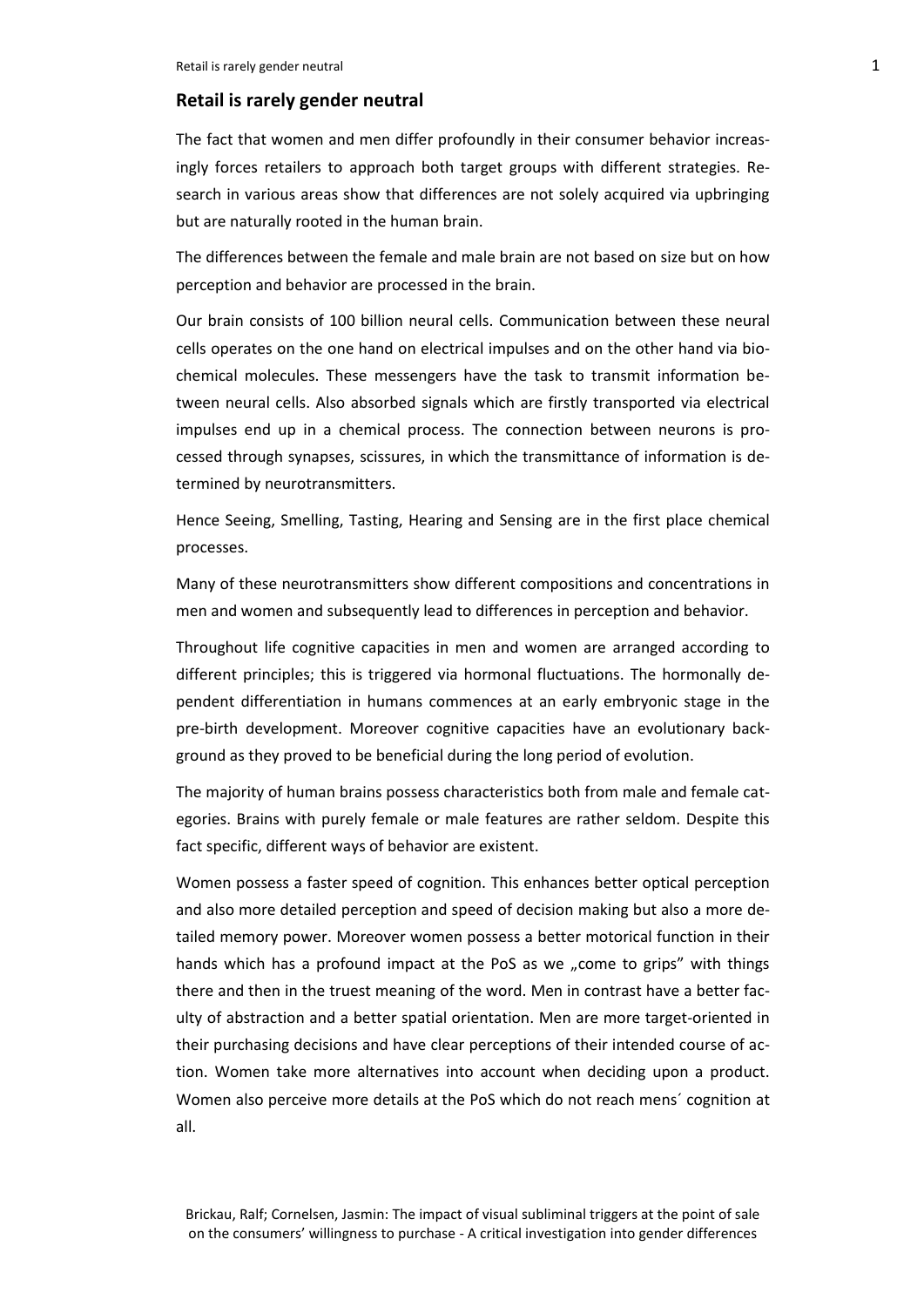#### 2 Abstract

Regardless how strongly one may assess biological and evolutionary differences in female and male brains, the fact is that between 70 and 80% of purchasing decisions of private consumption at the PoS are made by women. Research data that has been collected by nearly all retailers over the years is unambiguous. The majority of men go out and buy things, women go "shopping". Most men find it incomprehensible that women go shopping through the stores without precise prior determination of what to buy. In this respect men are more purposeful and target-oriented. Only when it comes to technical devices men go astray from this behavior as we can observe in shops for technical appliances like Mediamarkt &Co.

Additionally to the differences in perception of men and women at the PoS it can be stated that Retailers and FMCG Producers are not only competing on the grounds of product performance anymore but rather have reached a competition in perception or as McCann Erickson once put it: USP means Unique Selling Perception.

Many generalisations of the past have been unmasked as prejudices but what remains are the distinct different strategies developed for the PoS. Many insights from Neuro Sciences and Evolution Biology are in accord with what retailers experience daily at the PoS. Before analyzing target groups in minute details it would be advisable to consider these preliminary findings even if one may find oneself between the "fronts" of the battle of sexes.

Hence the differing purchasing behaviors of men and women come into focus of Neuromarketing and Neuromerchandising and will get increasingly more influence on products and retail concepts. This paper is looking at gender specific differences in the perception of merchandising displays at the PoS and provides clear proof that retailers and producers alike should concentrate on these differences in more detail in order to create a PoS that influences the perceptional mode of their target groups more appropriately.

#### **Achim Fringes**

## <span id="page-6-0"></span>**Abstract**

**Purpose** – Over the last decades a plethora of advertising elements has been employed at the point of sale (POS) in supermarkets with the intention to increase demand among male and female consumers - with varying success. Companies still strive to understand the "black box" of consumer brains. Neuro-scientific research has brought new perspectives to consumer behaviour and shows positive results but still there are a lot of white spots on the map while trying to understand consumers´ behaviour. This exploratory research is aimed at identifying gender differences in the perception of visual subliminal marketing triggers at the POS. Concentrating on food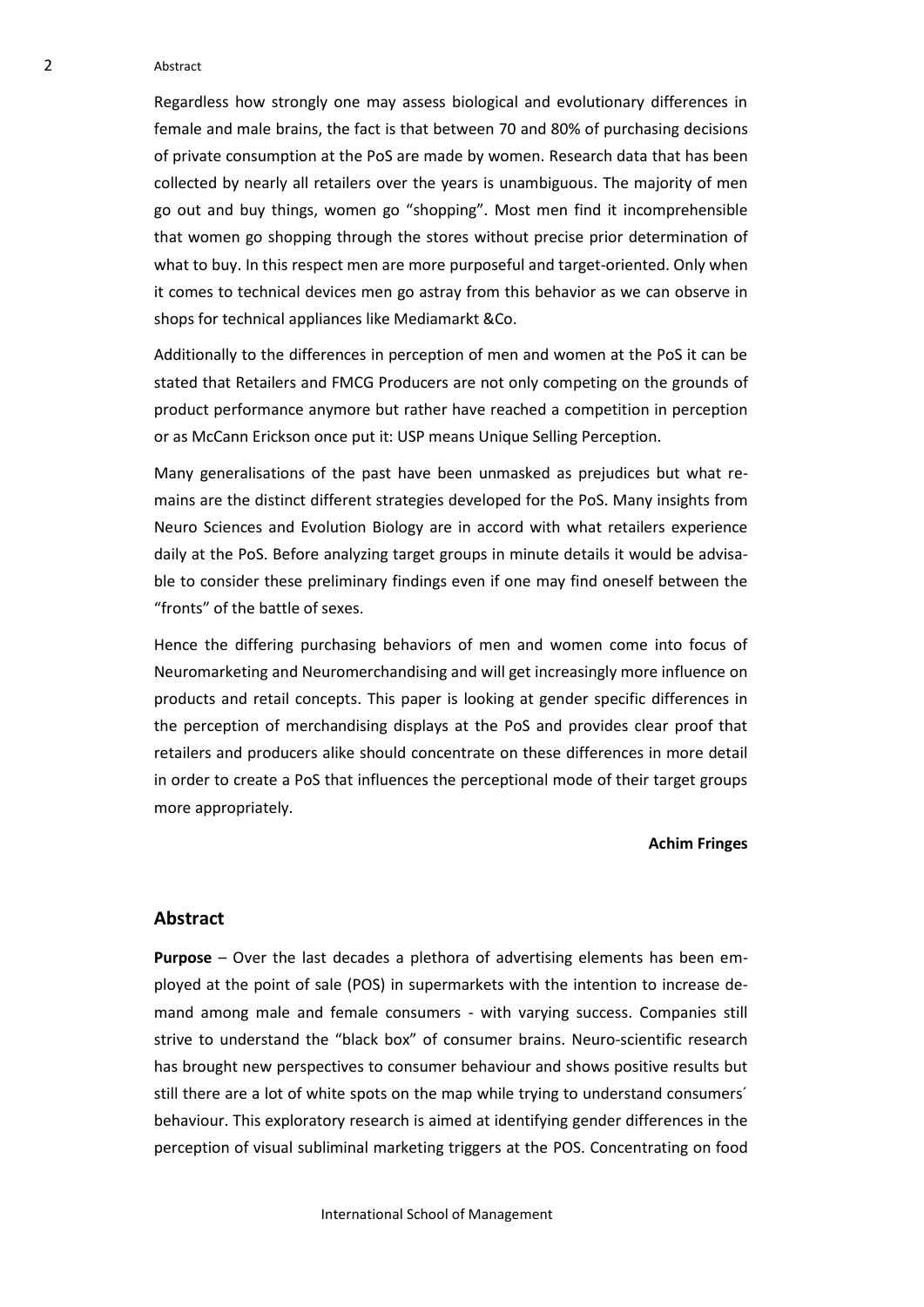#### Abstract 3

retailing, the impact of subliminal marketing triggers in the form of merchandising displays on the consumers' willingness to purchase is investigated, using the example of the confectionary product "Celebrations".

**Design/Methodology/Approach** - Data is collected using both a quantitative and a qualitative research approach. First, a subliminal test has been conducted on a sample of 305 participants, including 154 male consumers and 151 female consumers, in order to investigate the responses of participants subjected to different subliminal advertising triggers and moreover to uncover the impact of these triggers that potentially affect the consumers' willingness to purchase. Afterwards, two focus groups divided by gender are conducted to further explore the quantitative results. One focus group consists of five male participants, while the other group comprises six female participants. The results of both approaches are submitted to a multistage analysis process.

**Findings** - The results show that gender differences in the perception of subliminal marketing triggers exist and subsequently result in a differing general willingness to pay for the product. Regardless of the display shown, women were willing to pay more for a box of Celebrations than men. Six factors - trendy, vitality, stylish, fun/funny, dynamic and sexy – are perceived as the most important aspects of good advertising on POS-displays as they are identified positively by both genders. However, the analysis reveals that those factors are associated with different types of advertisements promoting different products. These findings indicate that men and women substantially differ in their buying behaviour as well as in their perception of advertising displays. Thus, preferences of male and female consumers in the design of advertisements are uncovered and characterized.

**Research limitations/Implications** - The major constraints of this research is the limited access to points of sale in supermarkets. Also only a small sample size in the qualitative approach can be utilised for analysis. Furthermore the research is limited to only one single FMCG product. Future studies should include other products and a larger sample size in the qualitative research. However, the research presents a good starting point for further debate on differences in the perception of subliminal marketing triggers between genders.

**Practical implications** - Research in this field mainly focuses on the perception of advertisements in relation to advertising cognition, brand cognition and purchase intention, conducted through traditional research methods only. Marketers could benefit from the current research as it provides explanations as well as practical implications that can be used to optimize their communication strategy and thus increase their sales output.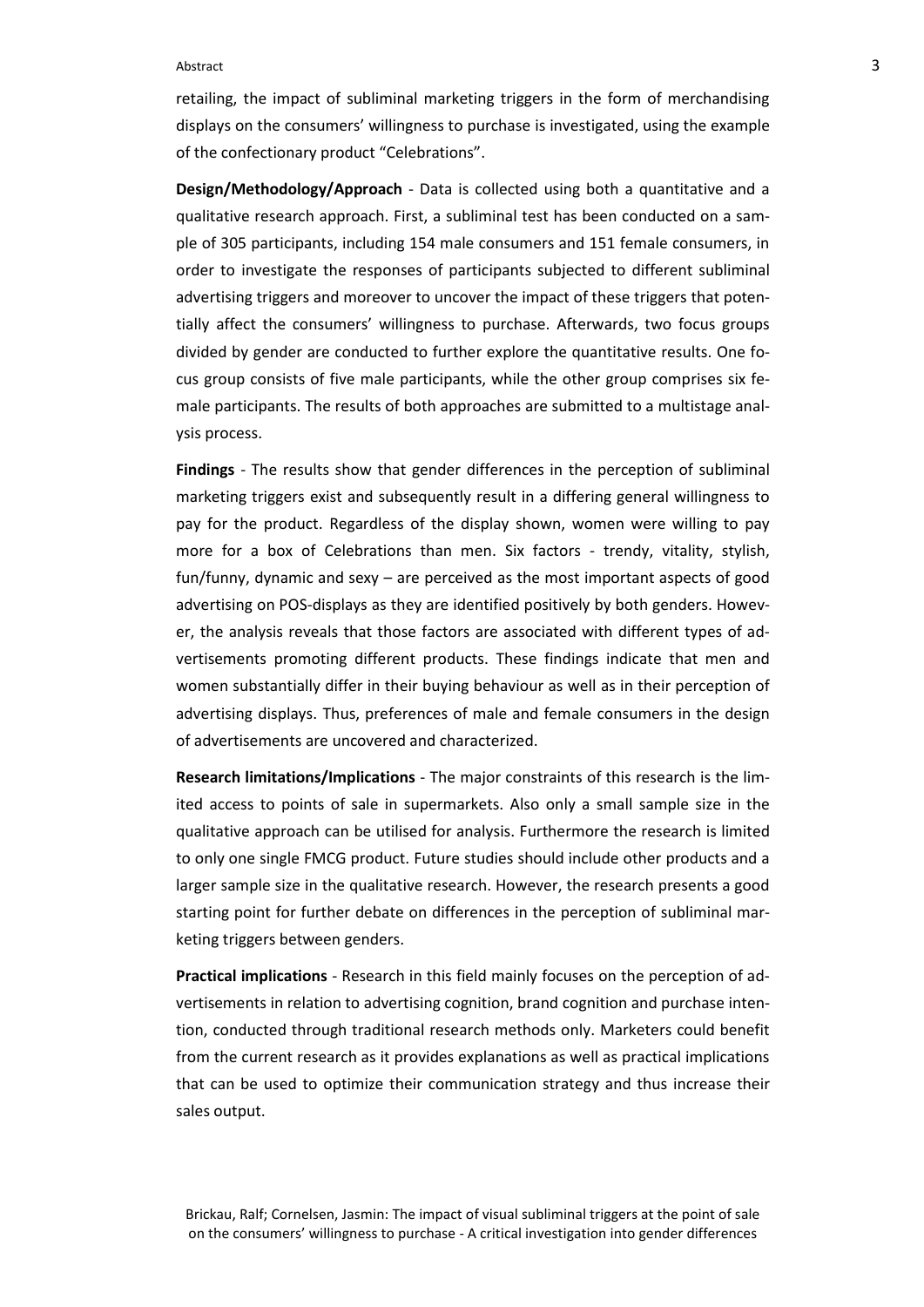#### 4 Abstract

**Originality/Value** – It appears that this is the first study that combines the area of neuromarketing and gender marketing in order to investigate the influence of gender on the perception of subliminal marketing triggers, the interaction of these two variables and their impact on the consumer´s willingness to purchase.

**Keywords** - Consumer buying behaviour; Strategic marketing management; Neuromarketing; Neuromerchandising; Buying decision process; Subliminal marketing triggers; Unconscious perception; Gender marketing; Gender differences; Marketing research.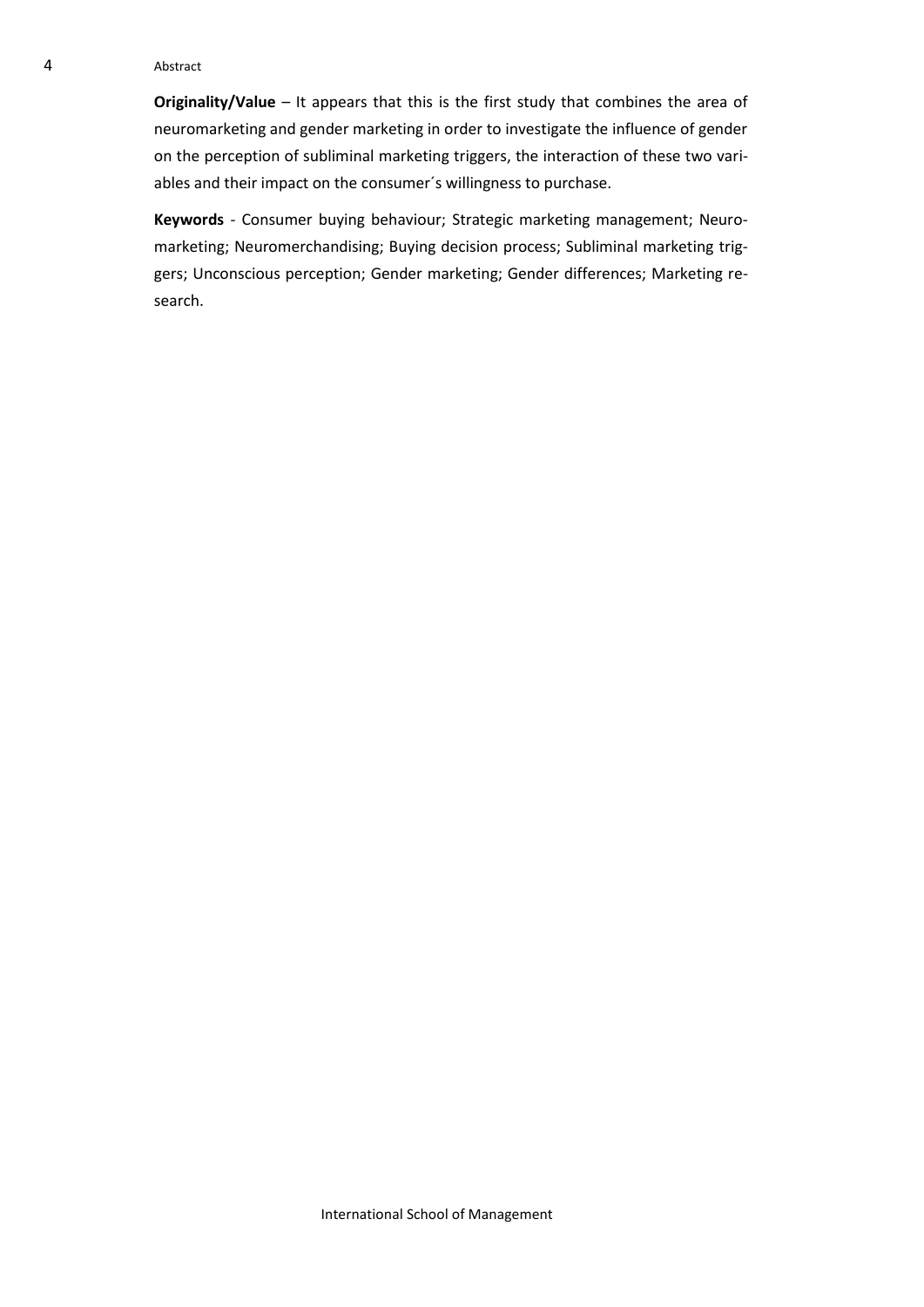# <span id="page-9-0"></span>**1 Introduction**

Knowing how the consumer's willingness to purchase can be increased and how specific consumer groups can be addressed appropriately, is crucial for the success of a business. Since supermarkets are full of advertising elements trying to provoque male and female consumers to purchase (Inman et al., 2009), more and more companies attempt to reveal what is inside the so called "black box" i.e. the consumer brains to target consumers more effectively. Therefore, a greater interest to understand how to successfully and sustainably influence consumer buying behaviour evolves in order to gain competitive advantage in the market.

This exploratory research aims to develop an increased understanding of the subliminally influencing elements in merchandising displays. The overall aim of this research is to examine marketing communication strategies at the point of sale. In particular, gender differences in the perception of visual subliminal marketing triggers that influence consumers' willingness to purchase will be explored. This research is therefore aimed at understanding if - and how - gender-specific subliminal marketing triggers at the POS may lead to an increase of sales of impulse purchases of FMCG i.e. the confectionary Celebrations. Concentrating on food retailing, the central research objective is to investigate the influence of visual subliminal triggers at the POS on men´s and women's willingness to purchase. In order to be able to reach this objective, literature on neuromerchandising, consumer buying behaviour, subliminal marketing triggers, gender differences, gender marketing as well as marketing communication strategies at the POS is evaluated. In order to build a future successful strategy, issues that are most relevant for the example of Celebrations will be identified. As a result clear research questions, in the form of theses, are provided focusing on gender differences and the key influencing factors that apply.

# <span id="page-9-1"></span>**2 Theoretical Foundation**

#### <span id="page-9-2"></span>**2.1 Neuromarketing**

An analysis of secondary sources is carried out to refine objectives and to explain why researchers and marketers alike are strongly interested in applying neuroscience and gender research to marketing.

Over the past years Neuromarketing was generally studied to objectively identify consumers' preferences and study the cognitive and emotional responses to marketing triggers. Most of the conducted research concerned the topic of marketing communications and brand recognition (Fisher et al., 2010). In this context, Hubert and Kenning (2008) conducted a study examining the effect of celebrities and physically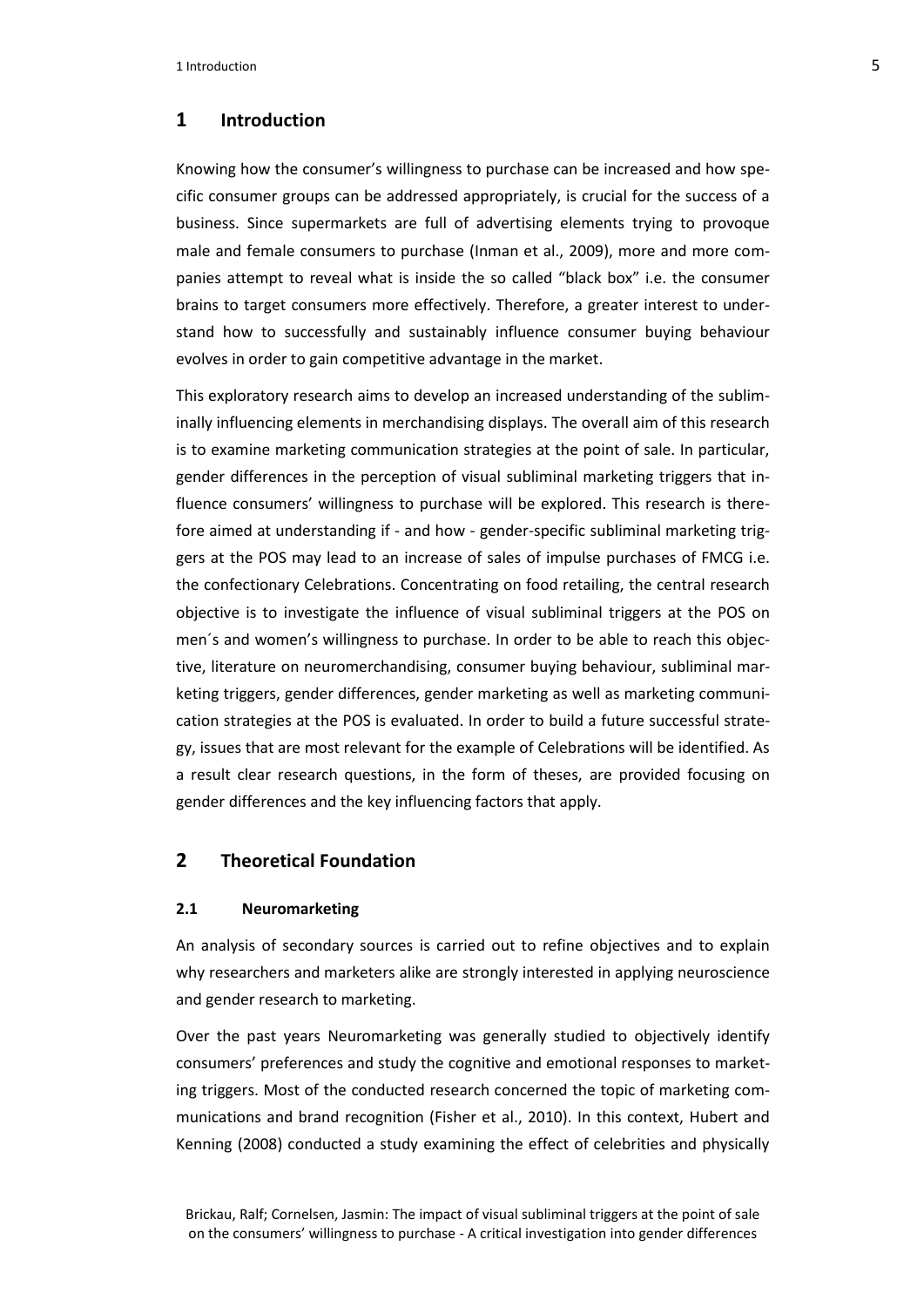6 2 Theoretical Foundation

attractive people in advertisements. They found out that the presence of prominent or "good looking people" activates the area of the brain involved in the process of recognition and the creation of trust. Therefore, this type of testimonials positively influences consumers' preferences and their buying decisions. Furthermore, the study revealed that images of attractive women stimulate the area of reward and well-being in the brains of heterosexual men (Hubert and Kenning, 2008). In line with this, Senior (2003) found that attractive human faces also enjoy privileged status and activate the brain reward areas more than unattractive faces. Also, Perrachione and Perrachione (2008) came to the conclusion that characters, with which consumers can identify themselves, trigger a positive reaction. Redundant messages, in contrast, negatively influence consumers' responses to a product. This would enable companies to include suitable elements in their strategy, enabling their product advertising to be more stimulating and easier to remember (Eser et al., 2011).

The research of Fugate (2007) revealed that neuromarketing supports companies to identify elements that are neurologically activating in a TV commercial. Companies assess images, phrases, sound effects and music in order to develop advertising campaigns that are more appealing to consumers. Another study carried out by Fugate (2008) found that neuromarketing is already widely used in the development of products and services in line with consumers' preferences.

One of the most frequently mentioned studies within the literature of neuromarketing is the experiment conducted by Daimler-Chrysler to evaluate car model preferences (Lee et al., 2007; Garcia and Saad, 2008). In this research, fMRI results showed the activation of certain areas of the brain, which are known to be linked to the reward system and well-being, when the participants were confronted with products that have earned reputation as a symbol of status, luxury and social dominance.

Other studies examined the effect of neuromarketing techniques for pricing, sales and promotion decisions. One of these studies conducted, focused on the differences in the prices of wine and revealed the critical role of price in the perception of product quality. Within this research, wine samples with different prices were presented, and participants were asked to assess these according to their preferences, while an fMRI device measured their brain activity. The brain areas linked to the reward system showed higher activity when participants believed to drink the most expensive wine (Garcia and Saad, 2008). Thus, this study revealed an interesting phenomenon with determination of prices, showing that consumers can perceive a price level in two different ways. A high price for a given category of products can either be perceived as a feeling of financial loss and therefore restrain consumers from purchasing them. Alternatively, a high price for a given product can be understood as an indicator of quality and improve the value of the product and therefore increase the likelihood of purchase (Javor et al., 2013).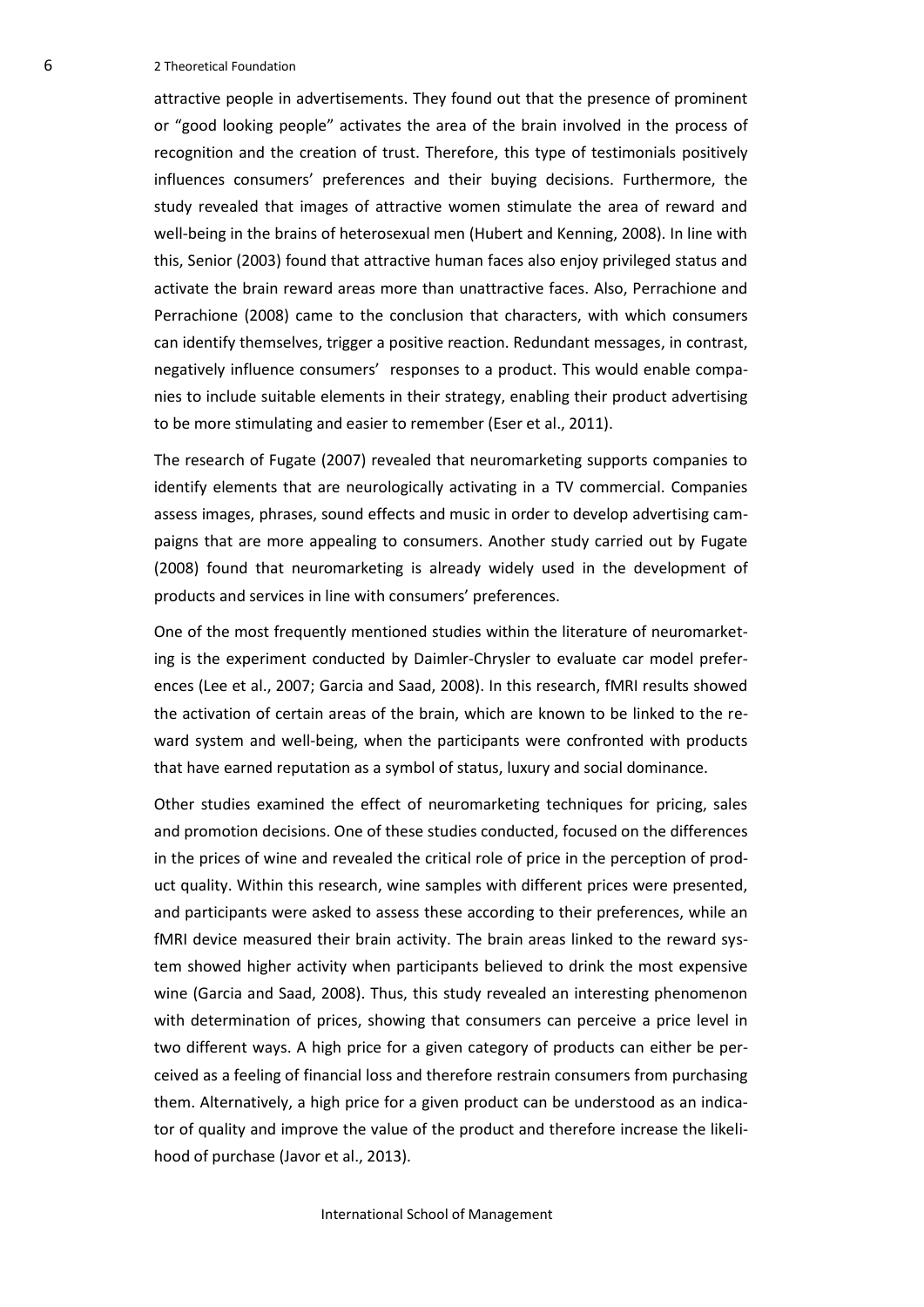#### 2 Theoretical Foundation 7

Research on neuromarketing was also intensively used to determine branding strategies. For instance the study of Perrachione and Perrachione (2008) found that neuromarketing could help to understand mechanisms underlying consumers' loyalty. In this study, using brain signal tools (fMRI), consumers had to choose retail brands they would like to buy from. When consumers were purchasing a brand to which they were loyal, the ventromedial prefrontal cortex was activated. This area is known to be linked to the reward system. A similar study was conducted by Garcia and Saad (2008), examining the factors that trigger consumers to select a certain brand or product. The results indicated, that different brands and products accordingly activate different areas of the brain, so that the consumers' choices can be predicted by identifying their preferences and emotions (Lee et al., 2007).

Another application of neuromarketing explored by McClure et al (2004) revealed that certain brain areas mediate reward processing, when participants tasted their preferred cola drink. Montague (2004) took the classic Coca Cola and Pepsi Challenge one step further by using brain scans to see whether subjects preferred Coca Cola or Pepsi. The subjects were wired to a magnetic resonance imaging (MRI) machine that observed their neural activity. Though half of the participants, without knowing which sample was which brand, said that they preferred the one that was actually Pepsi. Once they were told, which samples were Coca Cola, 75% said they preferred the taste of Coca Cola. When looking at the MRI, it was observed that the brains of the participants were recalling images and other forms of emotional association from Coca Cola's marketing and advertising. This also outlines the difference between unconscious preferences and preferences communicated by participants, after thinking about their choice.

Finally, Cîrneci and colleagues (2014) conducted a study to investigate the correlation between declared consumption of a food product and the activation of specific brain regions. They came to the conclusion that changes in certain brain areas were positively correlated with whether or not participants consumed a certain brand implying that brands trigger personal relevance. There was also a significant association between brain activations and participants' responses on the consumption question, indicating the brand's capacity to generate emotions. Therefore, they assumed that neuromarketing could be used for evaluating the personal relevance of advertisements or other marketing-related triggers.

Although these previous studies provide some evidence of stronger activities in certain areas of the brain as a reaction to marketing triggers, no research was conducted examining the gender-specific differences in the perception of subliminal marketing triggers, neither their impact on the consumers' willingness to purchase, nor the underlying reasons for those differences in perception. Exclusively the research of Hu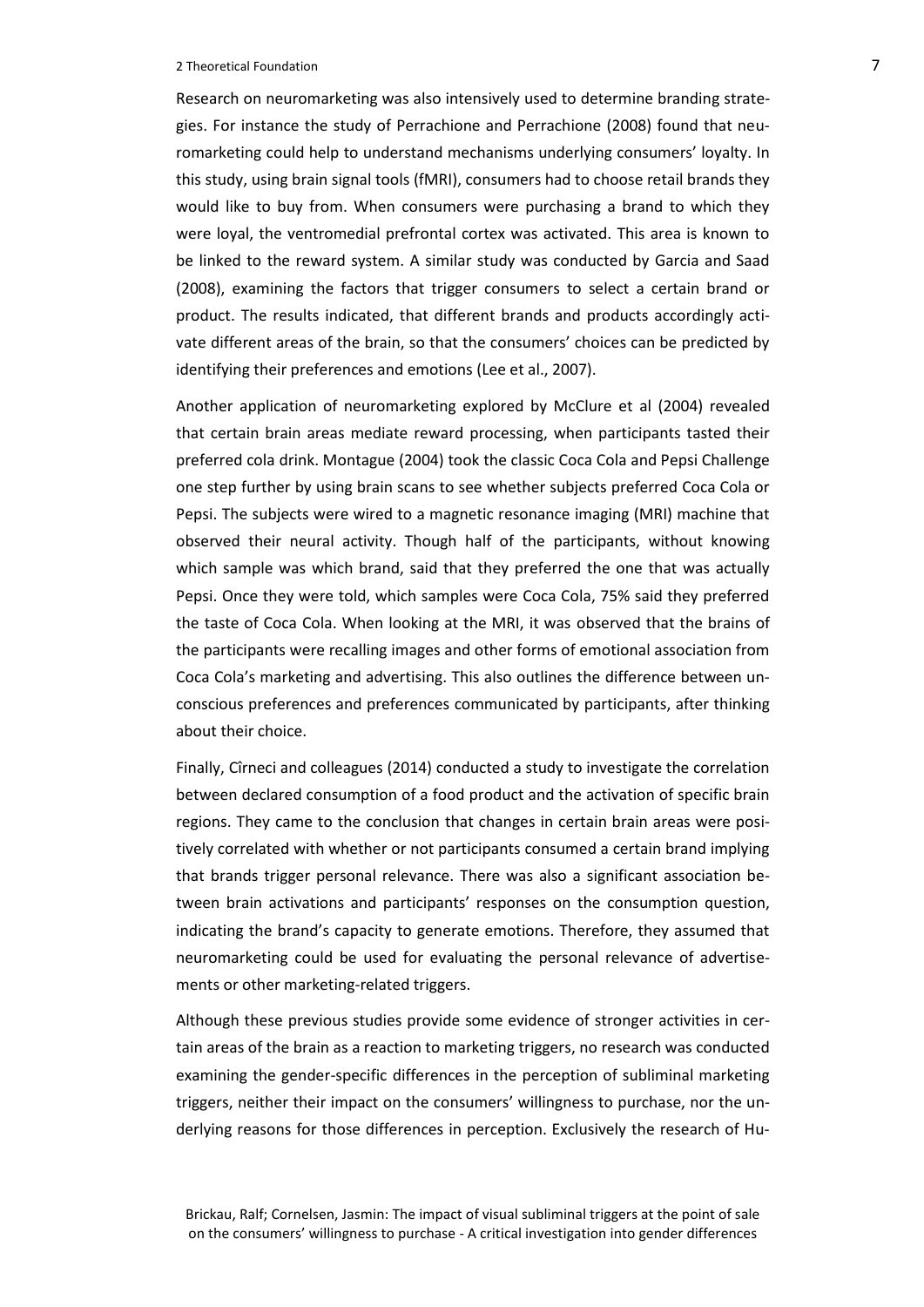8 2 Theoretical Foundation

bert and Kenning (2008) investigated the impact of gender, mentioning the positive influence of attractive women on the reward system of heterosexual men.

# <span id="page-12-0"></span>**2.2 Gender marketing**

Investigating gender-specific differences in the perception of subliminal triggers also requires to examine the ideas of gender marketing. Earlier research examined gendered advertising and its relationship with different media including print, television, radio and the Internet (MacKay and Covell, 1997). Some studies investigated the effects of gendered products and brands on the purchase patterns of males and females as well as gender and its relation to advertising effects on consumer behaviour (Wolburg and Pokrywczynski, 2001). Though these focussed studies contributed to the understanding of gender marketing research, no comprehensive summary of gender in advertising and marketing was published. Hence, to fully understand gender and its impact on advertising, several approaches were analysed.

A study carried out by Kirchler (1989), examined the impact of gender on the purchasing decision, when it comes to specific products. According to this study, certain purchase decisions can clearly be assigned to men, while other decisions are rather made by women. Men are supposed to autonomously influence purchase decisions regarding insurances, credits, cars and technological devices, whereas women are supposed to influence decision-making when it comes to household goods, cosmetics and medicines. An investigation by Popcorn and Marigold (2000) revealed that women and men respond to entirely different stimuli when viewing and evaluating advertising imagery. While men respond positively to male imagery, women respond positively to female imagery. This is why advertisements for products directed at women rarely display typical male imagery. On the other hand advertisements for products directed to men do not show typical female imagery since these images are stereotypically associated with the opposite sex. Moreover, men and women react differently to stimuli such as speed of music and volume. Women tend to react more negatively to louder and faster music (Kellaris and Rice, 1993). However, women would use products and respond positively to imagery that they perceive as being masculine. In contrast, men did not respond positively to images or products that they associate with feminine connotations. These findings were supported by research conducted by Wolin (2003). While men rejected brands that are gendered towards women, women seemed to be more open-minded for a broader range of brands and products. This is explained by the fact that they tend to adapt more quickly to traditional male domains than men to traditional female ones. Thus, for a gendered product to be successful in targeting both genders at the same time, the image needs to be gender neutral or rather masculine. Sheehan (2014) also investigated gender differences in responding to advertisements. The research revealed that women and men respond differently to the same trigger, e.g. athletic imageries. While women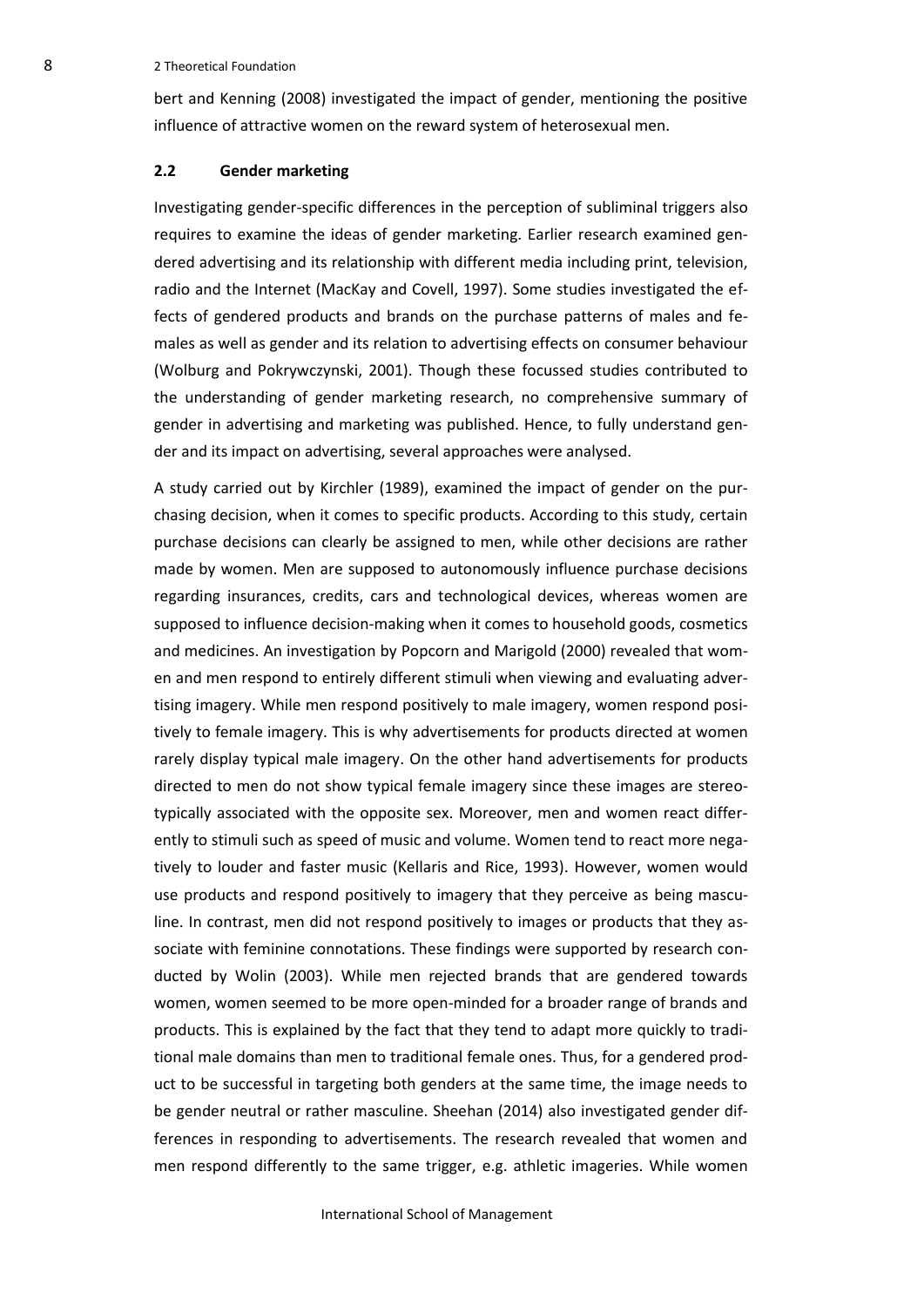#### 2 Theoretical Foundation 9

rarely portray themselves as athletes, unless they are performing a professional sport, men have images of themselves as athletes even if they do not involve in any sport activity. Therefore, an image of an athlete, regardless of the gender, is likely to generate different responses from men and women.

Research conducted by Alreck (1994) investigated the preferences of men and women when it comes to the design of advertisements. Advertisers often use colours, shapes, textures, packaging, logos, verbiage, graphics, sound, and names to define the gender of a brand. Alreck postulated that women prefer a softer perspective, warmer colours and pastels, blunt lines, soft surfaces, blended or natural patterns and rounded lines and structures. Men on the other hand favour a sharp perspective, vertical lines, deep dense colours, rough surfaces, solid or geometric patterns and straight shapes or angles. Another study revealed that males prefer more competitive advertisements, while females require more persuadable advertising in order to be convinced to purchase a product (Prakash, 1992). These findings clearly show the different perceptions and preferences men and women hold concerning advertising imagery. Hence, examining market potential for a gendered brand becomes a crucial early step when introducing a product.

Finally, a few new studies that involve neuroscientific techniques were conducted to identify the underlying reasons for those gender differences. These revealed that women and men use different parts of their brains when processing information. Women's processing is focused to the frontal lobes, where the brain also processes multitasking. Men's processing however is merely distributed throughout the brain (Hotchkiss, 2008).

# <span id="page-13-0"></span>**2.3 Conclusion of the Literature Study**

A wide range of studies were conducted, focusing on advertising and advertising strategies. Especially, the perception of advertisements was widely studied in psychology and marketing studies. However, the research to date was mainly about the perception of advertisements in relation to advertising cognition, brand cognition and purchase intention and moreover only conducted via traditional market research methods. Gender differences in advertising were mostly addressed in studies about gender-role portrayal, combining feminist theories with marketing and gender related content analyses (MacKenzie and Lutz, 1989). No research was conducted examining the gender-specific differences in processing subliminal marketing triggers, their impact on the consumers' willingness to purchase and the underlying reasons for the different responses, using neurological research methods. Thus, this study attempts to bridge the gap in existing literature by examining the interaction effect of these variables (gender differences, perception and consumer willingness to pay). From an academic viewpoint, this research extends the literature on neuromarketing and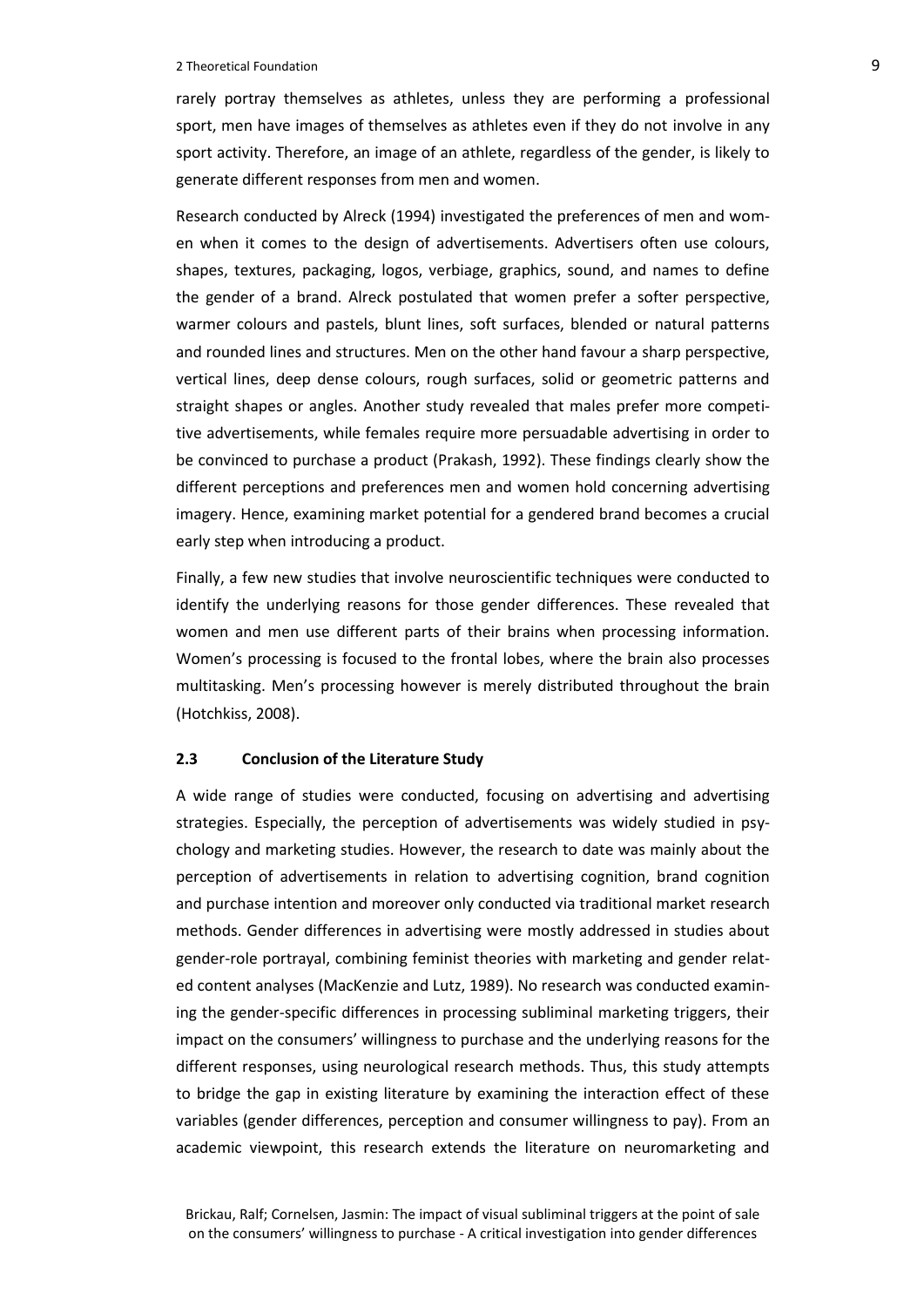10 3 Theses

gender marketing on subliminal marketing triggers. Hence, this research investigates the relation between gender differences and the perception of subliminal marketing triggers of advertisements.

# <span id="page-14-0"></span>**3 Theses**

Having determined the central aims and objectives of this research and having reviewed the existing literature, the following theses can be generated:

- $T_1$ : Visual subliminal marketing triggers influence the consumer buying behaviour.
- T<sub>2</sub>: Gender influences the consumer buying behaviour.
- $T_3$ : Gender-specific differences in the perception of visual subliminal marketing triggers exist.
- $T<sub>4</sub>$ : Men are attracted to merchandising displays showing attractive women.
	- $T_{4,1}$ : Women with sensuous, full lips and wide eyes are attractive to men.
	- $T_{4,2}$ : Women with a slim, but feminine figure are attractive to men.
	- $T_{4,3}$ : Women with long silky hair are attractive to men.
- $T_5$ : Women are attracted to merchandising displays showing attractive men.

 $T_{5.1}$ : Men with thick hair are attractive to women.

 $T_{5.2}$ : Tall men are attractive to women.

 $T_{5,3}$ : Confident, independent and very manly men appear attractive to women.

- $T_6$ : Men and women are equally attracted to a neutral merchandising display, showing solely the product.
- $T_7$ : Visual subliminal marketing triggers perceived as attractive increase the consumer´s willingness to purchase.

# <span id="page-14-1"></span>**4 Research Design**

# <span id="page-14-2"></span>**4.1 Subliminal Test**

The first part of the research uses a quantitative method in the form of a subliminal survey to identify gender-specific differences regarding the perception of visual subliminal marketing triggers and its influence on the consumers' willingness to purchase. For this purpose a computer-based neurological subliminal test is employed, using the software "Xcode" to measure the responses of participants, subjected to visual subliminal marketing triggers, quantitatively (Lechnar, n.d.). Using the effects of subliminal priming (Berlin, 2011), the test yields at uncovering the processes below the threshold of consciousness that affect the consumers' willingness to purchase. This software-tool was previously tested successfully in various similar settings.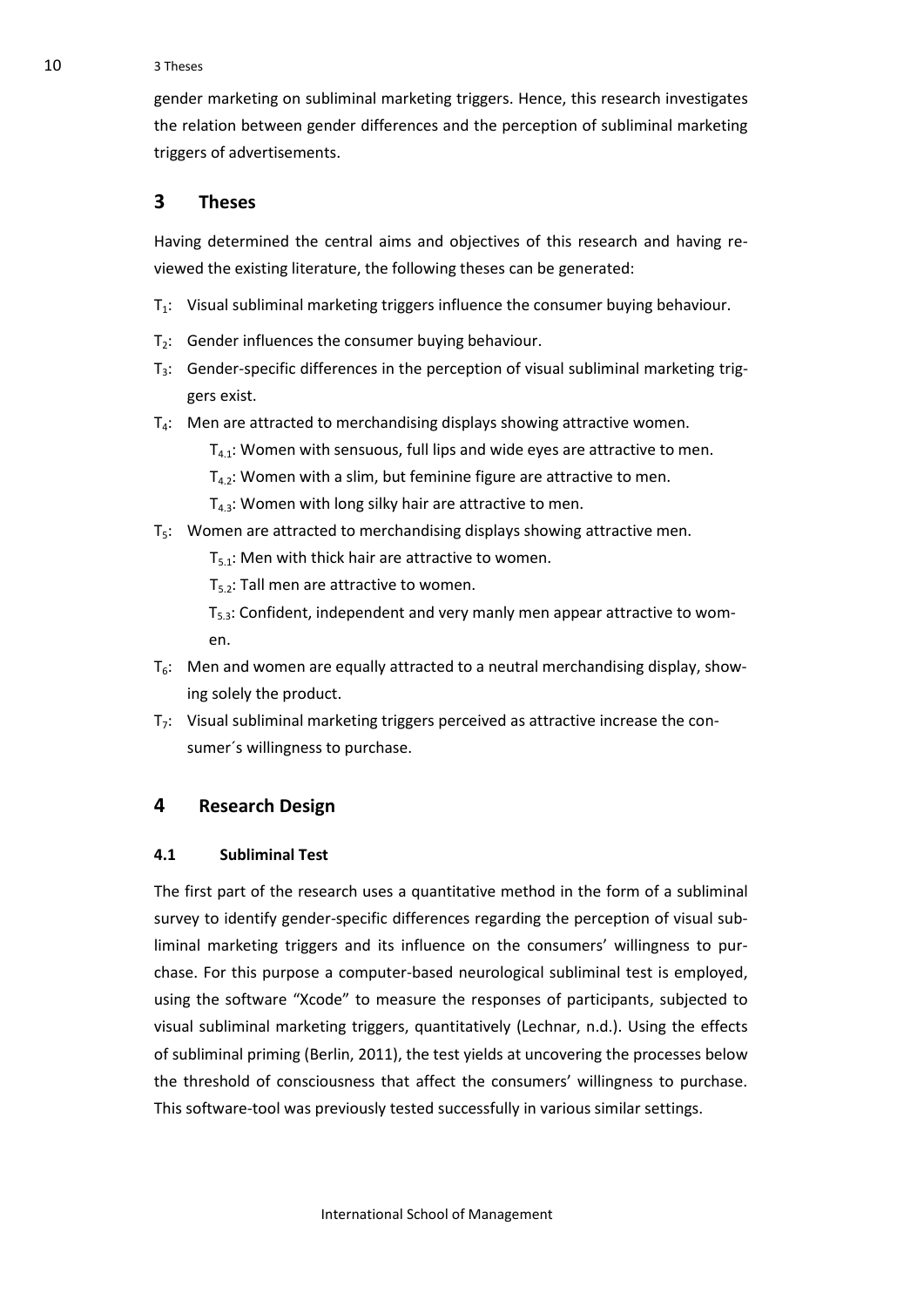#### A Research Design 2012 12:30 and 2012 12:30 and 2012 12:30 and 2012 12:30 and 2013 12:30 and 2013 12:30 and 201

This test consists of several parts. Except for questions aimed at assessing the demographic profile of the participants, which were nominal, the remaining data was evaluated using a scale system. The first part entailed demographic questions to the participants including their age and gender. The second part of the test contains a memory game, requesting the participants to find matching images out of several images available. The research was introduced as a study about responsiveness. Thus participants are unaware of the actual purpose as the time during the memory game is taken. This test is aimed at neutralising any prior priming of the respondent that may interfer with the following test. The third part consists of the actual neurological subliminal test, using priming technique. According to the results of former studies, three different merchandising displays of Celebrations, with different subliminal triggers, were created and verified by the expert in that field, Achim Fringes: (1) One that is hypothesized to be attractive to men, (2) one that is hypothesized to be attractive to women and (3) one that is hypothesized to be attractive to both sexes. Hence the merchandising displays used for the tests fulfil these criteria and are scientifically backed up. The merchandising displays are displayed in figure 1.



Display 1

Display 2

Display 3

#### <span id="page-15-0"></span>**Figure 1: The merchandising displays created for the neurological subliminal test**

Former studies unveiled that the use of testimonials with brown hair is very beneficial when advertising confectionary to consumers as they are considered to be more intelligent and thus are more attention-grabbing than testimonials with other hair colours (Anonymous, 2005). Also, the involvement of people considered as physically attractive was proven to raise the level of awareness as they tend to be more understandable, likable, easier to remember and more suitable (Statista, 2016b). However, when choosing a testimonial, image, sympathy, recognition and trustworthiness are critical factors that need to be taken into account. Therefore, two out of the three merchandising displays include male or female brunette testimonials considered as being attractive, whereas for the third display a neutral image of the product was chosen.

Within this subliminal test a short video is shown, which consists of three frames. Firstly, a black screen appears for 2.5 seconds. Secondly, one of the three merchandising displays occurs for 25 milliseconds, i.e. a subliminal. Finally, the black screen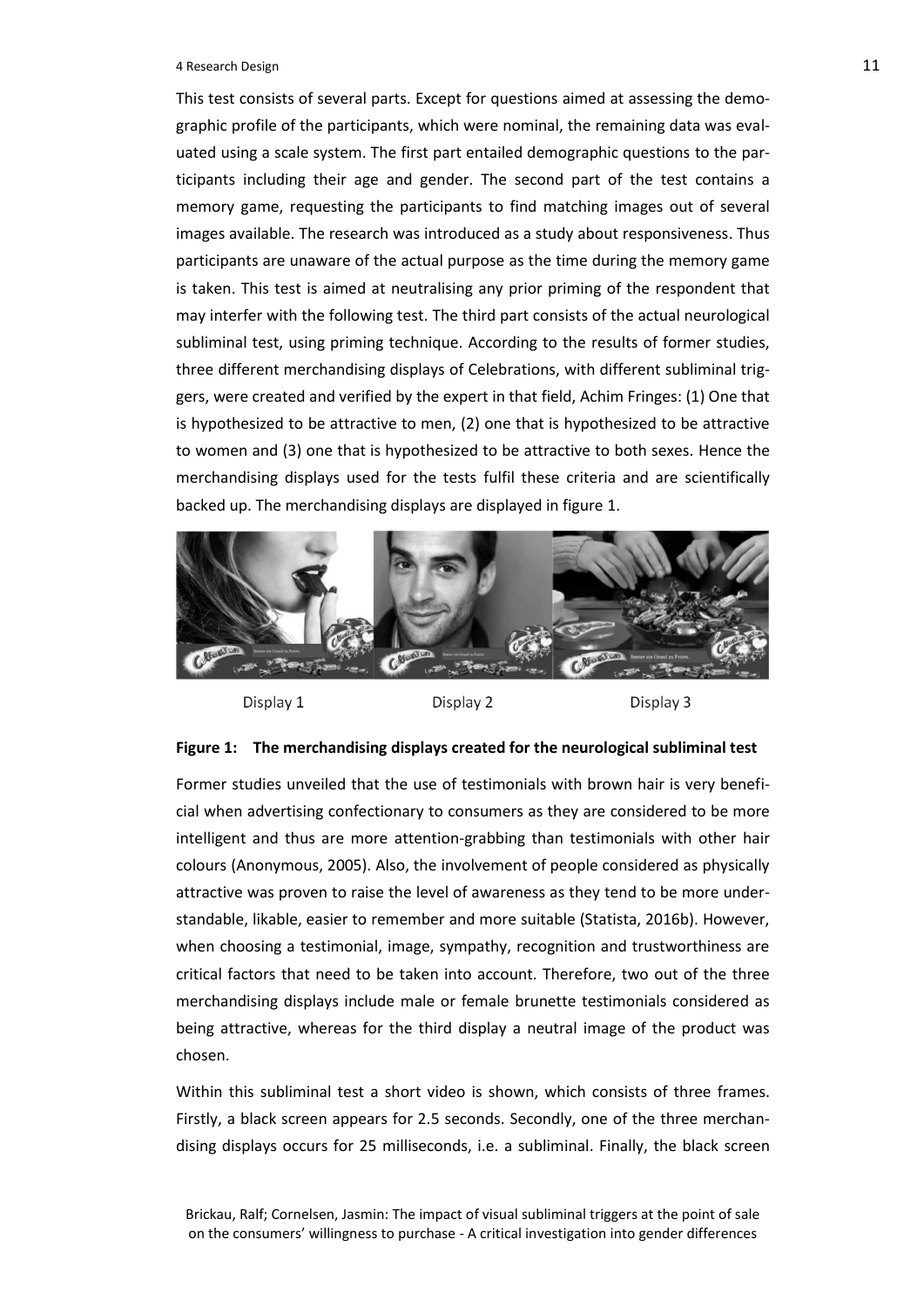12 4 Research Design

reappeared for further 2.4 seconds. The merchandising displays are assigned to participants to ensure an equal distribution to both genders. Hence, the research design is 3 x 2, i.e. three subliminal marketing triggers and two sexes. Showing the displays, i.e. the subliminal marketing triggers, only for an extremely short period of time, ensures only emotional and no cognitive processes to be stimulated. Moreover, the video is only shown once to each participant. Within the final part, participants are asked to rate their willingness to pay for the product on a scale ranging from  $\epsilon$  1,49 to € 4,49. A low score on the scale indicates a low level of willingness to purchase, whereas a high score on the scale indicates a higher level of willingness to purchase. The use of such a rating scale increases the specificity of the judgement and therefore the reliability of the results (Marcoulides, 1998).

# <span id="page-16-0"></span>**4.2 Focus Groups**

Combining this method with a qualitative data collection technique to further investigate results of the subliminal test provides additional value. As a qualitative research technique, neuro-scientific tests are a specific form of market research, allowing a sizeable advantage over more traditional forms of market research (Taher, 2006). However, due to limited financial resources, this study does not include complex qualitative neuroscientific research methods. In order to still get consumer insights and to explore what may influence the consumer behaviour of both, men and women, this research conducts focus groups to delve into the motivations and emotions of the consumers, when being exposed to visual subliminal marketing triggers at the POS. Therefore, the main purpose of the focus groups is to potentially verify and understand the results that were obtained within the prior neurological subliminal test. Being a form of group interviews focus groups are an ingenious way to collect multiple data simultaneously (Kitzinger, 1995). Through encouraging the participants to ask questions, share opinions and comment on each other's opinions and experiences, valuable insights and several perspectives can be elicited in a relatively quick manner. Some researchers note that group discussions generate more critical comments than interviews (Watts and Ebbutt, 1987). However, this method obtains depths and reveals underlying issues. Thus, it can be used to not only identify gender differences in the perception of the visual subliminal marketing triggers but also may explain why different triggers subliminally influence them in a certain way.

The focus groups of this research consists of people of different age with a general interest in confectionary and moreover with an interest in chocolates such as Celebrations. Furthermore, homogeneity within focus groups is advised to benefit from participant's shared opinions and to explore the existing gender-related disparities. Therefore, two homogenous groups were formed – one focus group consisting of men and one group consisting of women - to examine the gender-specific differences in their perception of the visual subliminal marketing triggers. In order to give each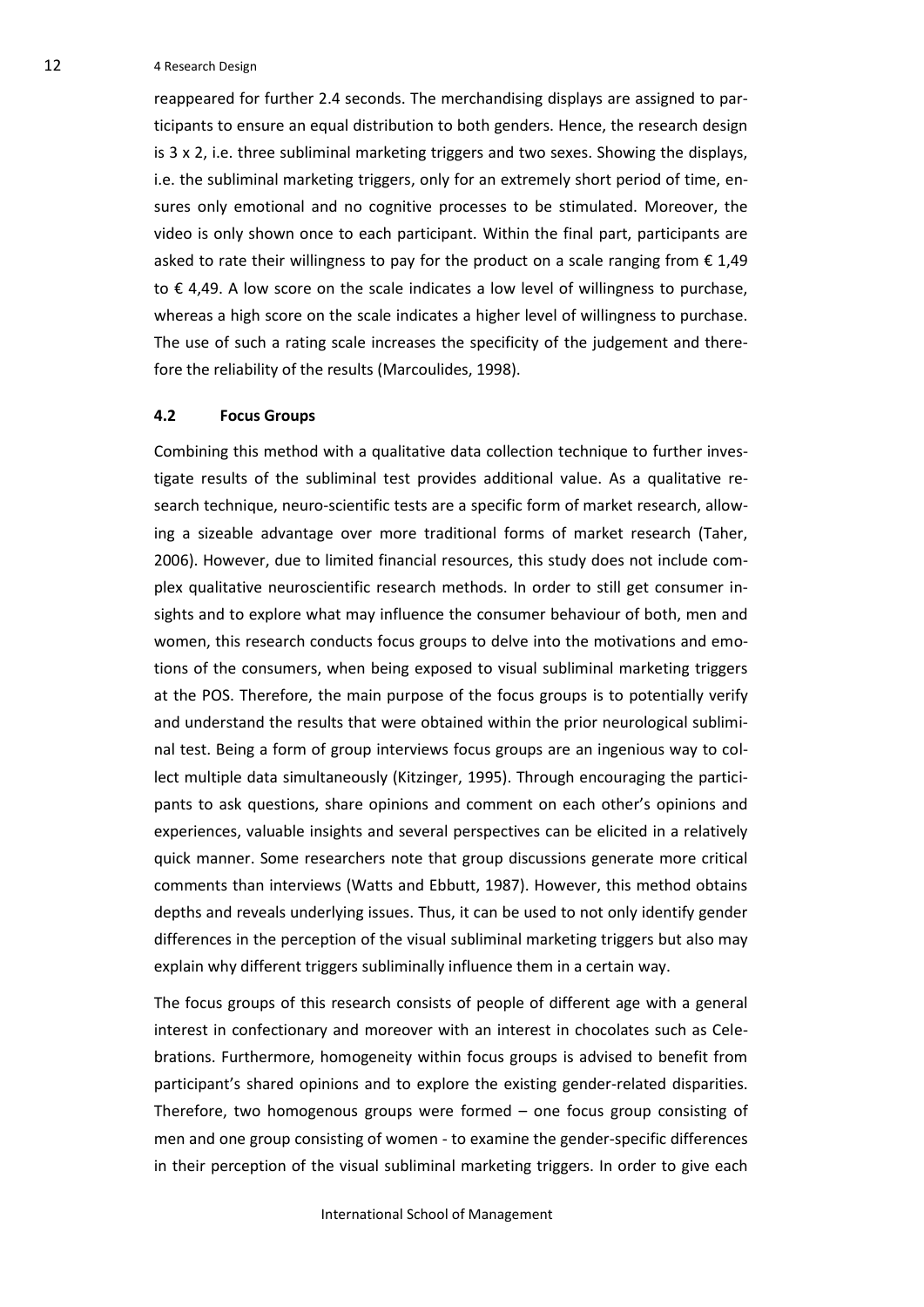#### 4 Research Design 13

participant the opportunity to be involved in the discussion, small groups, one compromising of six female and one consisting of five male participants, are conducted. Furthermore, questions of an open nature are used as they encourage the participants to provide an extensive answer, reveal attitudes and obtain hidden emotions (Saunders et al., 2009).

The focus group sessions are divided into four parts. Within the first part a creative association technique is used to identify what is associated with good advertising in general and to find generic terms to summarise the participants' associations. Therefore, participants are asked to collect articles, words, symbols or images from the magazines available, reminding them of good advertising. Through their individual explanation of why they chose a certain article or image and the following discussion within the group, the participants categorize all associations under generic terms. Within the second part a prioritisation technique, is used to test the attraction of the three created merchandising displays. For this purpose, the participants are asked to establish a ranking of the displays. Within this part there are five displays the participants can chose from including the ones used in the subliminal test. Those displays are presented in figure 2.



# <span id="page-17-0"></span>**Figure 2: The merchandising displays created for the focus groups**

Hence, participants are asked to evaluate the displays individually using a point system. Each participant receives four points, which they should assign to the displays that are most appealing to them. To ensure that the participants do not assign all points to one display, the participants are only given permission to allocate a maximum of three points to one display. Discussing their choices afterwards, they find a common ground providing a clear picture. The third part consists of a mapping technique, where participants are requested to identify those attributes collected, fitting best to the three merchandising displays chosen. Explaining the reasons for their decision individually and discussing the result in the group, unveils further insights and missing attributes. The final part consists of a preference and characterisation technique, asking the participants to describe the perfect look of a testimonial in an advertisement. Hence, participants are requested to spontaneously characterise what they prefer in a women or men. Discussing their opinions and preferences creates a final group outcome and thus provides a clear picture of how an appealing advertisement should look like.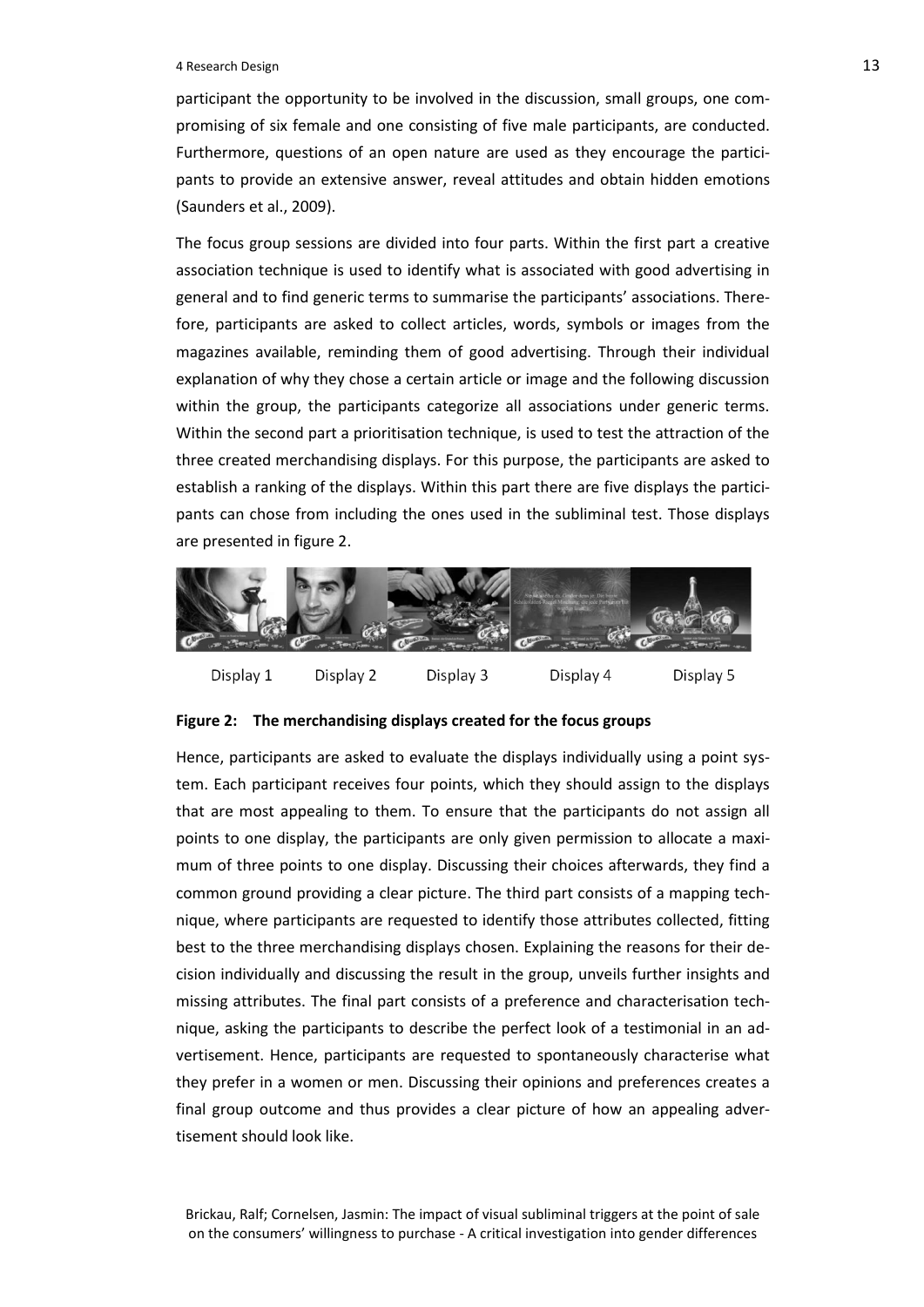#### <span id="page-18-0"></span>**4.3 Sample**

For the quantitative research, a non-probability sampling method in the form of convenience sampling is used. The sample consists of 305 participants in groups ranging between 18 and over 70 years with a mean age of 30-39 years. Moreover, the sample consists almost equally of men and women in all age groups. The resulting data is submitted to focus groups to further examine the obtained results.

For the qualitative research an equal number of men and women is recruited to participate in the focus group, also using a non-probability sampling method in the form of convenience sampling (Saunders et al., 2009). The actual sample group consists of six female participants and five male participants. Most of the participants are contacted via personal networks. Invitations were distributed via e-mail containing information about the set-up, a pre-course questionnaire to assess if the requirements for participation are fulfilled and the date of the focus group implementation. No information about the purpose of the research is included in the invitation, ensuring that the research project is not jeopardized.

# <span id="page-18-1"></span>**5 Results**

# <span id="page-18-2"></span>**5.1 Subliminal Test**

Starting the data analysis, information about the demographic study variables (gender and age) are summarised to provide details on descriptive statistics of the study variables. Frequencies are used to obtain the number of respondents within each category in the dataset. The total number of cases in this dataset is N=305, consisting of an even spread of male (n=154) and female (n=151) respondents of all ages. The age is recorded in six categories. The demographic analysis of the final sample reveals that respondents mainly belong to the younger age group, consisting of the 18 to 29 year olds (26,9%). Participants are fairly evenly distributed across the younger age groups (< 60) and across gender.

Following the descriptive statistics, the main analysis is conducted via a two-way ANOVA. As a univariate general linear model (GLM) with exactly two independent variables, the two-way ANOVA contains all main effects and interactions between the two independent variables, i.e. gender and merchandising displays, on the dependent variable, i.e. consumers' willingness to pay (see Appendix 2). The dataset consists of two between subject factors, gender with two levels and merchandising displays with three levels. Thus, the ANOVA has a 2 x 3 between subjects design. The preliminary analysis of the two-way ANOVA outlines the means and standard deviations of the study variables. Exploring the means and standard deviations of the study variables is important, in order to test theses 3, 4, 5, 6 and 7 regarding the gender-specific differences in perception of the merchandising displays, as well as the influence on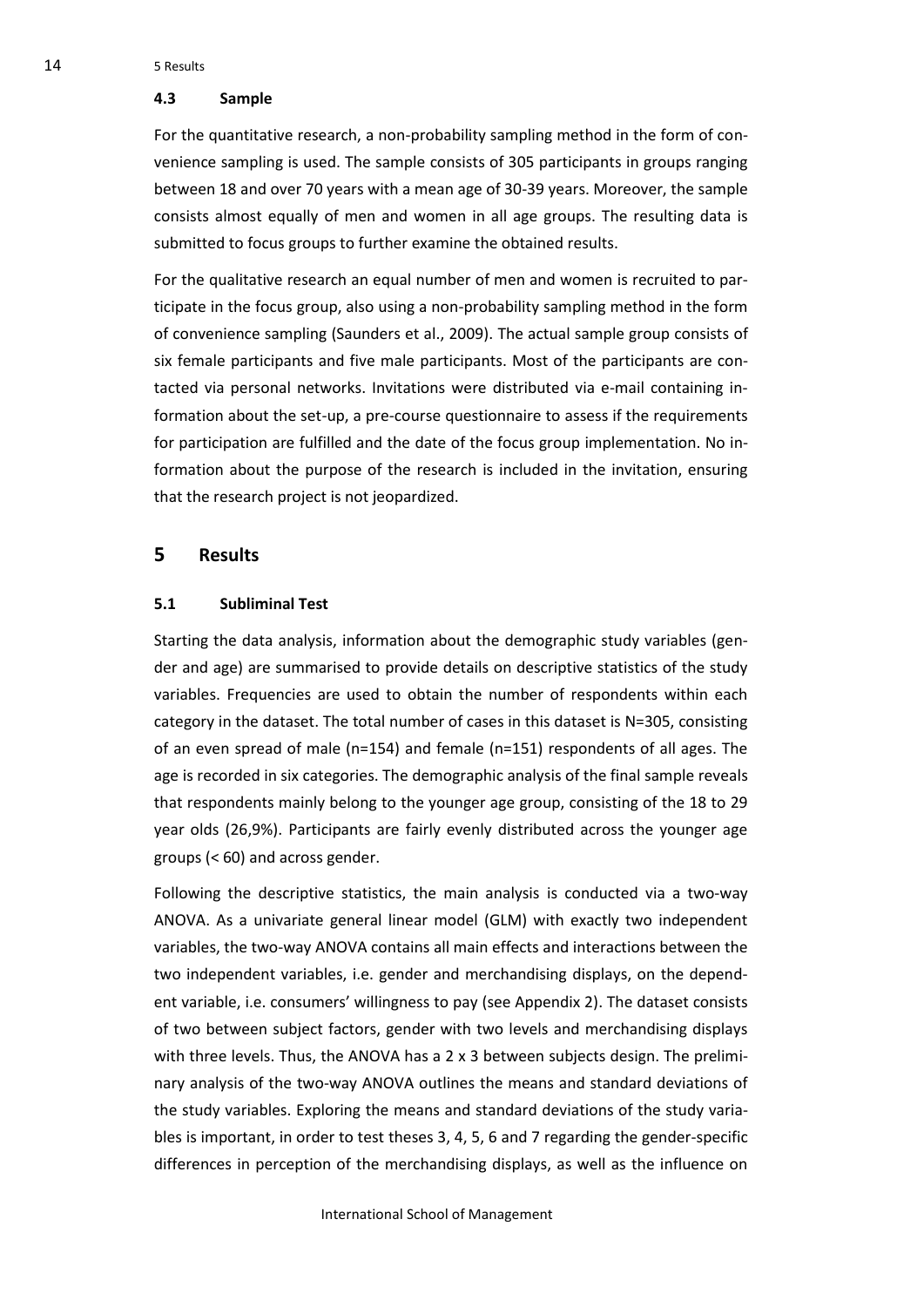#### 5 Results 15

their willingness to pay. The first merchandising display, supposed to be attractive for men, has the highest mean ( $\epsilon$  2.51) among men. Accordingly, the second merchandising display, designed to be attractive for women, has the highest mean ( $\epsilon$  2.90) among women. The third and neutral display has the lowest mean ( $\epsilon$  2.41) among women. Meanwhile, the second merchandising display has the lowest mean ( $\epsilon$  1.98) not only among men, but in general.

Further the variability is assessed via the values of the standard deviation, being useful for anticipating further analyses. As indicated by the values, male and female participants are affected differently by the merchandising displays influencing their willingness to pay. Specifically, the attractiveness of the merchandising display that is supposed to be attractive to men (display 1) is rated similarly among males ( $M =$ 2.51, SD = 0.74) and females (M = 2.66, SD = 0.70). The attractiveness of the third display, supposed to be attractive to both sexes is also rated similarly among males  $(M = 2.32, SD = 0.63)$  and females  $(M = 2.41, SD = 0.52)$ . However, the attractiveness of the second display is significantly less attractive to men ( $M = 1.98$ , SD = 0.38) than to women (M = 2.90, SD = 0.78). Thus, it can be stated that thesis 2, 3, 4, 6 and 7 appear to be supported. In contrast, thesis 5 has to be rejected.

In order to test for theses 1 and 2 and to determine, whether any of the independent variables has an effect on the dependent variable, the two-way ANOVA is conducted. The significance values of the independent variables have to be considered. The first finding of importance is the significant main effect of the gender of a person, with p < .001. The F-ratio is highly significant indicating that the gender significantly affects the amount the respondent is willing to pay for the product. Supporting thesis 2, the gender of the participant does influence the willingness to pay directly, no matter which display is shown to each respondent. Hence, there is a significant main effect of gender on the consumers' willingness to pay, F (2, 299) = 3.225, p < .001,  $n^2$  = .021. Hence men ( $\epsilon$  2.26) generally intend to pay less for a box of Celebrations in comparison to women ( $\epsilon$  2.65). Therefore, gender seems to influence the willingness to pay, i.e. in a negative way for male consumers and in a positive direction for female consumers.

Testing for thesis 1, the main effect of the shown merchandising displays is also captured. The F-ratio is significant ( $p < .05$ ). Hence, ignoring the gender of respondents, the shown merchandising displays directly influence the consumers' willingness to pay, supporting thesis 1. Thus, there is a significant main effect of the shown merchandising displays on the consumers' willingness to pay,  $F(2, 299) = 3.225$ ,  $p = .041$ with  $\eta$ 2 = .086, showing that consumers tend to pay the most after viewing the first merchandising display ( $\epsilon$  2.58). Hence, the first subliminal marketing trigger in the form of a merchandising display seems to influence the willingness to pay of the con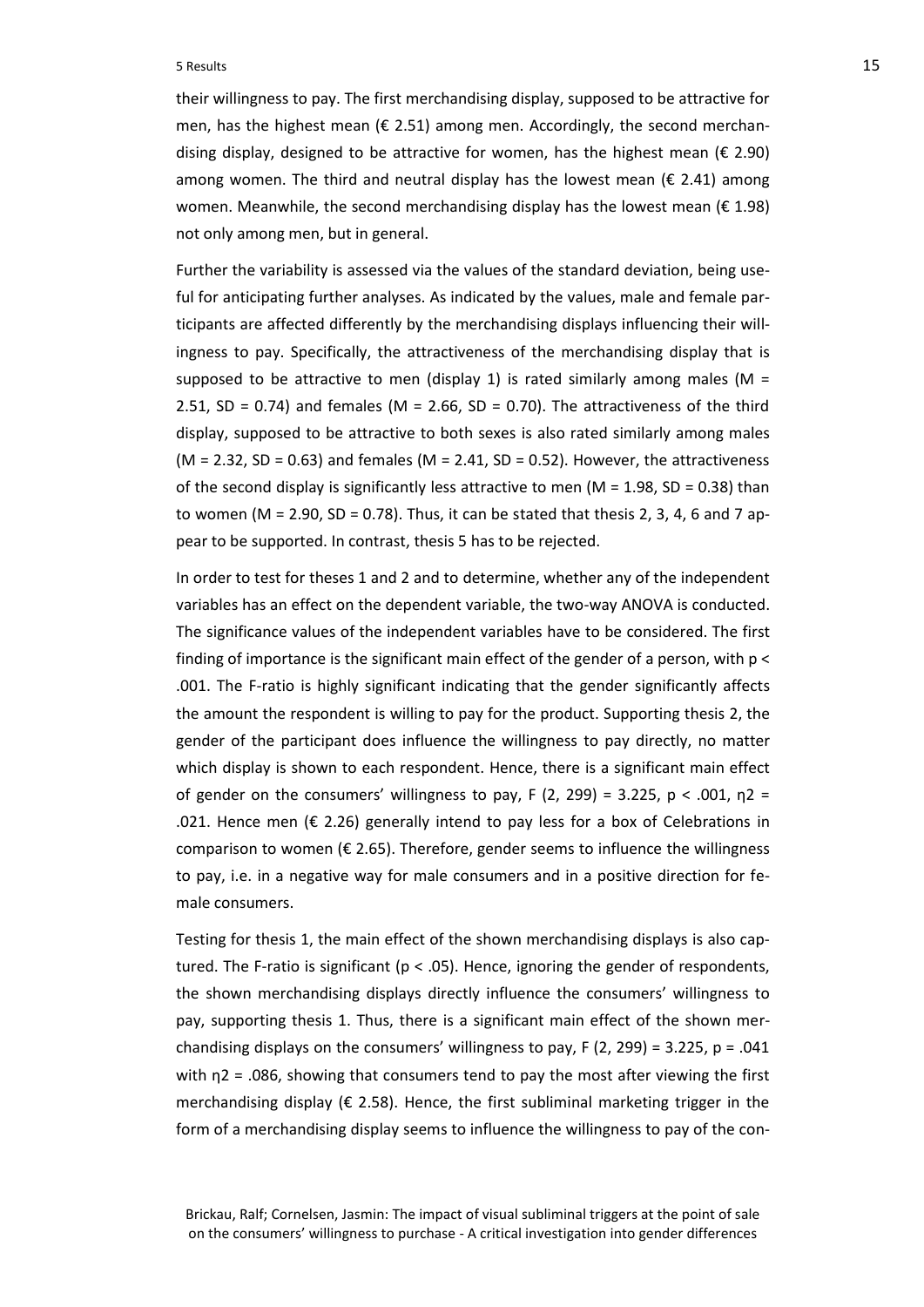16 5 Results

sumers in a more positive direction than the second ( $\epsilon$  2.43) and the third display (€ 2.36).

Special attention should be drawn to the interaction effect between gender and the merchandising displays shown. The F-ratio is highly significant as the p-value is less than .001. Thus, there is a significant interaction between the gender of the person and the shown merchandising displays on the consumers' willingness to pay,  $F(2, 299) = 13.543$ ,  $p < .001$ ,  $n = .083$ . Thus, theses 1 and 2 are further supported. This indicates that the effect of the merchandising displays on the consumers' willingness to pay is moderated by gender. In particular, the willingness to pay of men and women does not vary when viewing the first and third display. However, the willingness to pay largely differs between both genders, when looking at the second display. Therefore, men show a lower willingness to pay, when seeing the second display (showing the male), than women. The total R2 of .173 (adjusted R2 = .159) supports this thesis further, even if only a small amount, about 17% of the variance of the willingness to pay, can be explained by the merchandising displays and their accordingly different influences on either male or female consumers, as well as their interaction effect.

To further investigate this interaction effect a pairwise comparison test is carried out (Fields, 2009). As there is a clear difference in the willingness to pay between men and women in combination with the second merchandising display (attractive to women), the focus is on testing the assumption that the willingness to pay of men and women is statistically significantly different when viewing the second merchandising display. According to the results, the difference between men and women when being confronted with the first and third merchandising display is expected to be less significant.

Having a significant main effect reflects a statistically significant difference between men and women, when viewing the second merchandising display (attractive to women), as the willingness to pay among women is higher than among men (F  $(1,299)$  = 53.88, p < .001,  $n^2$  = .15). Therefore, the difference between men and women in the willingness to pay does depend on the merchandising display, outlining the interaction of the two variables. For merchandising display 1 (F  $(1,299) = 1.43$ , p > .05, η2 = .01) as well as for display 3 (F (1,299) = .51, p > .05, η2 < .01) the gender however has no significant effect. These findings indicate that the size of the effect is bigger across one category (display 2) in comparison to the other two categories (display 1 and 3). Thus, the difference in willingness to pay between men and women when viewing merchandising display 2 is bigger than for merchandising display 1 and 3, indicating that men are less attracted by an attractive men than women. Hence, the second merchandising display has the biggest interaction effect. Further, the difference between the second and the third merchandising display ( $p = .477$ ) is larger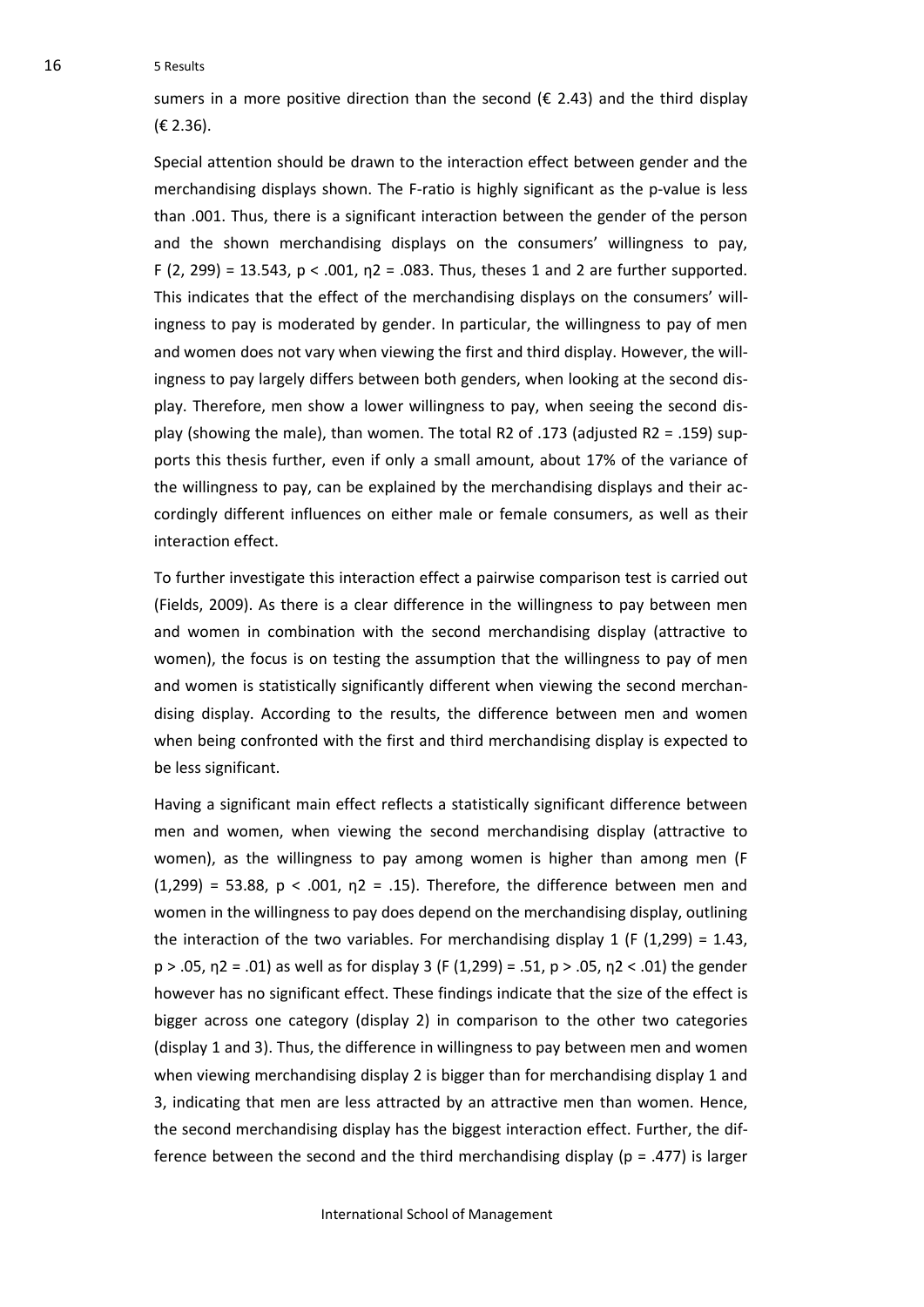#### 5 Results 17

than that for merchandising display 1 and 2 ( $p = .234$ ). This inconsistency can be explained by the standard error of merchandising display 1 compared to merchandising display 3. The standard error for display 3 is slightly smaller and thus the difference between means is larger. Yet, both effects are non-significant ( $p > .05$ ). Thus, the pairwise comparison test supports the difference between the merchandising displays outlined before, clearly showing that the interaction of merchandising display and gender is only statistically significant for merchandising display 2.

#### <span id="page-21-0"></span>**5.2 Focus Group**

Following up on the analysis of the neurological subliminal test, focus groups are conducted based on its results. During the course of a six-step process, participants provide information in two ways: written responses and responses in-group discussions.

#### Step I

Initially, as a first step, the demographic profile of the participants is analysed. All in all, eleven participants take part in this research, five men and six women. The participants are subdivided into two gender homogeneous focus groups. The large majority (n=9) of all participants is in the age group of the 20 to 29 year olds. Only one man (60-69) and one woman (50-59) are belonging to an older age group. More than half of all participants (n=6) are full-time students, whereas the other participants are fully employed. The large majority of male participants (n=4) live in a single household, while only one female participant indicates to live alone. About half of the women live in a flat-sharing community, i.e. as a single. The results also show that male participants spend more money (on average € 300-450) on grocery shopping than female participants (on average  $\epsilon$  150-300), as the large majority of them are situated in a one-person household.

Furthermore, the consumption level of chocolate is examined to identify whether the participants tend to be heavy users of chocolate. All participants frequently consume chocolate. However, against previous studies (Statista, 2016e), indicating that men eat more chocolate than women, it appears that women eat more chocolate than men. While the majority (n=5) of female participants indicates to be heavy users consuming chocolate at least weekly or even on a daily basis, the majority of male participants (n=3) barely eat chocolate once a month.

#### Step II

In order to understand what is associated with good advertising in general, the second step identifies advertising elements, such as different slogans, images and words that are considered attractive or appealing in an advertisement. Further, generic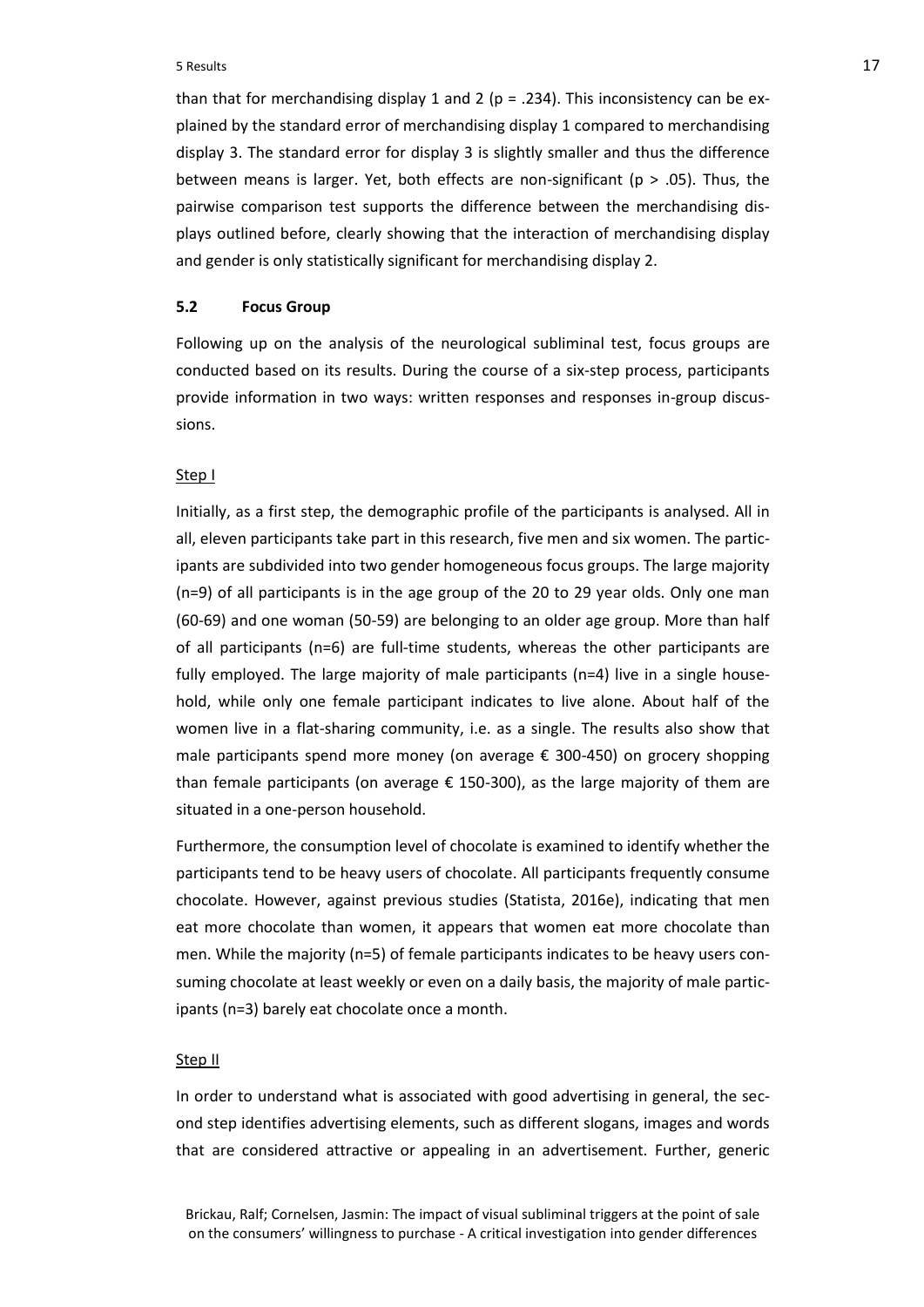18 5 Results

terms are determined to summarise the participants' associations. This information is assessed in two different ways. Firstly, spontaneous unsupported associations are generated, discussed and summarised in generic terms. Secondly, factors are provided by to support the participants in finding associations.

Within the male focus group, the following thirteen factors are developed in relation with good advertising: (1) Clever, (2) Trendy, (3) Informative/Interesting, (4) Diverse, (5) Stylish, (6) Fun/Funny, (7) Consistent, (8) Simple/Unsophisticated, (9) Dynamic, (10) Sexy, (11) Focused/Precise, (12) Clarity and (13) Target-group oriented (see Appendix 3). Only six out of the thirteen factors, including interesting, unsophisticated, dynamic, focused, clarity and target-group oriented, are written down as generic terms. The other factors (clever, trendy, diverse, stylish, funny, consistent, sexy) are only mentioned verbally in the course of the discussion, as participants do not find anything matching with these factors within the magazines provided. Further, only fifteen out of the eighteen factors provided are considered as suitable for good advertising, including: (1) Credible, (2) Conspicuous/Colourful, (3) Sensitively, (4) Understandable, (5) Concisely, (6) Trustworthy, (7) Thrilling, (8) Passionately, (9) Good looking people, (12) Elegant, (13) Exclusive, (14) Seductively, (15) Attractive, (16) Aesthetic and (18) Vivid (see Appendix 3). The identified factors are associated with different kinds of advertisements (see Appendix 3). Some independently developed factors and some of the ones provided are linked to one and the same advert.

Within the female focus group nineteen factors are stated unsupported: (1) Emotional, (2) Cool/Trendy/Modern, (3) Luxurious, (4) Inspiring, (5) Fun/Vitality, (6) Stylish, (7) Structured, (8) Classical/Precious, (9) Dynamic, (10) Sexy/Seductively, (11) Playful, (12) Naturally, (13) Friendly, (14) Serious, (15) Vibrant, (16) Beautiful/Attractive, (17) Sporty, (18) Cosy and (19) Healthy (see Appendix 4). All factors are not only mentioned in the discussion, but also written down as generic factors. Even though the group creates some generic terms that are quite similar to the factors that the male participants have developed (trendy, dynamic, fun, sexy), the female focus group interprets them differently. Moreover, the female focus group identifies all factors which are provided as being appropriate for good advertising, consisting of: (1) Credible, (2) Conspicuous/Colourful, (3) Sensitively, (4) Understandable, (5) Concisely, (6) Trustworthy, (7) Thrilling, (8) Passionately, (9) Good looking people, (10) Genuine, (11) Celebrities, (12) Elegant, (13) Exclusive, (14) Seductively, (15) Attractive, (16) Aesthetic, (17) Lovable and (18) Vivid (see Appendix 4). Like the male focus group, also the female participants link more than one factor to the images cutout from the magazines and vice versa (see Appendix 4). However, the factors (5) Concisely and (7) Thrilling are mentioned to be important for every good advertisement. Thus, they are identified as generic terms for all other factors.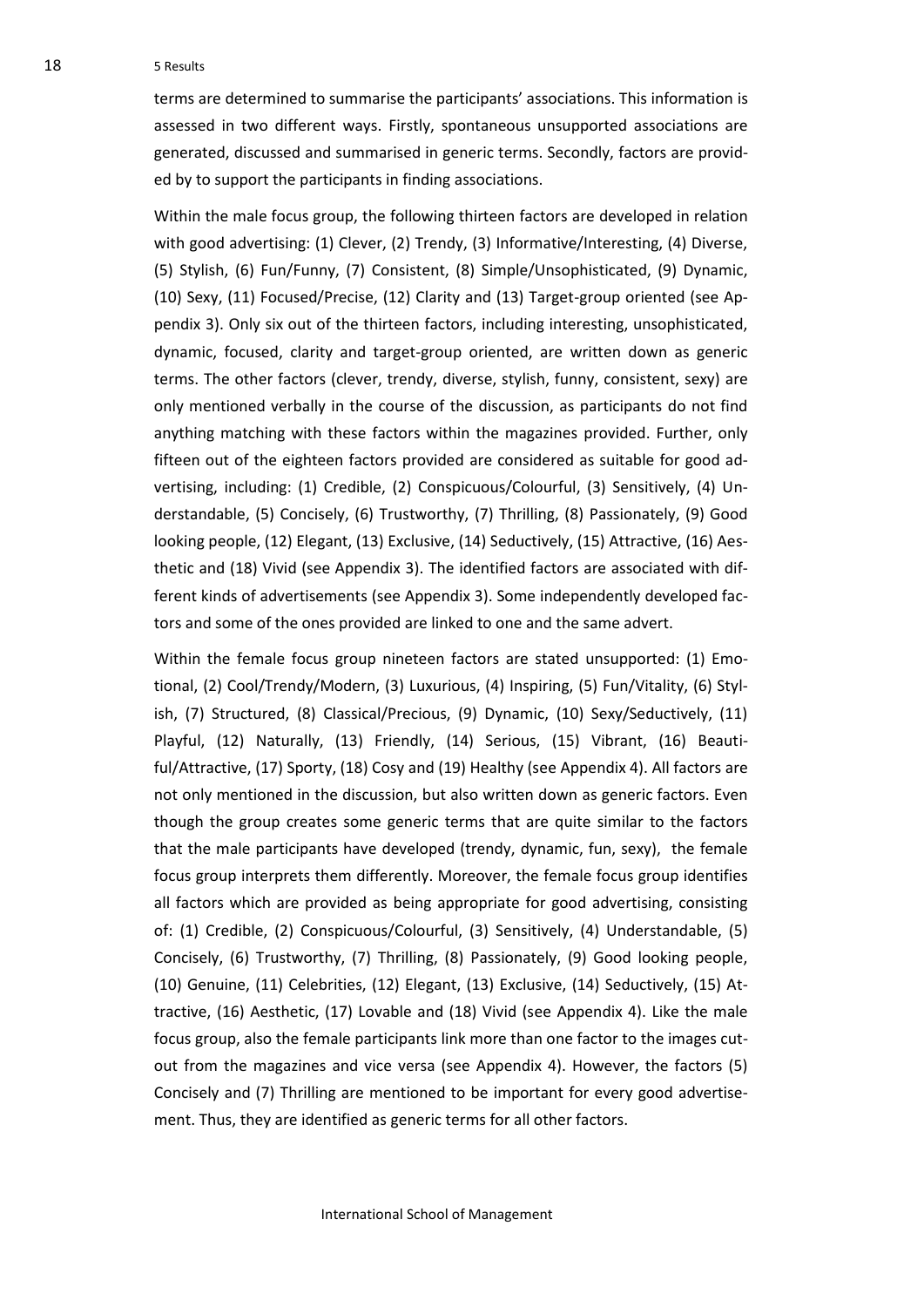#### 5 Results 19

Revealing some similarities but also differences in the perception of advertising in general, and subliminal marketing triggers in particular, between men and women, the results indicate that gender-specific differences in perceiving subliminal marketing triggers exist. Even though both focus groups identify a few similar factors, they assign them to different images. As a result, thesis 3 is supported.

#### Step III

As a third step, the ranking of display is analysed to test for theses 4, 5 and 6 of gender-specific differences, identifying further important aspects and the underlying reasons that cannot be revealed through direct questioning. While men rank merchandising display 1 (displaying an attractive woman) before 2 (showing an attractive man) and 3 (showing hands grabbing for the product), women decide for merchandising displays 1, 3 but also 5 (displaying an advertising slogan). The participants offer a number of reasons for their choices. The first display, showing the attractive woman, is unanimously selected from both focus groups, appealing to the emotions of all participants. All participants indicate that the first merchandising display is the most suitable one for a Celebrations advertisement as the focus is on the product itself as it is actively displayed. Furthermore, the participants mention that the advertisement is not overloaded and clearly structured, attractively photographed, fashionably and oriented towards the target-group. Furthermore, both focus groups state that it is appealing, catchy and encourages to buy Celebrations as it embodies aesthetics, sexiness, seduction, style and classiness. Those attributes were identified earlier as important for good advertising. Moreover, the male participants choose the second merchandising display showing the attractive man. Even though they mention that this advert could advertise any kind of product, missing the focus on chocolate advertising, the gaze of the pictured testimonial is perceived as extremely captivating, creating a connection to the consumer. Furthermore, both focus groups agree upon the selection of the third display. All participants mention the aspects of community, friendship, vivacity, fun, and celebration/party as encouraging factors for buying the product. The participants also agree upon the exclusion of the fourth merchandising display. Both focus groups consider this display as colourless, boring, not enjoyable and not very appealing. However, a female participant also indicates a positive aspect relating it to a small gift for a party or to take it to the office. Opinions diverge regarding the fifth display. While all male and most female participants reject the last merchandising display, declaring that it is not attention-grabbing or appealing, one female participant intuitively identifies this display as most suitable to the product Celebrations. However, all participants agree on the overload of red colour and text within this display and the lack of contrast.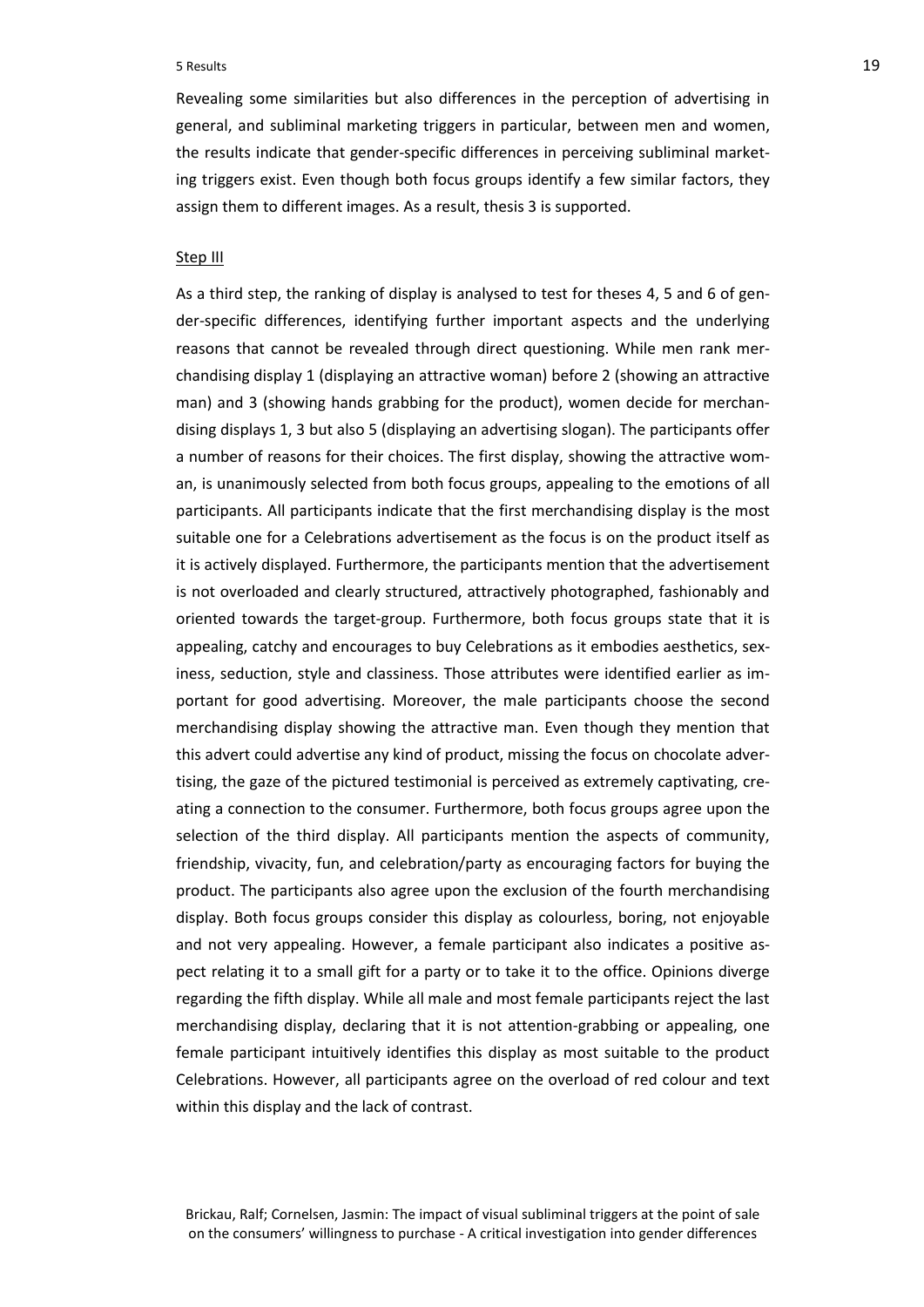20 5 Results

Above all, both focus groups state that advertisements displaying people are considered more attractive and attention-grabbing than adverts solely showing the product. However, they also indicate that there should be some kind of interaction between the testimonial and the advertised product. Within this part of the focus group, participants support theses 4 and 6, whereas thesis 5 that women are attracted to merchandising displays showing attractive men is rejected.

#### Step IV

In the fourth step, an allocation analysis is used to find similarities between the identified factors and the merchandising displays observed. All participants identify several factors as matching with the displays shown. However, almost all factors are matching with display 1 and 3. The factors varied between male and female participants. The male focus group experiences the nine factors concisely, seductively, passionately, attractive, aesthetic, vivid, focused/precise, trendy and sexy as most suitable to merchandising display 1. Meanwhile, the focus group consisting of women considers the factors conspicuous/colourful, thrilling, good-looking people, aesthetic, sexy/seductively, stylish, beautiful/attractive and classical/precious as appropriate. However, men also mention that display 1 appears not natural, as it does not reflect reality, which would rather be display 3 as it describes a daily situation, when hanging out with friends on the settee. A similar situation is also pictured by the female participants. They consider the factors fun and friendly as matching with display 3.

#### Step V

In a fifth step, attributes and characteristics that are considered to be the most attractive to men and to women are determined. Within this step the established sub theses 4.1, 4.2 and 4.3 as well as 5.1, 5.2 and 5.3 are tested to create the perfect appearance of a testimonial in advertising. While men picture a female testimonial, women describe a male one. However, all participants create a rather stereotyped image of a woman and a man recalling a clichéd depiction of them.

The male participants describe the female testimonial as an appealing and attractive young woman with symmetrical facial features and full red lips. Further, physical features such as a slim figure, a beautiful and healthy skin tone, a wide smile, big eyes, well-maintained 'natural looking' eyebrows and a natural radiance are perceived as attractive. All male participants agree on the attraction of moderately long hair or anything close to shoulder length, as it looks more feminine. Concerning the hair colour one male participant mentions that "blond is always fine". However, all male participants consider brunettes as fresher and more natural, while blondes are more the objects of desire for every man. Thus, this part of the focus group supports the sub theses 4.1, 4.2 and 4.3.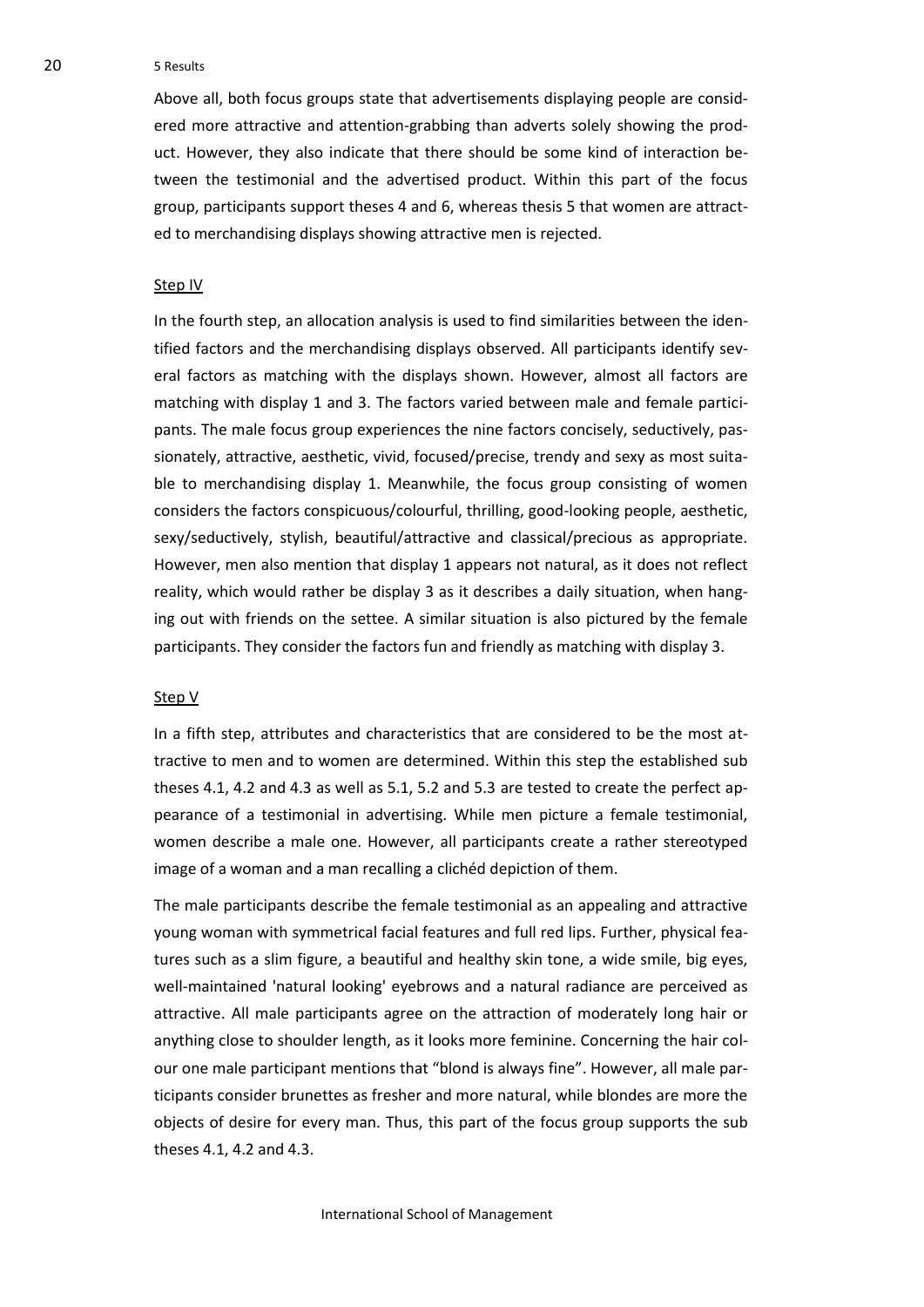#### 5 Results 21

The female participants mention that the perfect appearance of a person in advertising is to a large extent depending on the product that is promoted. However, they also have a stereotypical idea of a male testimonial, describing the perfect male testimonial as a young man (25-35 years old) with an athletic body, thick hair and designer stubble. The female participants also claim that they prefer a man, who is taller than they are. Further, dark hair, a deep husky voice and a confident, rebellious, independent and powerful attitude are considered attractive. All these physical attributes are referred to as the "bad-boy"-features and characteristics of "a real man" that women have a soft spot for. The female participants claim these attributes as the embodiment of all that is masculine, which encourages them to buy. This part of the focus group supports the sub theses 5.1, 5.2 and 5.3 and reveals more valuable insights into the preferences of female consumers.

Since both focus groups perceive a testimonial of the opposite sex as very appealing and attention-grabbing, it appears appropriate to also learn more about males´ and female´s reaction on an advertisement that shows a testimonial of the same sex. All participants state that the choice of the testimonial largely depends on the product or the product category that is advertised. However, men and women perceive advertisement with testimonials of the same sex differently. Male participants mention that when it comes to products that are clearly ascribed to men, such as after shave lotion, they would rather prefer an advert that displays a male testimonial, indicating that they do not reject adverts showing male testimonials in general. However, thinking about fast moving consumer goods such as Celebrations, they clearly point out to prefer adverts showing attractive female testimonials. In contrast, females seem to be more open-minded in contrast to men. As outlined above, female participants state to be attracted by adverts displaying testimonials of the same sex, indicating that they can identify themselves with the advertising testimonial.

#### Step VI

Finally, in a last step the dynamics of both focus groups are analysed. Concerning the overall group dynamics it can be said that there is diversity between the groups. Interesting about the focus group dynamics are the differences between male and female participants while discussing their opinions.

Within the female group, the time of talking is fairly equally distributed. However, as in any group situation, some participants state their position and opinion stronger than others. There are two female participants having the largest portion of talking time. These, so-called, "opinion leaders" shape the overall group discussion. Through their dominance they are found to be the ones leading every given task. Still, all female participants constantly take part in all tasks. Further, the female focus group is very interactive, for example they discuss every generic term in the group to find a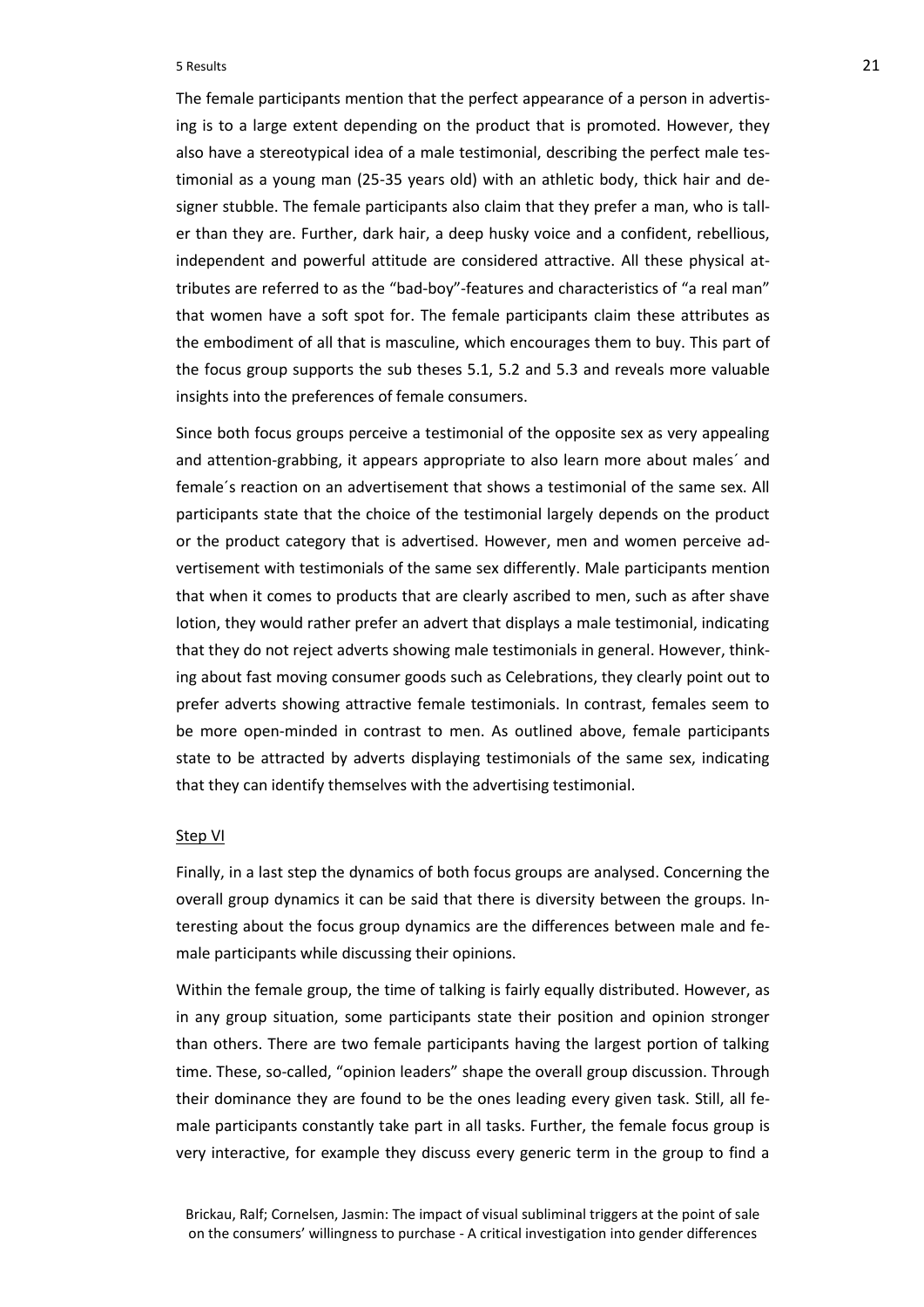#### 22 6 Discussion

joint solution with which everyone is happy. Listening to other opinions helps them to cultivate some basic ideas as a team. By engaging in substantive exchange, some new ideas are raised that would not come up without teamwork. Solving all tasks as a group thus provides further insights.

Within the male focus group the talking time was rather unequally distributed among the participants. Two participants are more restrained and introverted than the others. Therefore, it is attempted to involve everyone, especially those two, in the discussion. Thus, three out of the five participants are constantly part of the discussion, having the largest time of talking. However, instead of developing ideas together, most of them uphold their own ideas and defend their own views and opinions. The lack of openness to discuss and alter their opinions, makes it difficult for the group to find a common ground. However, it is important to note that all participants respect the opinion of the others, even if it differs from their own.

While it seems relatively easy for the women to express their opinion in front of the other participants, some male participants are more restrained. Expressing their opinion by laughing, especially when they were asked to characterise the perfect appearance of a testimonial in advertising, signalised that it is a rather embarrassing topic for them. Thus, it can be concluded that the female participants conduct a debate that stimulates furthering solutions, whereas the male focus group simply exchange opinions.

# <span id="page-26-0"></span>**6 Discussion**

The purpose of this exploratory research is to identify visual subliminal marketing triggers at the POS as an influencing factor on the consumers' willingness to purchase and moreover sheds further light on the impact of gender on the consumer buying behaviour.

Since the study is divided into a quantitative and a qualitative two parts, each part of the study is designed to test a different set of theses. The impact of merchandising displays on the consumer buying behaviour is only tested in the quantitative part of the study, i.e. the neurological subliminal test. Within this test, merchandising displays are identified as an influencing factor on the consumers' willingness to pay. Consumers' willingness to pay is seen as a good indicator for buying, i.e. the purchase intentions of consumers. Therefore, the consumers' willingness to pay appears to be the key variable in this research. Also, the relationship between merchandising displays and willingness to pay is found to be statistically significant. From this it can be postulated that that visual subliminal triggers may have an effect on consumer buying behaviour. However, the results also show that the impact of the tested merchandising displays is lower than expected at the outset of this research. Thus, con-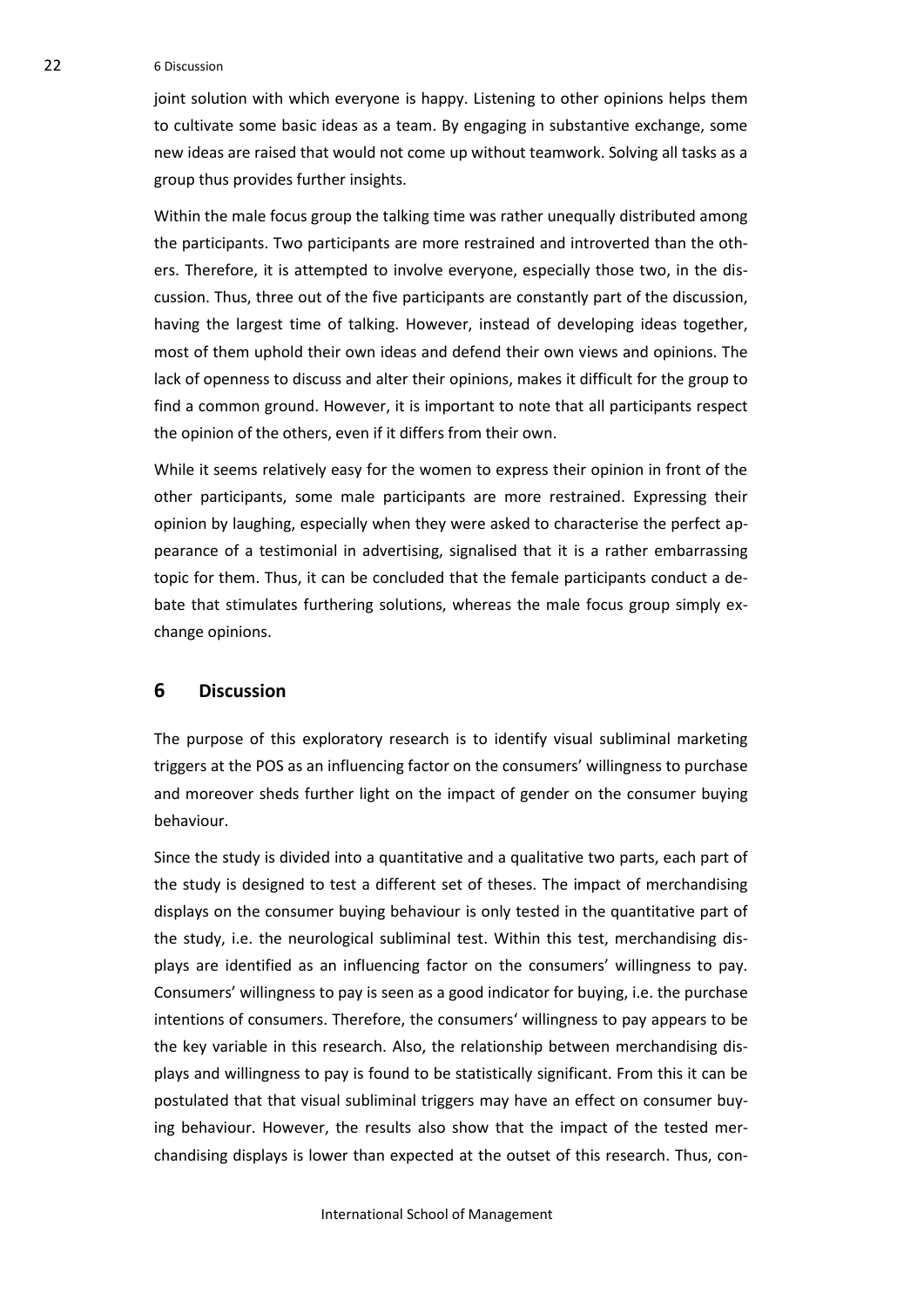#### 6 Discussion 23

sumer buying behaviour must be also determined by further, other variables that are not part of the research design of this study. Facing a complex concept, prior research already tried to uncover the influencing factors of consumer buying behaviour and consumer decision-making processes. Garcia and Saad (2008) examined the neuroimaging factors that trigger consumers to select a certain brand or product. They found that subliminal marketing triggers influence consumer's behaviour, as different brands and products stimulate different areas of the brain, which are responsible for consumers' preferences and emotions. These findings are in line with Lee and colleagues (2007), who proved that subliminal marketing triggers are a reliable predictor of consumption habits of respondents. However, it has to be acknowledged that subliminal marketing triggers in the form of merchandising displays only account for a certain amount of variance in the consumers' willingness to pay and subsequently the consumer buying behaviour.

A second variable of interest is the influence of gender on the consumer buying behaviour. This variable is not particularly tested within the qualitative part of the research, but in the quantitative part. Whether and to what extent men and women differ has been a controversial discussion for years. Therefore, the main focus of attention was on the investigation of gender differences concerning consumers´ buying behaviour. As outlined above, differences in the perception of merchandising displays indicate an impact of gender on consumer buying behaviour. Thus it can be stated, that men and women perform substantially different buying decisions. The results of the subliminal test show an impact of gender on the consumers' willingness to pay, indicating that gender is an influencing factor on consumer buying behaviour. The test reveals some further interesting findings. It can be stated that women are generally willing to spend more money. i.e. accept higher prices on snack food and confectionary, such as Celebrations, than men. One explanatory reason for this result may be that, even though women's personal and professional advancements have grown significantly in recent decades, they still handle traditionally most of the grocery shopping. Spending generally more than an hour shopping in supermarkets (Anonymous, 2013) women seem to know and compare prices more frequently and therefore seem to be in a better position to estimate prices for several groceries, such as Celebrations, more adequately. This result of gender differences is independent of the merchandising displays which are shown. Thus, there are gender-specific differences that affect the willingness to pay, supporting the thesis that the gender has an effect on the consumer buying behaviour. These results are in line with prior findings, revealing that there are observable differences between the brains of men and women and how they process information. However, trying to accurately stereotype a single individual is difficult. Nevertheless, recognizing the general characteristics of each sex appears important to producers and retailers, especially when the product is designed to appeal predominately to only one sex (Lewis, n.d.).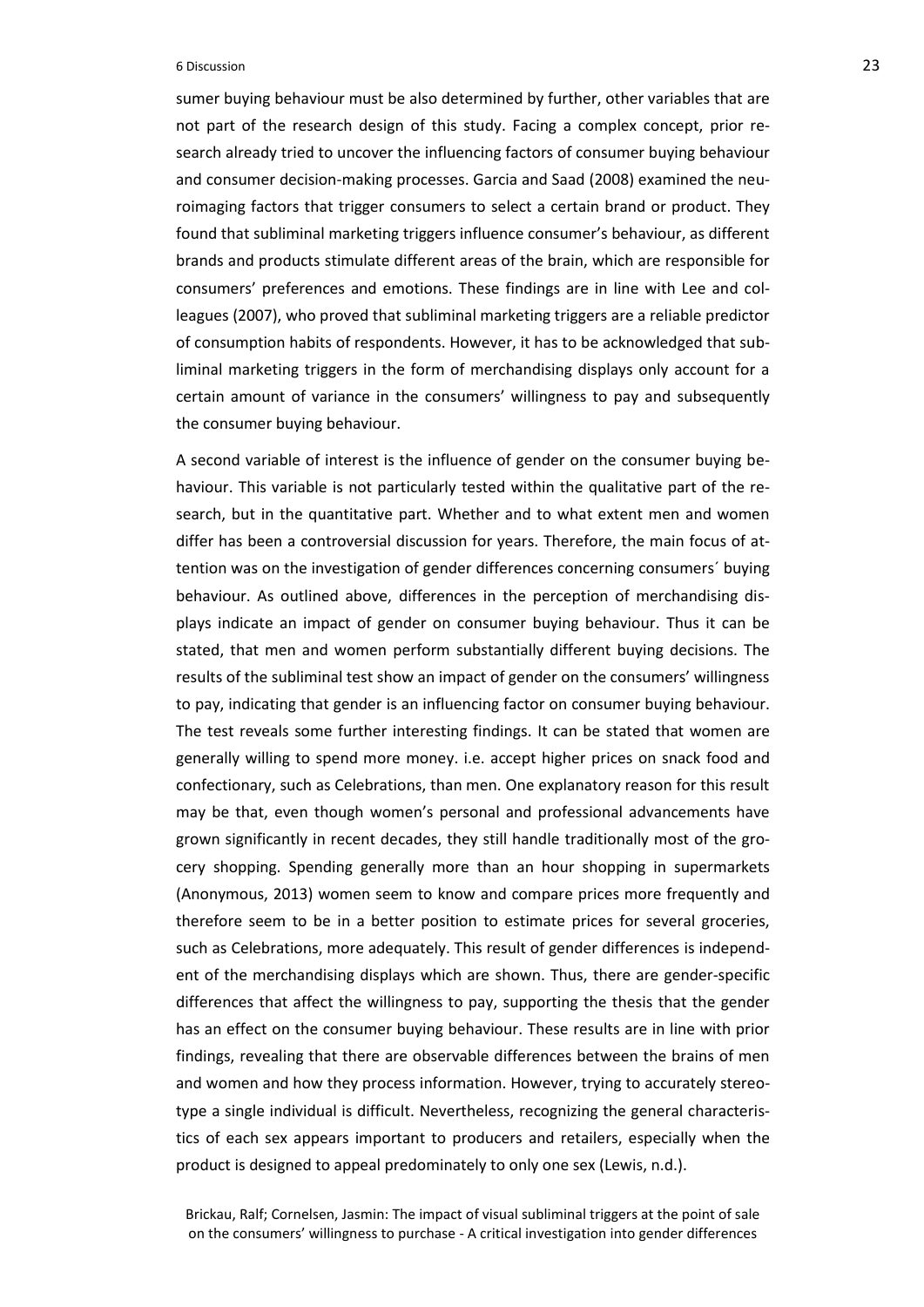24 6 Discussion

Further, the influence of gender on the willingness to pay is higher than it is for the tested merchandising displays. However, even if it is higher, the impact is still lower than expected. Thus, it is important to notice that gender determines a rather small amount of the consumers' willingness to pay, also implying that there are further factors determining the consumers' buying behaviour that have not been investigated in this study.

Further, both quantitative and qualitative research approaches identify gender as an influencing factor on the perception of visual subliminal triggers. The results of the neurological subliminal test show that men and women perceive the three tested merchandising displays differently. According to the results, men on average are willing to spend the most when being confronted with an advert displaying an attractive female. In contrast, women are willing to pay the most, when looking at an advert with an attractive man. A possible explanation for this result is the often cited theory that "sex sells" and is an archaic motive of mankind. Advertisers use attractive images to positively relate products to feelings and emotions that already pre-exist within the consumers (Sheehan, 2014). However, to get that connection, advertisements must grab the consumers' attention. Often, sexual imagery is used to break through the ever-growing clutter in the advertising environment. As Twitchell (1996) pointed out earlier "sex doesn't sell, but it certainly captures attention" (p. 157). Also, it appears surprising that women were willing to spend even more than men, when seeing an advert showing an attractive woman (display 1). A possible explanation is that men may see each other more as rivals whereas women perceive other women as part of a team. Again this may be linked to archaic patterns in human behaviour. This is possibly underlined by the displayed result in the willingness to pay of men and women while seeing an attractive man (display 2) as this is significantly different. Male participants were willing to spend only about half of the amount of what female participants indicated to be willing to pay. On average, women were willing to spend always more than men, also when seeing a neutral advertisement (display 3). This could also be due to the fact that women do take responsibility of a large proportion of grocery shopping for households, families, etc. as mentioned earlier (Anonymous, 2013).

Gender differences among the perception of visual subliminal marketing triggers are also tested in the qualitative part of the research. In line with the results of the neurological subliminal test, male and female participants experience different visual subliminal marketing triggers as attractive. Surprisingly, the focus group consisting of male participants rates the second merchandising display, showing an attractive man, as appealing, whereas the female participants, against all expectations, did not. The choice of the testimonial could be a possible explanation for this result. Since female participants indicated that the male testimonial appeared unappealing and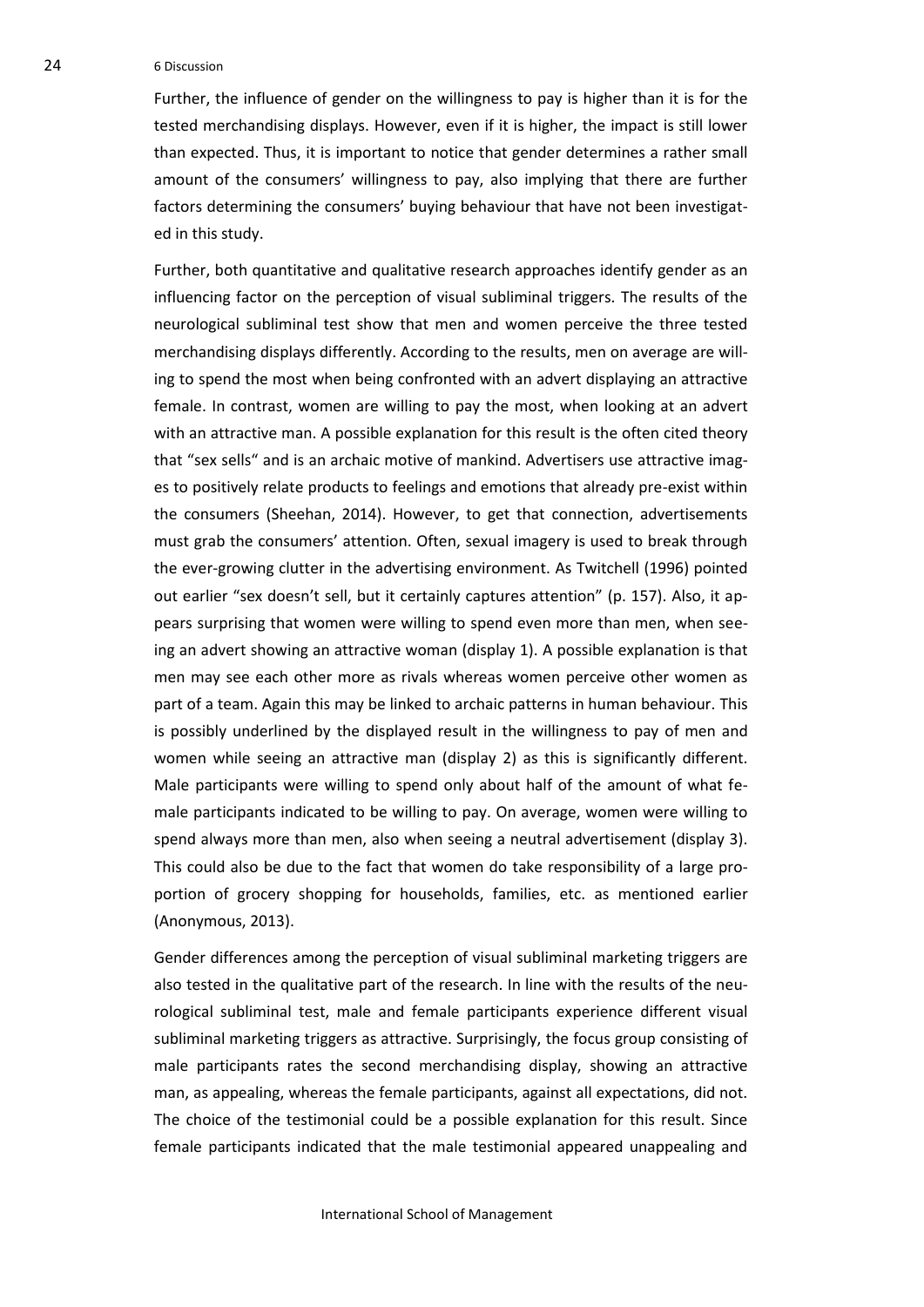#### 6 Discussion 25

unauthentic, the assumption of choosing the wrong model would be supported. Additionally to these results, prior studies emphasised the importance of choosing an adequate testimonial for merchandising displays. Especially the image, sympathy, recognition and trustworthiness are critical factors, which can enhance or reduce the impact of such testimonials on the consumer (Statista, 2016b). The female participants yet give a further explanation for women choosing the display displaying the attractive woman. They indicate that women consider advertisements showing testimonials whom they can identify with as very appealing and attractive. These findings are in line with the study conducted by Perrachione and Perrachione (2008).

In order to identify differences between men and women in the perception of visual subliminal marketing triggers, the idea of what good advertising in general is about, is further investigated in this study to gain additional insights. Within the focus groups, six factors – trendy, vitality, stylish, fun/funny, dynamic and sexy – illustrate the most important aspects of good advertising as they are self-created by both, male and female participants. However, those factors are associated with different kinds of advertisements promoting different products. The underlying reasons for this result are differences of general interests. Therefore, men are drawn to be more interested in 'thing-oriented' activities, such as repairing cars, carpentry or engineering. Women, in contrast, are more interested in 'people-oriented' activities like nursing, dancing or acting (Liben and Bigler, 2002). While the male focus group names thirteen factors without prompting, female participants mentioned nineteen unaided factors that are associated with good advertising.

While some factors created by the female focus group are already similar to the provided factors, the male focus group mainly deviates from these attributes. All these findings were expected, as women appear to be generally more inclined to process words and to use language compared to men (Van Baalen, 2001). An explanation for this result could be the difference in communication patterns and habits between men and women. The centre that is responsible for communication is significantly larger in a woman's brain than in a man's brain. While women inspire each other, men are rather inhibited to talk in front of other men in a group. Thus, it is not unusual that the focus group of women creates more sophisticated and positive factors than the one consisting of male participants. All these findings support the assumption that gender-specific differences in the perception of visual subliminal marketing triggers exist.

Another important factor is the attractiveness of testimonials in advertisements and how men and women perceive them. Men attracted by physically attractive women. The results of the neurological subliminal test show that men are willing to spend the most when the advert displayed an attractive woman. However, this thesis is not specifically tested in the neurological subliminal test, as it requires some deeper dis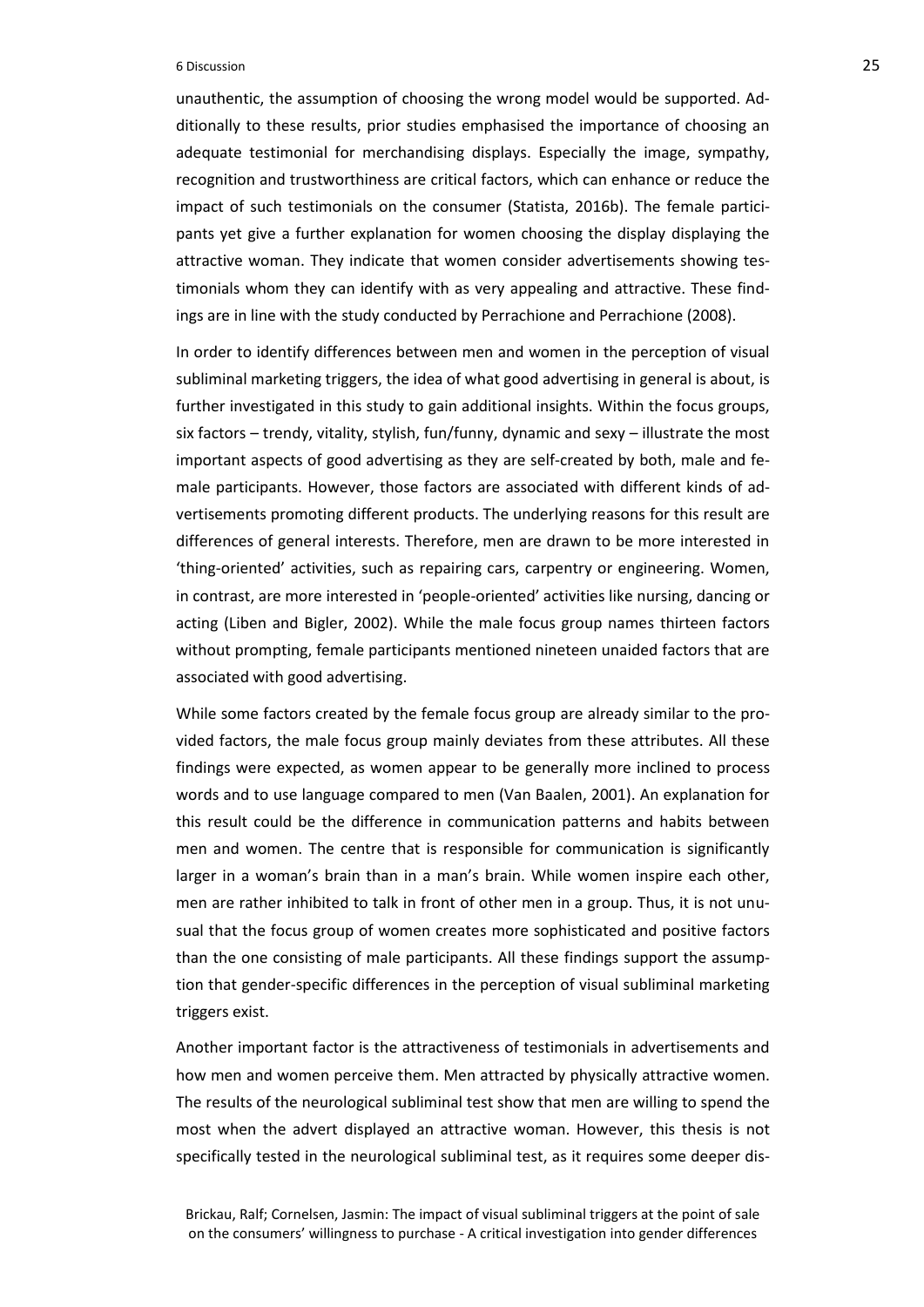26 6 Discussion

cussions. The outcome of the focus groups, however, supports the assumptions of the neurological subliminal test, indicating that men are attracted to physically beautiful woman. Thus, the reason for men being attracted by the first display seems to be related to archaic patterns in human behaviour. A possible explanation for this is also provided by Aharon et al (2001), who pointed out in their research that beautiful female faces or positive facial expressions are an essential component of attractive advertisements, since they lead to an activation of reward-related areas in the brains of heterosexual males which is also supported by Hubert and Kenning (2008). However, they did not only concentrate their studies on female faces, but also on full body images of attractive women. Their study revealed that such images stimulate areas of reward and well-being in the brain of heterosexual men. Hence, results are consistent with previous findings, indicating that especially when advertising confectionary goods, using female testimonials with brown hair, is beneficial, as they are considered to be more intelligent and attention-grabbing in comparison to testimonials with other hair colours (Anonymous, 2005).

Earlier research, detecting that the presence of beautiful people activates the area of the brain involved in the process of recognition and creation of trust also supports these findings. Thus, advertisements with attractive people seem to be more understandable, likable, easier to remember and more suitable (Statista, 2016b). Therefore, attractive people positively influence consumers' preferences and their buying behaviour. Surprisingly, not only men but also women were highly attracted by the advertisement showing a physical attractive woman. Another possible explanation for this result is that women compare themselves and can identify themselves with adverts showing women and wish to the woman displayed in the advertisement. As outlined above, earlier results of Perrachione, Perrachione (2008) support these findings, revealing that testimonials, with which people can identify themselves, create a positive reaction.

Looking at the opposite situation with females, it is supposed that manly and mature looking men are attractive for women. This thesis is supported through the results of the neurological subliminal test, which show that women are willing to spend most when being confronted with an advert, displaying an attractive man. However, these findings disagree with the results of the focus groups as the male testimonial was "dumped" by the group and consequently the display could not convince when analysed consciously. The female focus group stated clearly that young and mid-aged man (25-35 years old) with an athletic body, thick hair and designer stubble as attractive. All these physical attributes were referred to as the "bad-boy" image and characteristics of a "real man". This was found to be the embodiment of all that is masculine for which female participants have a soft spot for (Banks, n.d.). Hence, displaying testimonials with such characteristics encourage women to buy a product. The testi-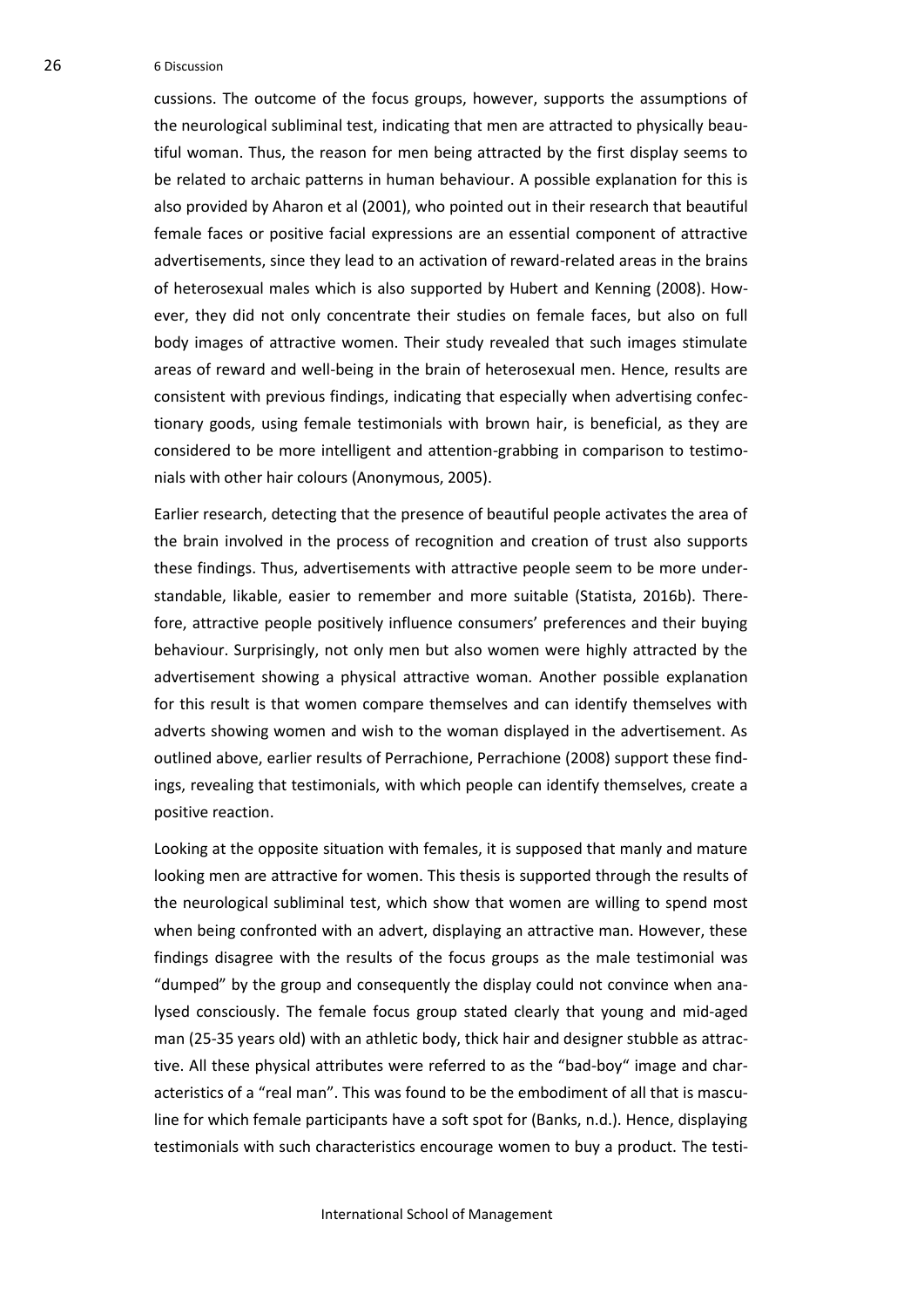#### 6 Discussion 27

monial in display 2 does not embody these ideal features desired. When exposed subliminally to this display it may still work as women are generally attracted to males. Some research indicates that the reason for this go way back in time. A group of researchers from the University of Utah (Anonymous, 2012) conducted a study, revealing that the reason for women preferring tall men can be dated back to the Stone Age. In these times, it appeared essential for women and their children to be protected from potential threats by men, ideally physically strong and tall men, which also appeared to be better hunters to feed their clan. Thus, women are evolutionary inclined to prefer taller men, since they have a physical advantage in a confrontation and a greater likelihood of being able to provide food. Even though nowadays, such advantages appear no longer of importance, researchers are convinced that the evolutionary programming is still embedded in the female preferences and psyches. In line with these findings, the Australian researchers Dixon and Brooks (2013) from The University of New South Wales conducted a survey with over 350 women on their preferences for male facial hair, and the vast majority agreed that a bit of stubble is attractive. Experts in human evolutionarily psychology even claim that from an evolutionary standpoint, men with a bit of stubble are considered more dominant, masculine, aggressive and socially mature. Further, researchers did try to identify the underlying reasons why women generally seem to find men with deeper, huskier voices more attractive. They found out that the reason for this result is that women perceive a deeper voice as a sign of stronger physicality, which is also something that women are evolutionarily geared to find attractive. Hence, numerous findings and studies support thesis 5 that manly and mature looking men are attractive to women.

Thesis 6 assumes men and women to be equally attracted to gender-neutral advertisements, showing simply the product. This thesis is supported within both, the quantitative and qualitative research phase, testing unisex merchandising displays. The willingness to pay among men and women is quite similar, indicating that both sexes are equally attracted to gender-neutral adverts. Further, the thesis is also supported within both focus groups, as all participants unanimously identify the neutral commercial (display 3) as attractive and attention-grabbing. As it is a neutral display, showing hands grabbing for the product, it appears to be attractive to both, men and women, and does not incline different perceptions based on gender. Moreover, it reflects reality with a positive group experience of an evening with good friends. Therefore, it is experienced as very authentic and natural.

Additionally, it is proposed that visual subliminal marketing triggers that are perceived as attractive increase the consumer willingness to purchase. Since this thesis involves the willingness to pay, which predicts the willingness to purchase, it can only be tested in the quantitative part of the study, as the results of the qualitative part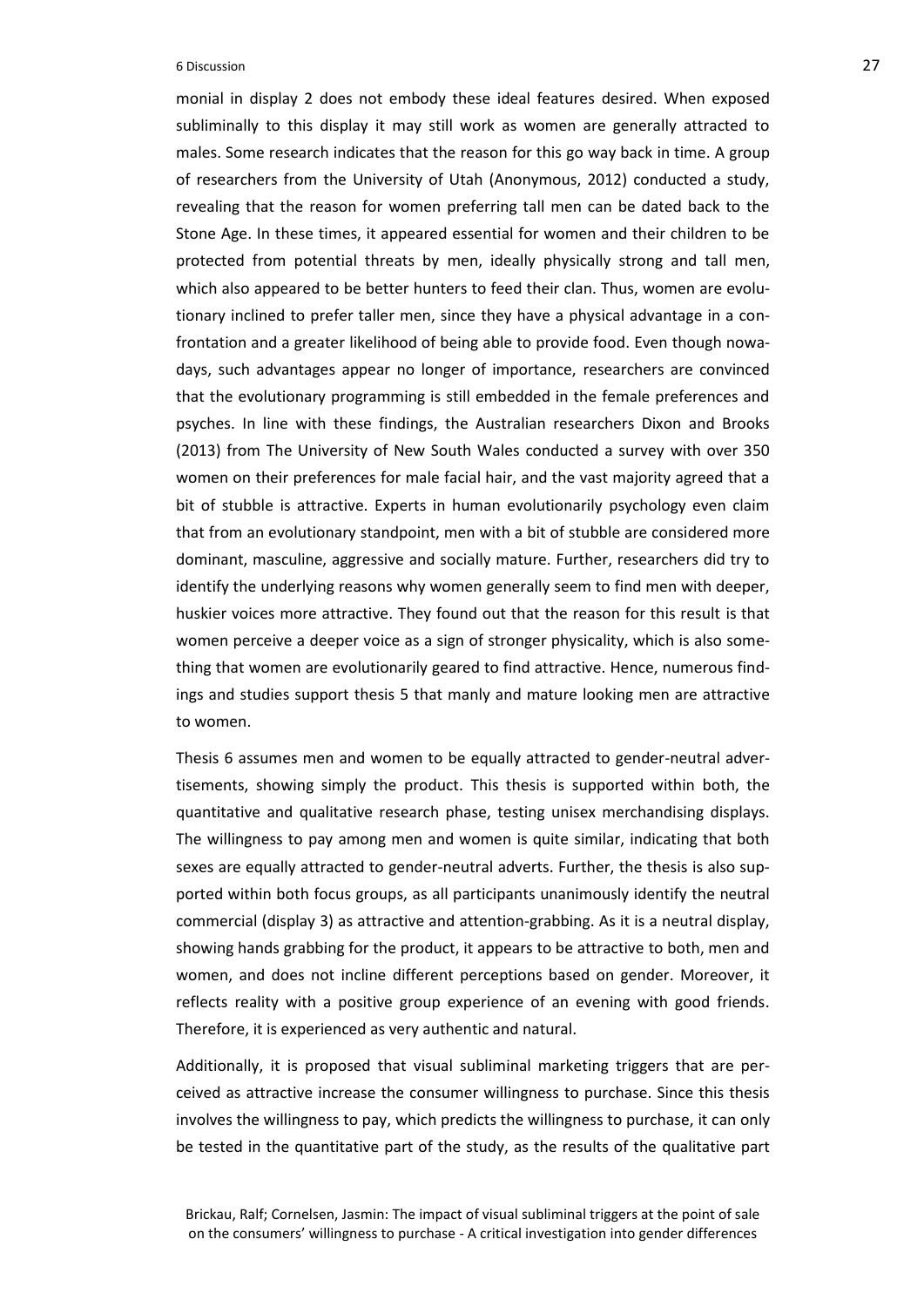28 6 Discussion

would be biased. The higher the attractiveness of the advertisement is, the higher is the average consumer´s willingness to pay for each of the three displays. Accordingly, the results of the neurological subliminal test support the assumption that visual subliminal marketing triggers, considered to be attractive, can positively influence the consumers' willingness to purchase. This result is in line with prior findings about the theory that "sex sells". Sheehan (2014) found that advertisers often use sexual imagery to positively influence the purchasing decision by connecting products to feelings and emotions that already exist within the consumers. Another possible explanation for this result was made within the prior study of Cîrneci et al (2014), who investigated the correlation between consumption of food products and the activation of specific brain regions to test factors of attraction. Their findings show that certain brain areas changed accordingly to the fact whether or not participants consumed a certain brand. The positive correlation found between those two concepts, the brain activity and the brand, implied that brands trigger personal relevance. Therefore, they stated that the personal relevance of advertisements and other marketingrelated triggers could be evaluated in order to improve the communication strategy.

#### <span id="page-32-0"></span>**6.1 Practical Implications - for Marketing to Men**

Analysing the results of this research provides some valuable insights on how to implement appealing subliminal marketing triggers in the form of a merchandising display to increase the willingness to purchase among male consumers. Examining the level of attraction of different subliminal marketing triggers, the quantitative as well as the qualitative part of the research reveals the highest level of attraction among men to the advert showing the attractive woman (display 1). Delving even deeper into the mind of the consumers, the qualitative part helped to gain more valuable insights about male preferences regarding the appearance of the female advertising testimonial. The results of this research as well as the findings of some previous studies show that it is recommended to use an attractive female testimonial to increase the attraction of, in this case, the Celebrations advert among male consumers. As females with symmetrical facial features and full red lips are considered as appealing, Celebrations should choose display 1 to successfully market their product to male consumers. Furthermore, physical features such as a slim figure, a beautiful skin, a wide smile, big eyes, long hair and a natural radiance were perceived as attractive and thus should be considered. Therefore, marketers of Celebrations could use these insights gained to adjust and develop their advertisement imagery according to these requirements, as it could help them to target male consumers more effectively.

#### <span id="page-32-1"></span>**6.2 Practical Implications - for Marketing to Women**

It can also be suggested that in order to attract female consumers, different advertising elements should be used in comparison to male consumers. Women are found to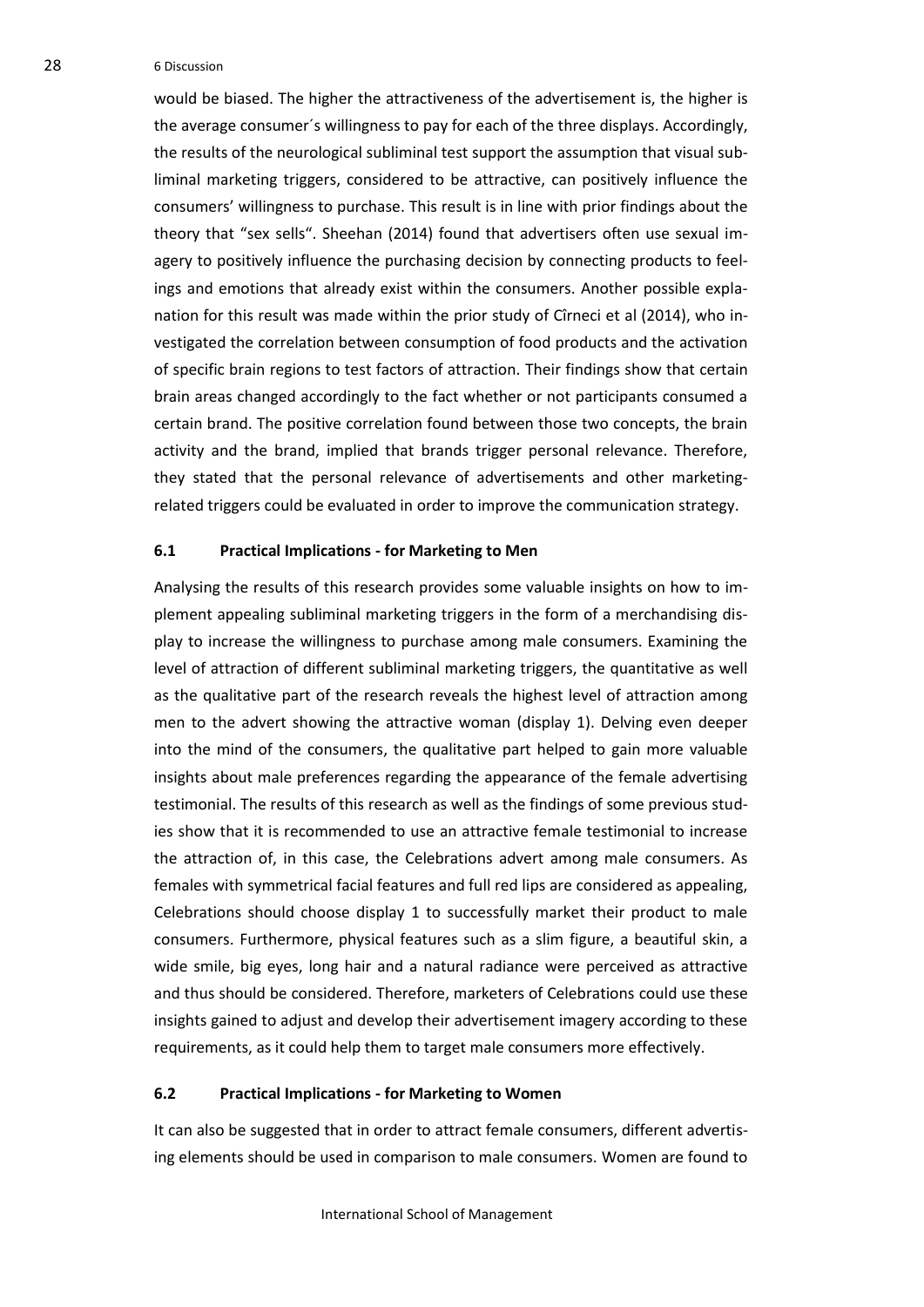#### 6 Discussion 29

be highly attracted to the advert showing the attractive man (display 2). These findings are only indirectly confirmed within the qualitative part of the research. Even though female participants reject the advert showing an attractive man, indicating that the testimonial was not authentic and appealing at all, they however mention that male testimonials in general are very attractive to them. Especially male testimonials in advertisements encourage them to buy a certain product. Thus, the results emphasize the importance of choosing the right testimonial. These findings are in line with prior research, highlighting the importance of selecting an adequate testimonial. To be more specific, the image, sympathy, recognition and trustworthiness are crucial factors that impact the willingness to purchase of consumers (Statista, 2016b). Therefore, it is recommended to use a testimonial that meets the expectations demanded by the female consumers. Thus, the testimonial should be between 25-35 years old, with an athletic body, thick dark hair and designer stubble. Moreover, the male testimonial should be tall with a powerful attitude, radiating confidence and independency. All these attributes are also referred to as characteristics of a "real man" that were found to be the embodiment of all that is considered masculine (Banks, n. d.). Hence, displaying testimonials with such characteristics encourage female consumers to purchase a product.

#### <span id="page-33-0"></span>**6.3 Practical Implications - for Marketing to Both**

To target both genders at the same time, marketers of Celebrations should choose the first display showing the attractive woman. Even though, the average willingness to purchase between men and women is quite similar, when viewing the third neutral display, the average willingness to purchase of both genders is higher, when seeing the first display of the attractive women. This research, as well as some previous studies, give several explanations for women also being attracted to the first display. Accordingly, women consider advertisements showing testimonials, with which they can identify as very appealing and attractive. These findings are consistent with the findings of Perrachione and Perrachione (2008), who pointed out that such testimonials trigger a positive reaction and thus influence the consumers' willingness to purchase positively. Hence, in order to target female and male consumers at the same time, the selection of the first display may be the best possible choice exploiting the full market potential.

Summing up the implications of the research for Celebrations three different strategic options are possible. One option would be to attract only male consumers, the second option is to solely target the female consumers and the last and in this case most advisable option would be to target both consumer groups with one display (display 1) at the same time.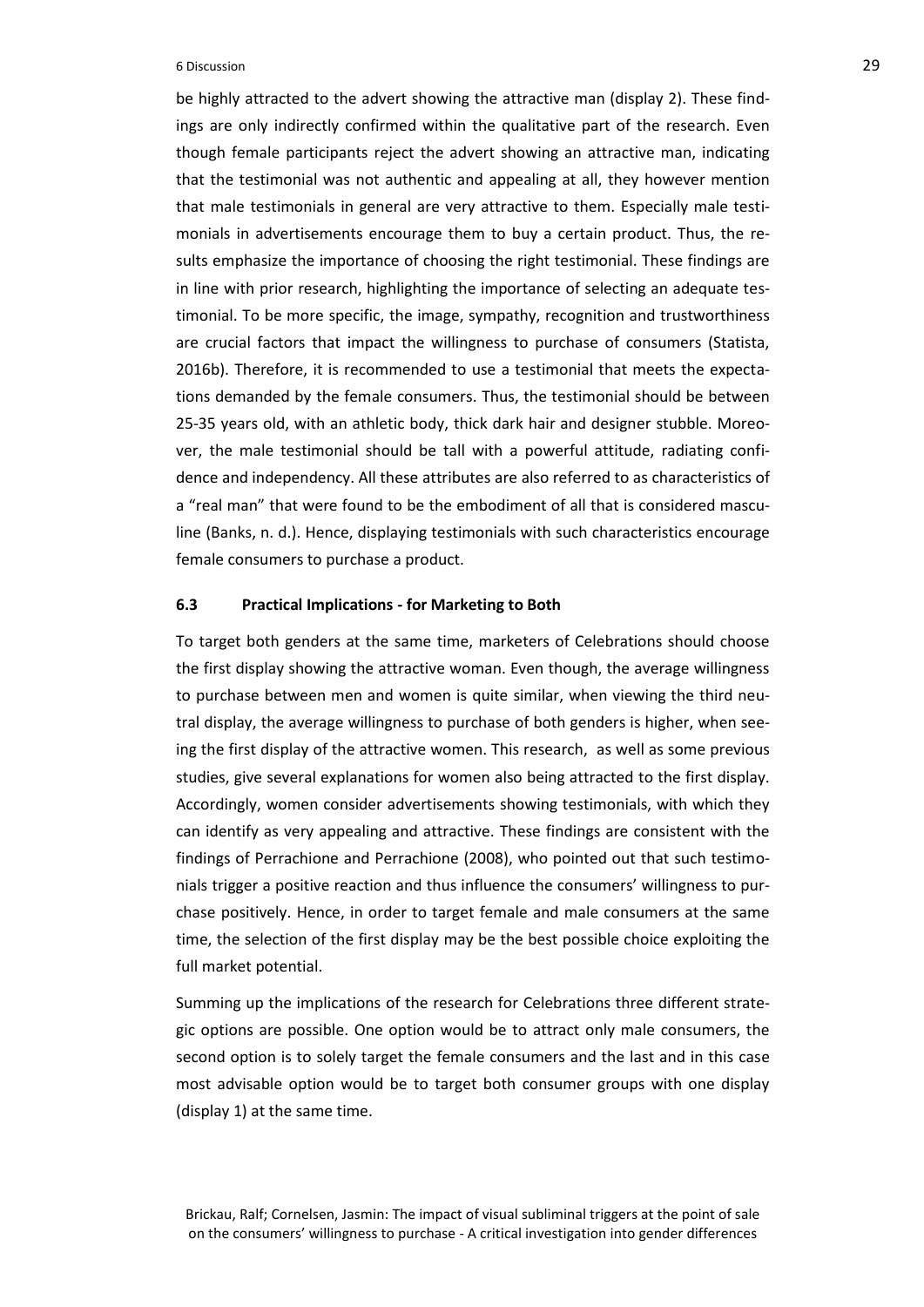30 6 Discussion

#### <span id="page-34-0"></span>**6.3.1 Limitations and further Research**

Like any other study, this research is not without limitations. First of all using a multimethod research design can be very complex. Also, it appears to be difficult to plan and implement one method by drawing on the findings of another, as the first part could potentially provide biased results. However, using the multi-method approach, this research benefits from the strengths of both methodologies, providing a better understanding of the underlying reasons for the gender differences in the perception of subliminal marketing triggers than each method would provide just on its own. Thus, conducting a multi-method research provides the best opportunity for the current research question to be answered (Anonymous, 2016).

Secondly, due to limited time as well as limited access to POS in a supermarket, the quantitative data is only derived from a single source. Being only conducted in one German supermarket and in a very short time span, it is difficult to get sufficient data, in order to draw general conclusions on the larger population in Germany. However, choosing a REWE supermarket in Cologne as a very frequented, well-known and popular supermarket representing consumers of various social groups in Germany has been the right decision as it can be assumed that meaningful generalised implications can be derived from the data. With a duration of only two minutes for the test, people are very much inclined to participate. However, future studies should also be conducted in different areas and supermarket chains in Germany in order to validate findings of this study.

Thirdly, the qualitative data relies on self-report only. Self-reported data is limited by the fact that it can rarely be independently verified. Thus, the data can contain several sources of biases. As participants may have not responded truthfully, but rather in a socially desirable way, the internal validity of the research may be at stake. Also, it is hard to express emotions and feelings in words. Participants rather evaluate ads than reacting to them so the group discussion may become an assessment rather than indicating spontaneous feelings. Therefore, it would be desirable to include non-self-report data. However, within the current research design, self-report offered the best possibility to gain insights into the construct of investigation. Other researchers (Edell and Burke, 1989) used this method in a similar setting. Thus, it appears to be an appropriate assessment method to shed further lights on the results of the neurological subliminal test (Holt et al., 2007).

#### <span id="page-34-1"></span>**6.3.2 Conclusion**

Focusing on food retailing, this research aims to identify gender differences in the perception of visual subliminal marketing triggers that influence consumers' willingness to purchase. Pairing innovative neuromarketing research techniques with traditional research methods enables to reveal subconscious responses of male and female consumers to subliminal marketing triggers (Eser et al., 2011). Uncovering pat-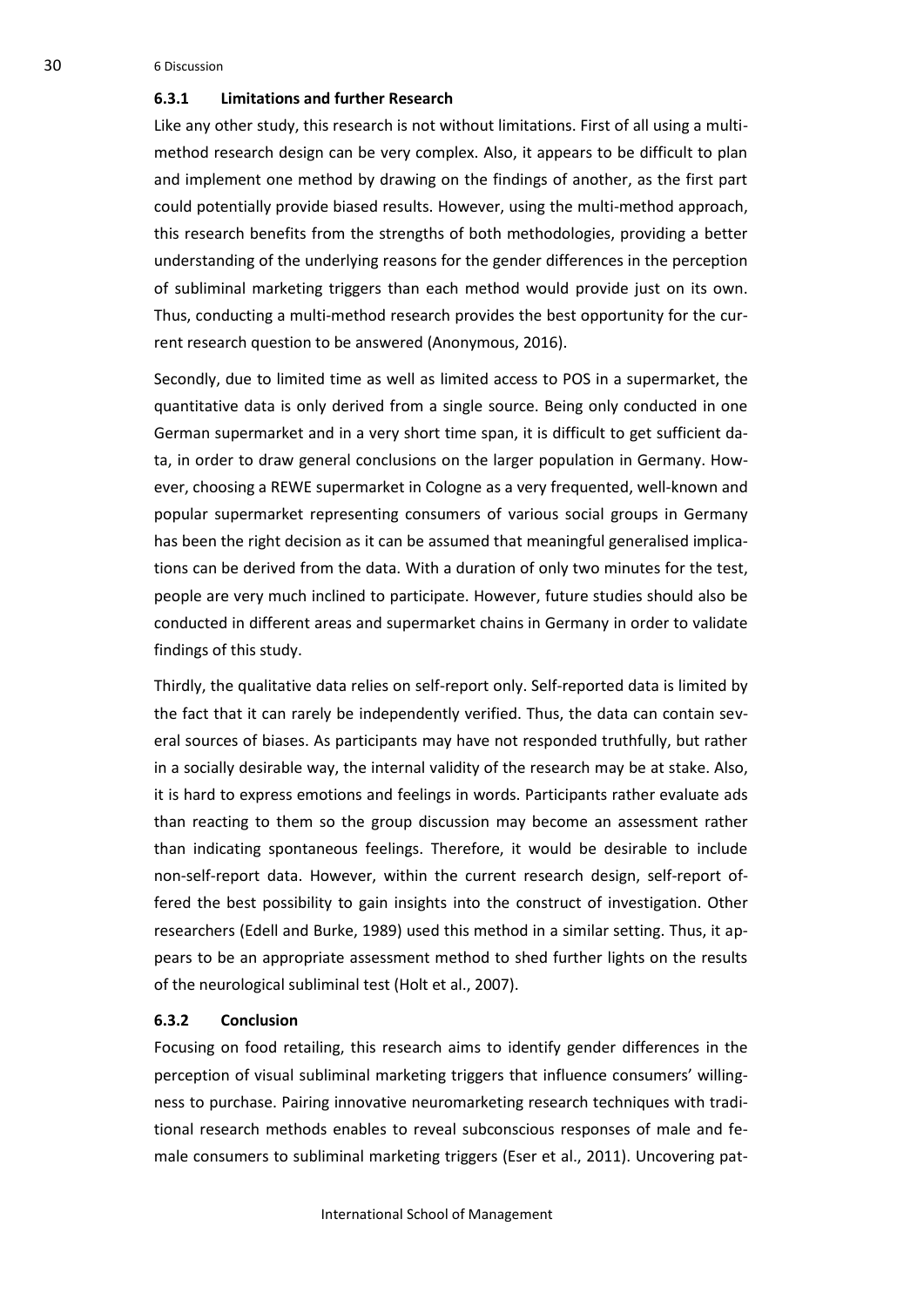#### $\overline{31}$  Discussion  $\overline{31}$

terns lying beyond the conscious threshold identify advertising elements that can positively influence the consumers' emotions and thus their buying behaviour (Fugate, 2007). Differences in the perception of merchandising displays indicate an impact of gender on the consumer buying behaviour. Knowing what provokes male and female consumers to purchase a product like Celebrations and how they make their buying decisions, gives the opportunity to draw some practical implications to optimise Celebrations´ communication strategy. All in all it can be said that these findings clearly show the complexity of consumer buying behaviour. As it can be derived from this study gender as well as visual subliminal marketing triggers are important factors influencing the willingness to purchase. Companies, aiming to design a tailored advertising campaign for their products are may want to consider these influencing factors to generate a competitive advantage and increase their sales. Still, the construct of willingness to purchase appears to be influenced by further factors that were not investigated in this study. Hence there is a plethora of future research to be done that may uncover further constructs in peoples´ unconscious decision making processes.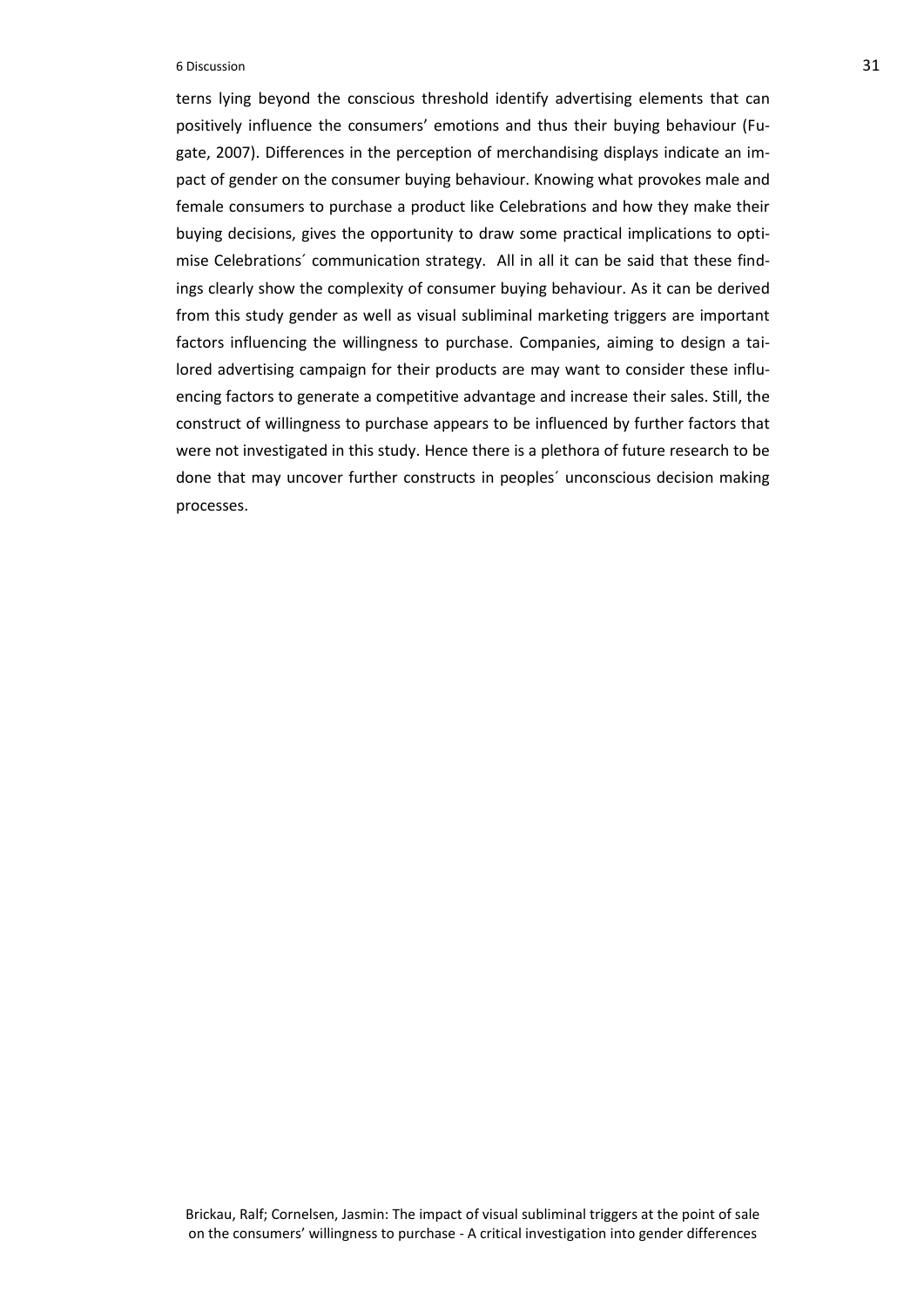# <span id="page-36-0"></span>**Bibliography**

Abrahams, B. (1997) "It's all in the mind", *Marketing*, 27, pp. 31-33

- Adolphs, R., Tranel, D., Koenigs, M. and Damasio, A. (2005) "Preferring one taste over another without recognizing either", *Nature Reviews Neuroscience*, 8(7), pp. 860-861
- Aharon, I., Etcoff, N., Ariely, D., Chabris, C. F., O'Connor, E. and Breiter, H. C. (2001) "Beautiful faces have variable reward value: fMRI and behavioural evidence", *Neuron*, 32, pp. 537-551
- Ailawadi, K. L., Beauchamp, J. P., Donthu, N., Gauri, D. K. and Shankar, V. (2009) "Communication and Promotion Decisions in Retailing: A Review and Directions for Future Research", *Journal of Retailing*, 85, pp. 42-55
- Ailawadi, K. L., Harlam, B. A., Cesar, J. and Trounce, D. (2006) "Promotion profitability for a retailer: the role of promotion, brand, category, and store characteristics", *Journal of Marketing Research*, 43, pp. 518-535
- Ajzen, I. (1991) "The theory of planned behaviour", *Organizational behavior and human decision processes*, 50, pp. 179-211
- Alreck, P. L. (1994) "Commentary: A new formula for gendering products and brands", *Journal of Product & Brand Management*, 3(1), pp. 6-18
- Anonymous (2002) "Neuromarketing", *Newswire*, 5, pp. 1-3
- Anonymous (2005) "Beeinflussung der Werbewahrnehmung durch die Haarfarbe der Models" {Online} Available at: http://www.mediaanalyzer.com/studien/MediaAnalyzer-Studie-Haarfarben.pdf Accessed: 27 March 2016
- Anonymous (2012) "Why women like tall men?" {Online} Available at: http://archive.mid-day.com/relationships/2012/may/280512-Why-womenlike-tall-men.htm Accessed: 06 June 2016
- Anonymous (2013) "Today's Primary Shopper" {Online} Available at: http://www.progressivegrocer.com/women-dominate-grocery-shoppingstudy Accessed: 05 June 2016
- Anonymous (2016) "Mixed methods research" {Online} Available at: http://resourcecentre.foodrisc.org/mixed-methods-research\_185.html Accessed: 21 June 2016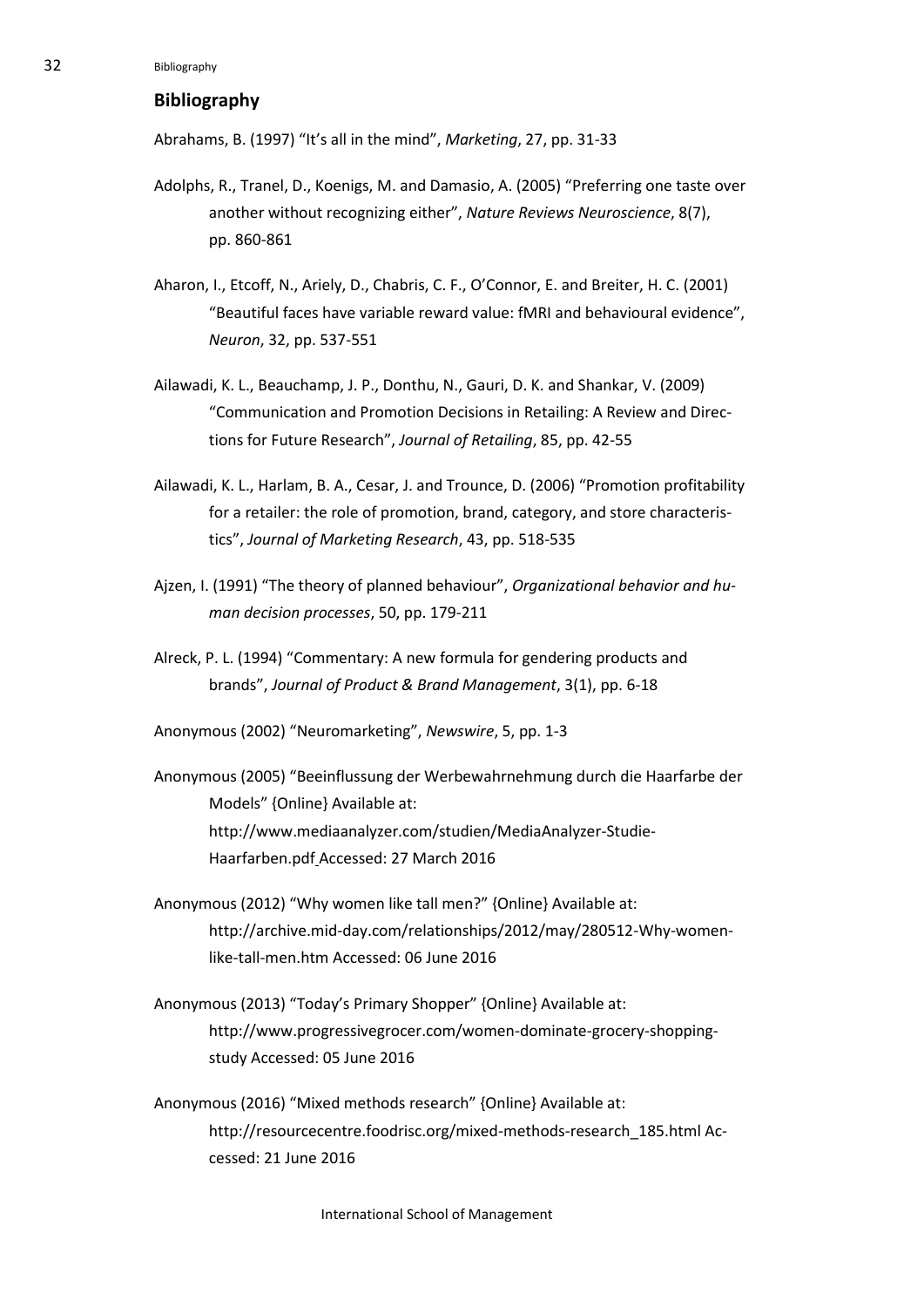- Ariely, D. and Berns, G. S. (2010) "Neuromarketing: The hope and hype of neuroimaging in business", *Nature Neuroscience*, 4, pp. 284-292
- Banks, P. (n.d.) "What Do Women Find Attractive In Men? 8 Scientifically Proven Traits" {Online} Available at: [http://get-a-wingman.com/what-do-women](http://get-a-wingman.com/what-do-women-find-attractive-in-men-8-scientifically-proven-traits/)[find-attractive-in-men-8-scientifically-proven-traits/](http://get-a-wingman.com/what-do-women-find-attractive-in-men-8-scientifically-proven-traits/) Accessed: 06 June 2016
- Barkin, E. (2013) "The prospects and limitations of neuromarketing", *Customer relationship management*, 17, pp. 46-50
- Beatty, S. E. and Ferrell, M. E. (1998), "Impulse Buying: Modelling Its Precursors", *Journal of Retailing*, 74(2), pp. 169-191
- Belden, S. R. A. (2008) "Science is Culture: Neuroeconomics and Neuromarketing. Practical Applications and Ethical Concerns", *Journal of Mind Theory*, 0(1)
- Bercea, M. D. (2013) "Quantitative versus qualitative in neuromarketing research", Munich Personal RePEc Archive, 44134, pp. 1-12
- Berlin, H. (2011) "The Neural Basis of the Dynamic Unconscious", *Neuropsychoanalysis*, 13(1), pp. 5-34
- Black, I. (2006) "The presentation of interpretivist research", *Qualitative Market Research: An International Journal*, 9(4), pp. 319-324
- Breiter, H. C., Aharon, I., Kahneman, D., Dale, A. and Shizgal, P. (2001) "Functional Imaging of Neural Responses to Expectancy and Experience of Monetary Gains and Losses" *Neuron*, 30 (2), pp. 619-639
- Bristor, J. M. and Fischer, E. (1993) "Feminist thought: implications for consumer research", Journal of Consumer Research, 19(4), pp. 518-536
- Bryman, A. and Bell, E. (2011) "Business Research Methods", 3rd Edition, Oxford, Oxford University Press
- Burke, M. C. and Edell, J. A. (1989), "The Impact of Feelings on Ad-Based Affect and Cognition", *Journal of Marketing Research*, 26 (February), pp. 69-83
- Butler, M. J. (2008) "Neuromarketing and the perception of knowledge", *Journal of Consumer Behaviour,* 7(4‐5), pp. 415-419
- Camerer, C., Loewenstein, G., and Prelec, D. (2005) "Neuroeconomics: How neuroscience can inform economics", *Journal of economic Literature*, pp. 9-64

Brickau, Ralf; Cornelsen, Jasmin: The impact of visual subliminal triggers at the point of sale on the consumers' willingness to purchase - A critical investigation into gender differences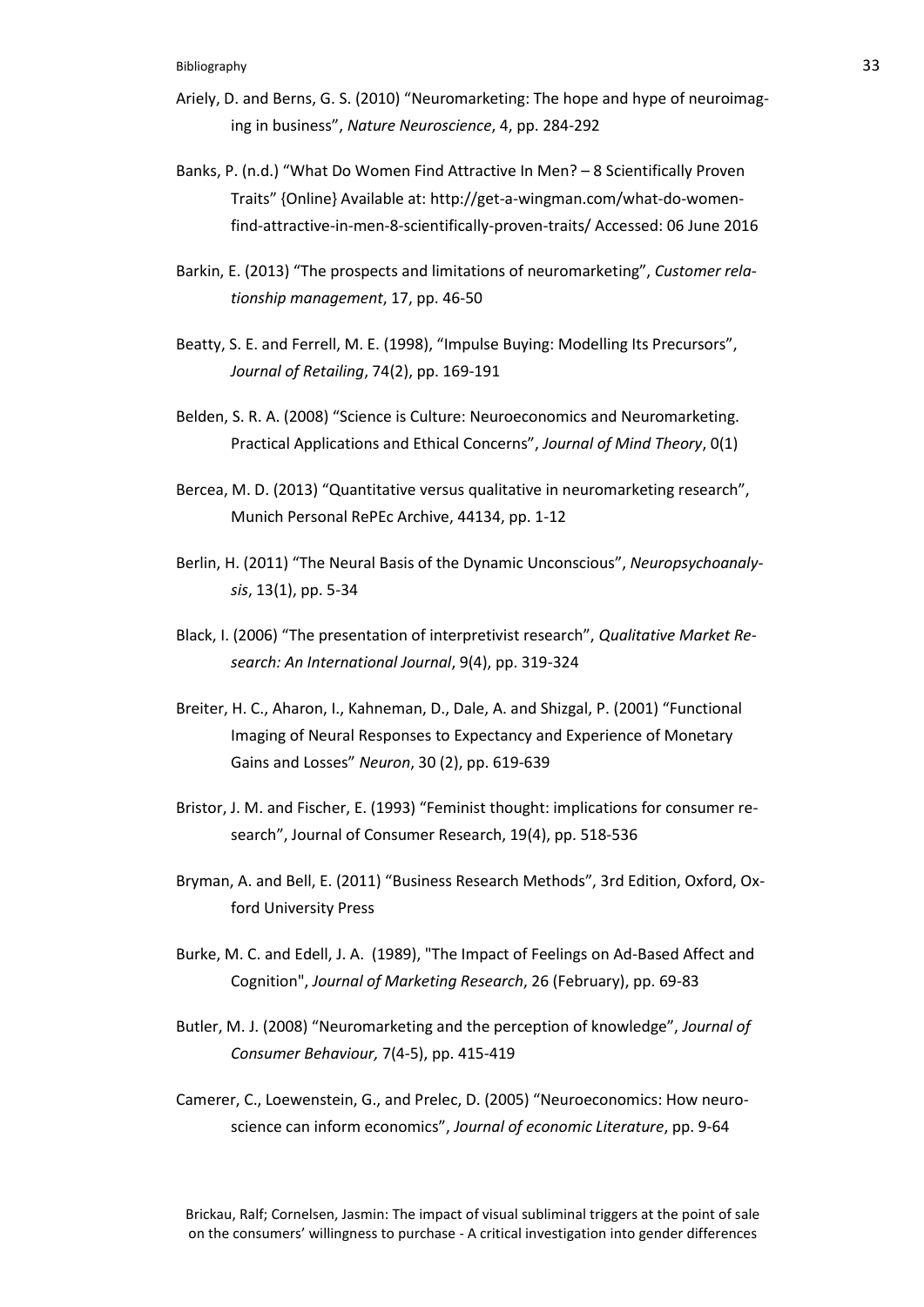- Carson, D., Gilmore, A., Perry, C. and Gronhaug, K. (2001) "Qualitative Marketing Research", London, Sage Publications
- Cîrneci, D., Angheluță, A.V. and Gheorghe, D. (2014) "The Use of Neuromarketing in the Study of Brand Related Mental Processes. Case Study – Romanian Food Brands", *International Journal of Economic Practices and Theories*, 4(2), pp. 331-342
- Crawford, G. and Melewar, T. C. (2003), "The importance of impulse purchasing behavior in the international airport environment", *Journal of Consumer Behaviour*, 3(1), pp. 85-98
- Crotty, M. (1998) "The Foundations of Social Research", London, Sage Publications
- Dale, A., Arber, S. and Proctor, M. (1988) "Doing secondary analysis", London, Unwin Hyman
- Darley, W. K. and Smith, R. E. (1995) "Gender differences in information processing strategies: An empirical test of the selectivity model in advertising response", *Journal of Advertising*, 24(1), pp. 41-56
- De Oliveira, J., Henrique C., Giraldi, J. d. M. E. and Dos Santos, R. (2014) "Opening the "black box" in the consumer's mind: Understanding what is neuromarketing", *International Journal of Business and Management*, 9(9), pp. 96-107
- Dixson, B. J., Brooks, R. C. (2013) "The role of facial hair in women's perceptions of men's attractiveness, health, masculinity and parenting abilities", *Evolution & Human Behavior*, 34(3), pp. 236-241
- Döge, P. and Volz, R. (2004) "Männer weder Paschas noch Nestflüchter. Aspekte der Zeitverwendung von Männern nach den Daten der Zeitbudgetstudie 2001/2002 des Statistischen Bundesamtes", *Aus Politik und Zeitgeschichte*, B46, pp. 13-23
- Easterby-Smith, M., Thorpe, R. and Jackson, P. (2008b) "Management Research", London, Sage Publications
- Ebster, C. and Garaus, M. (2011) "Store Layout and Visual Merchandising", New York, Business Expert Press
- Eser, Z., Isin, F. B. and Tolon, M. (2011) "Perceptions of marketing academics, neurologists and marketing professionals about neuromarketing", *Journal of Marketing Management*, 27(7-8), pp. 854-868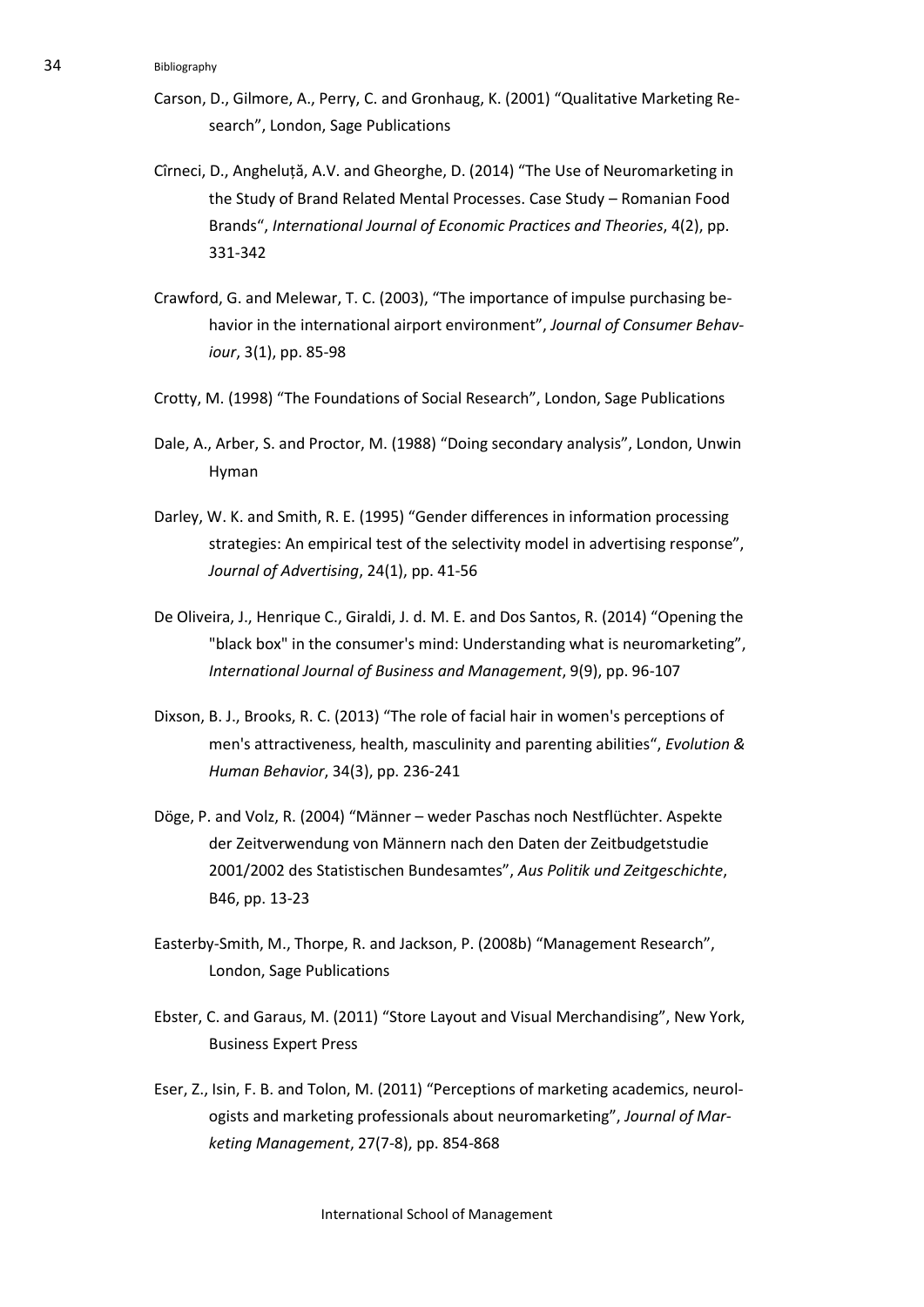- Ethridge, M. E. (2002) "The Political Research Experience: Readings and Analysis", 3rd Edition, Abingdon, Routledge
- Falk, E. B., Berkman, E. T, and Liebermann, M. D. (2012) "Effects from neural responses to population behaviour: Neural focus group predicts populationlevel media", *Psychological Science*, 23(5), pp. 439-445
- Farnsworth, J. and Boon, B. (2010), "Analysing group dynamics within the focus group", *Qualitative Research*, 10(5), pp. 605–624
- Fields, A. (2009) "Discovering Statistics using SPSS", 3rd Edition, London, Sage Publications Ltd.
- Fischer, G. (2005) "Warum Frauen gesünder leben & Männer jünger sterben: Geschlechtsbezogene Krankheitsbilder", Wien, Beltz
- Fisher, C. E., Chin, L., and Klitzman, R. (2010) "Defining neuromarketing: Practices and professional challenges", *Harvard Review of Psychiatry*, 18(4), pp. 230-237
- Fringes, A. (2016) "Vita" {Online} Available at: http://achimfringes.de Accessed: 07 April 2016
- Fugate, D. L. (2007) "Neuromarketing: A layman's look at neuroscience and its potential application to marketing practice", *Journal of Consumer Marketing*, 24(7), pp. 385-394
- Fugate, D. L. (2008) "Marketing services more effectively with neuromarketing research: A look into the future", *Journal of Services Marketing*, 22(2), pp. 170- 173
- Garcia, J. R. and Saad, G. (2008) "Evolutionary neuromarketing: Darwinizing the neuroimaging paradigm for consumer behavior", *Journal of Consumer Behaviour*, 7(4‐5), pp. 397-414
- Glimcher, P. (2008) "Neuroeconomics", *Scholarpedia,* 3(10), p. 1759
- Glimcher, P. W. and Rustichini, A. (2004) "Neuroeconomics: the consilience of brain and decision", *Science*, 306(5695), pp. 447-452
- Gray, J. (1992) "Men are from Mars, women from Venus: The Classic Guide to Understanding the Opposite Sex", New York, HarperCollins Publishers
- Green, S. and Holbert, N. (2012) "Gifts of the neuro-magi: Science and speculation in the age of neuromarketing", *Marketing Research*, 24(1), pp. 10-14

Brickau, Ralf; Cornelsen, Jasmin: The impact of visual subliminal triggers at the point of sale on the consumers' willingness to purchase - A critical investigation into gender differences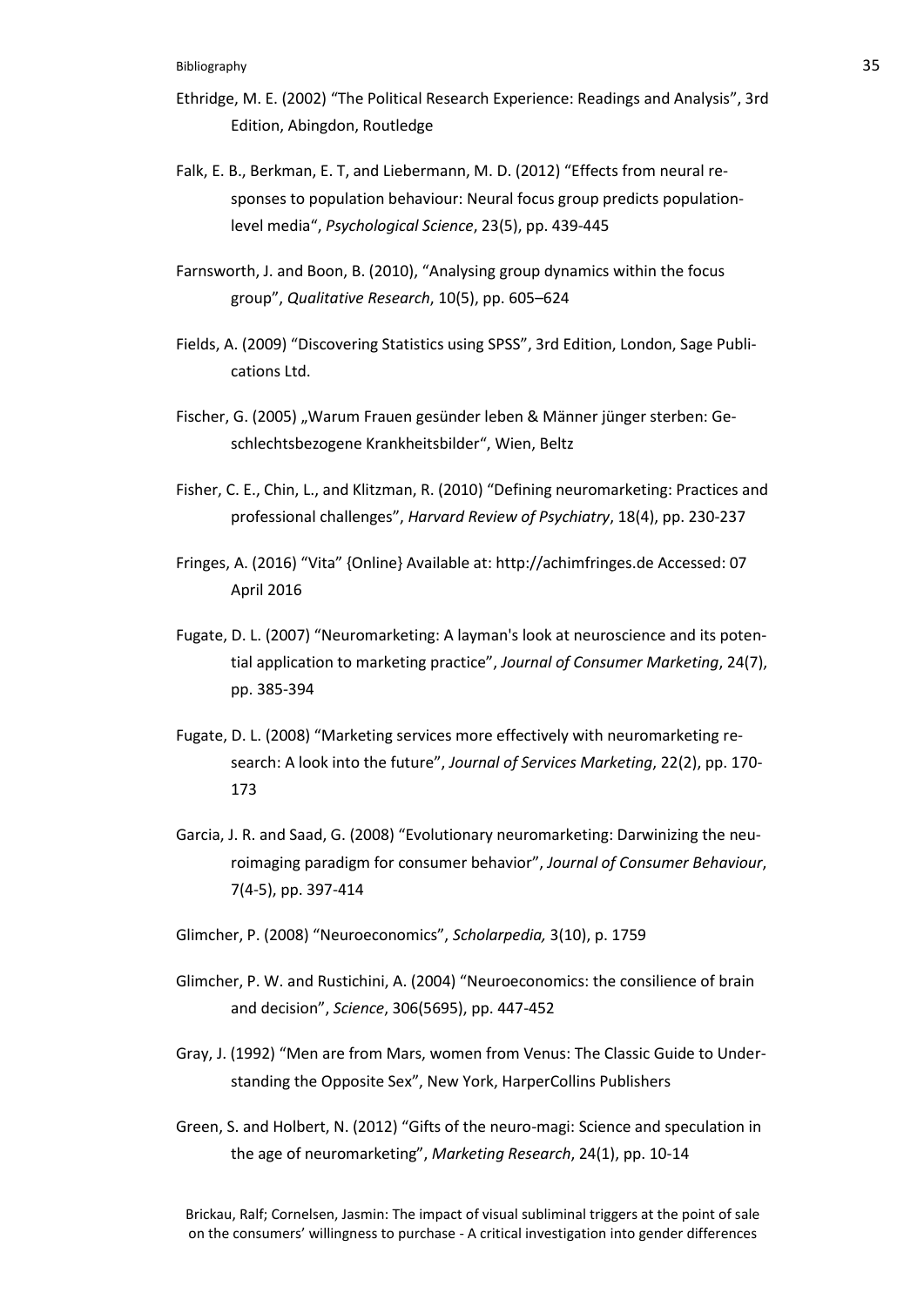- Hausman, A. (2000) "A multi-method investigation of consumer motivation in impulse buying behaviour", *Journal of Consumer Marketing*, 17(5), pp. 403-419
- Hayes, A. F. (2013) "Introduction to mediation, moderation, and conditional process analysis: A regression-based approach", New York, Guilford Press
- Hoeck, M. E. (2006) "Neuromarketing. Hoeck Associates" {Online} Available at: http://docs6.chomikuj.pl/1395960602,PL,0,1,NEURORept.pdf Accessed: 15 March 2016
- Hotchkiss, G. (2008) "Human Hardware: Men And Women" {Online} Available at: http://searchengineland.com/human-hardware-men-and-women-13614 Accessed: 21 March 2016
- Hubert, M. (2010) "Does neuroeconomics give new impetus to economic and consumer research?", *Journal of Economic Psychology*, 31(5), pp. 812-817
- Hubert, M. and Kenning, P. (2008) "A current overview of consumer neuroscience", *Journal of Consumer Behaviour*, 7(4‐5), pp. 272-292
- Inman, J. J., Winter, R. S. and Ferraro, R. (2009) "The interplay among category characteristics, customer characteristics and customer activities on in-store decision making", *Journal of Marketing*, 73, pp. 19-29
- Jaffé, D. (2005) "Der Kunde ist weiblich Was Frauen wünschen und wie sie bekommen was sie wollen", Berlin, Econ
- Javor, A., Koller, M., Lee, N., Chamberlain, L., and Ransmayr, G. (2013) "Neuromarketing and consumer neuroscience: Contributions to neurology", *BMC Neurology*, 13(1), pp. 1-12
- Jung, B. and Lim, S. (2014) "Extracting Consumption Value from Big Data and its Application", *Advanced Science and Technology Letters*, 52, pp. 168-173
- Kacen, J. J. (2000) "Girrrl power and boyyy nature: The past, present and paradisal future of consumer gender identity. Marketing", *Intelligence and Planning*, 18(6/7), pp. 345-355
- Kellaris, J. J. and Rice, R. C. (1993) "The influence of Tempo, Loudness, and Gender of Listener on Responses to Music", *Psychology and Marketing*, 10(1), pp.15-29
- Kenning, P. and Plassmann, H. (2005) "Neuroeconomics: An overview from an economic perspective", *Brain Research Bulletin*, 67(5), pp. 343–354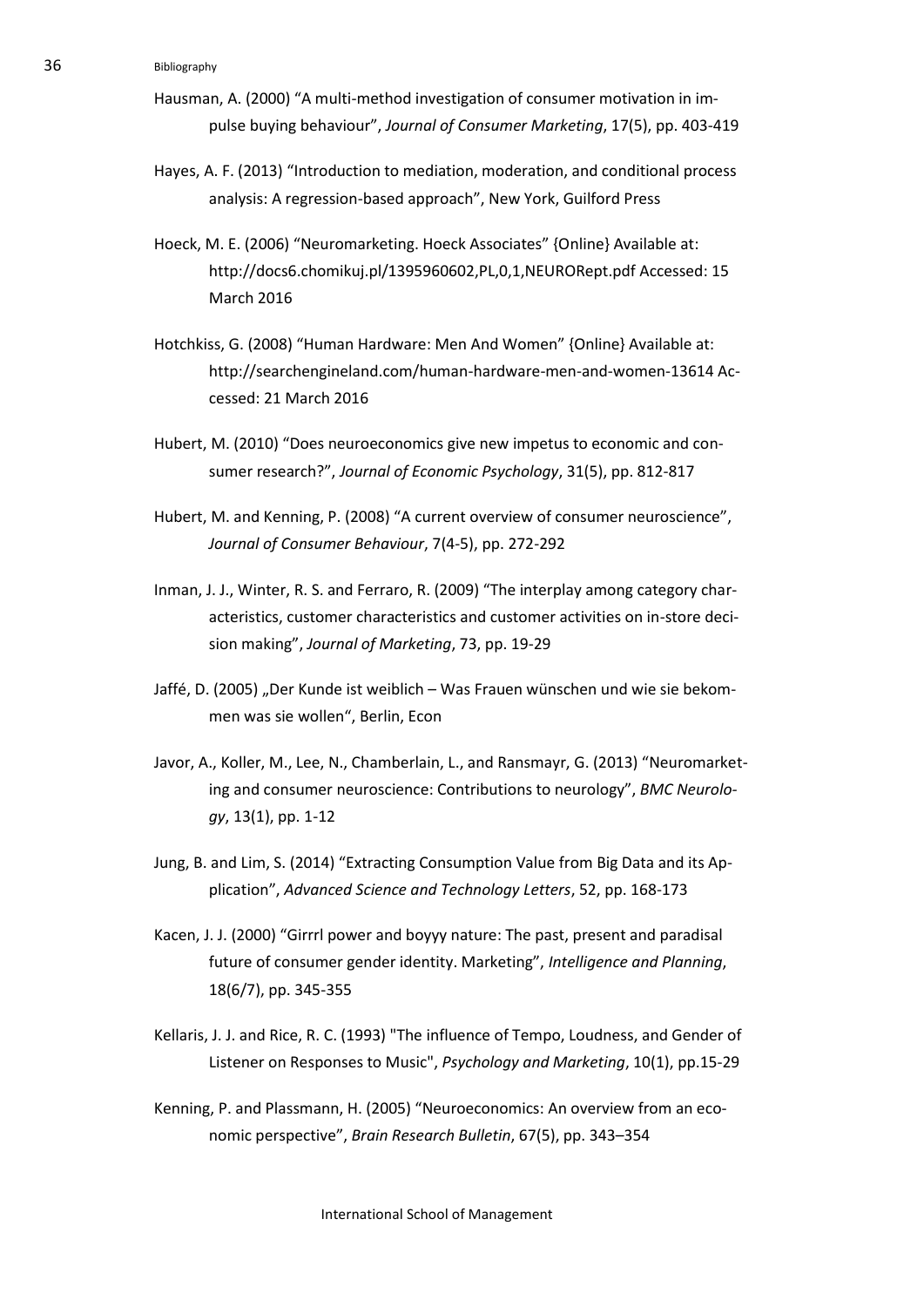- Kenning, P., Plassmann, H. and Ahlert, D. (2007) "Applications of functional magnetic resonance imaging for market research", *Qualitative Market Research: An International Journal*, 10(2), pp. 135- 152
- Kirchler, E. (1989) "Einflussverteilung in Abhängigkeit vom Typ der anstehenden Güter", Universität Wien
- Kitzinger, J. (1994) "The methodology of Focus Groups: the importance of interaction between research participants", *Sociology of Health & Illness*, 6(1), pp. 103- 119
- Kitzinger, J. (1995) "Qualitative Research: Introducing focus groups", *BMJ*, 311(7000), pp. 299-302
- Knupffer, N. (1998) "Gender Divisions Across Technology Advertisements and the WWW: Implications for Educational Equity", *Theory into Practice*, 37(1), pp. 54-63
- Kosslyn, S. M. (1999) "If neuroimaging is the answer, what is the question? Philosophical Transactions of the Royal Society of London", *Series B: Biological Sciences*, 354(1387), pp. 1283- 1294
- Lacort, M. O. (2014) "Descriptive and inferential Statistics-Summaries of theory and exercises solved", Lulu.com
- Laybourne, P. and Lewis, D. (2005) "Neuromarketing: the future of consumer research" *Admap*, 13, pp. 28-30
- Lechnar, (n.d.) "Subliminal Advertising and Modern Day Brainwashing" {Online} Available at: http://www.redicecreations.com/specialreports/brainwash.html Accessed: 26 March 2016
- Lee, N., Broderick, A. and Chamberlain, L. (2007) "What is "neuromarketing"? A discussion and agenda for future research", *International Journal of Psychophysiology*, 63, pp. 199-204
- Lewis, M. (n.d.) "Men vs. Women: Differences in Shopping Habits & Buying Decisions" {Online} Available at: http://www.moneycrashers.com/men-vswomen-shopping-habits-buying-decisions/ Accessed: 04 June 2016
- Liben, L. S. and Bigler, R. S. (2002) "The Developmental Course of Gender Differentiation: Conceptualizing, Measuring, and Evaluating Constructs and Pathways",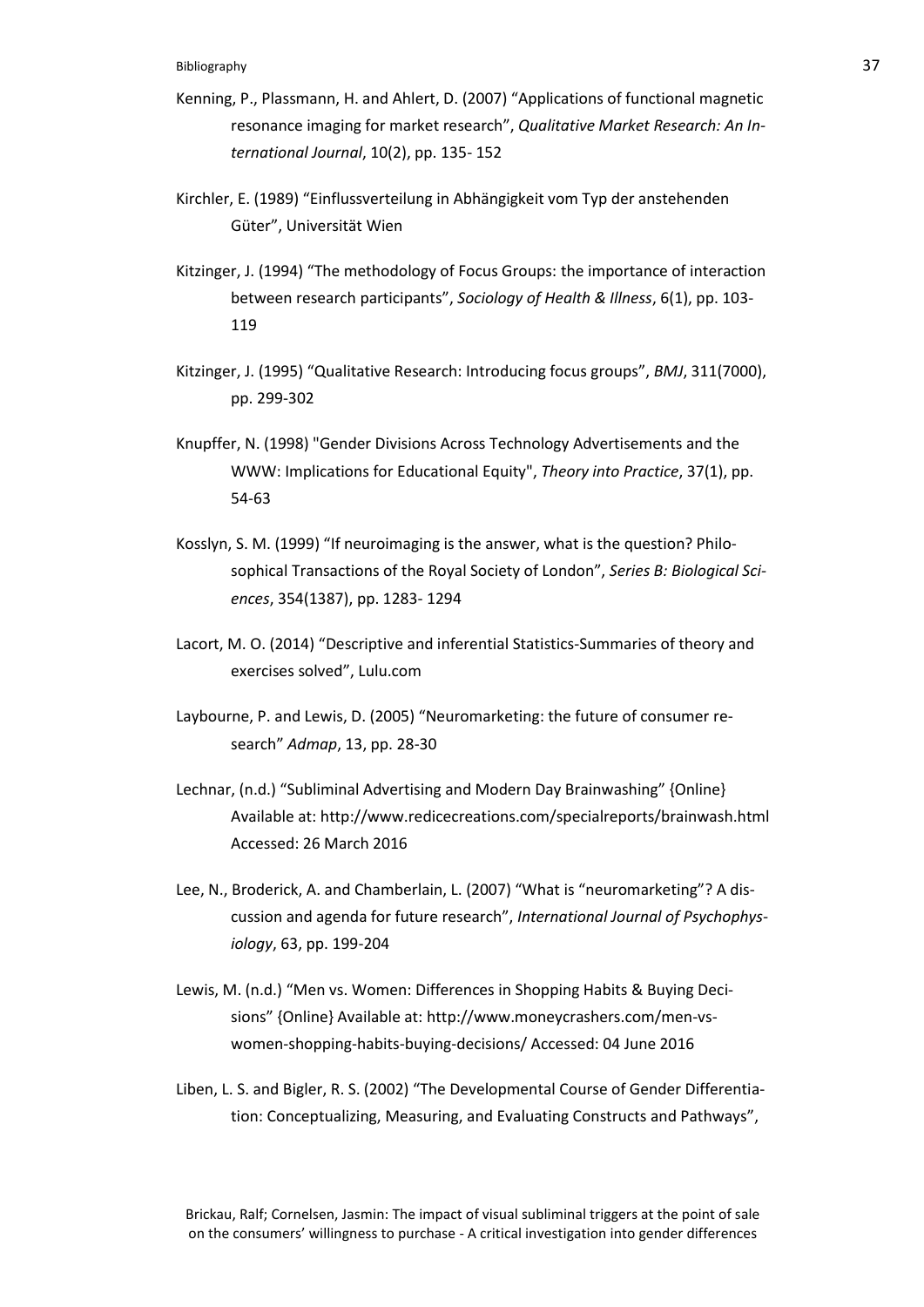*Monographs of the Society for Research in Child Development*, 67(2), pp. 1- 147

- Luo, X. (2005) "How does shopping with others influence impulsive purchasing", *Journal of Consumer Psychology*, 15(4), pp. 288-294
- Mackay, N. J. and Covell, K. (1997) "The Impact of Women in Advertisements on Attitudes Toward Women", *Sex Roles*, 36(9/10), pp. 573-83
- MacKenzie, S. B. and Lutz, R. J. (1989) "An empirical examination of the structural antecedents of attitude toward the ad in an advertising pretesting context", *The Journal of Marketing*, 53(2), pp. 48-65
- Malhotra, N. K., Baalbaki, I. B. and Bechwati, N. N. (2009) "Marketing Research: An Applied Orientation", Essex, Pearson Education Limited
- Marci, C. D. (2008) "Minding the gap: The evolving relationships between affective neuroscience and advertising research", *International Journal of Advertising*, 27(3), pp. 473-475
- Marcoulides, G. A. (1998) "Modern Methods for Business Research" (Quantitative Methodology Series), New York, Psychology Press
- Marlowe, H. A. (2000) "Identifying and Controlling for Sources of Bias & Error in Focus Group Assessment Research" {Online} Available at: http://analyticaconsulting.co/wp-content/uploads/2012/02/Identifying-and-Controlling-for-Sources-of-Bias-in-focus-group-research.pdf Accessed: 26 March 2016
- Mars (2016) "Our brands" {Online} Available at: http://mars.com/global/brands/chocolate Accessed: 15 April 2016
- McClure, S. M., Li, J., Tomlin, D., Cypert, K. S., Montague, L. M. and Montague, P. R. (2004) "Neural correlates of behavioral preference for culturally familiar drinks", *Neuron*, 44, pp. 379-387
- Meyers-Levy, J. and Sternthal, B. (1991) "Gender differences in the use of message cues and judgments", *Journal of Marketing Research*, 28(1), pp. 84-96
- Milford, J. T., Perry, R. P. (1977) "A methodological study of overload", *Journal of General Psychology*, 97, pp. 131-137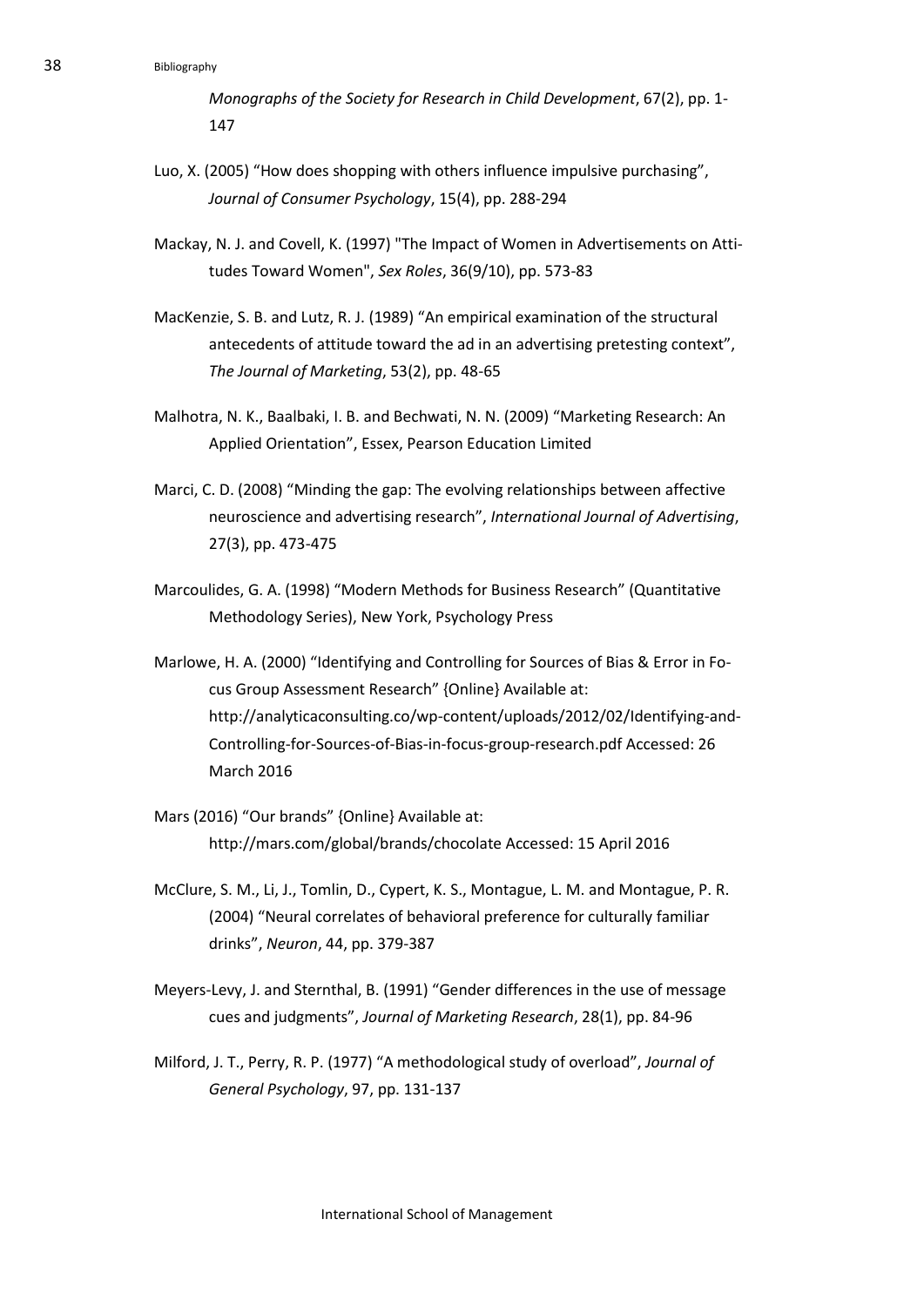- Milner, L. M. and Higgs, B. (2004) "Gender Sex-Role Portrayals in International Television Advertising Over Time: The Australia experience", *Journal of Current Issues and Research in Advertising*, 26, pp. 81-95
- Moore, K. (2005) "Maybe it is like brain surgery", *Marketing Magazine*, 110(15), p. 12
- Morin, C. (2011) "Neuromarketing: The new science of consumer behavior", *Society*, 48(2), pp. 131-135
- Moss, G. (2009) "Gender, design and marketing: How gender drives our perception of design and marketing", Farnham, Gower
- Mukherjee, D. (2009) "Impact of Celebrity Endorsements on Brand Image" {Online} Available at:<http://usdrinc.com/downloads/Celebrity-Endorsements.pdf> Accessed: 22 June 2016
- Murphy, E. R., Illes, J. and Reiner, P. B. (2008) "Neuroethics of neuromarketing", *Journal of Consumer Behaviour*, 7(4‐5), pp. 293-302
- Ohme, R. and Matukin, M. (2012) "A small frog that makes a big difference: Brain wave testing of TV advertisements" *IEEE Pulse*, 3(3), pp. 28-33
- Orzán, G., Zara, I. A. and Purcarea, V. L. (2012) "Neuromarketing techniques in pharmaceutical drugs advertising. A discussion and agenda for future research", *Journal of Medicine and Life*, 5(4), pp. 428-432
- Page, G. (2012) "Scientific realism: what 'neuromarketing' can and can't tell us about consumers", *International Journal of Market Research*, 54(2), pp. 287-290
- Perrachione, T. K. and Perrachione, J. R. (2008) "Brains and brands: Developing mutually informative research in neuroscience and marketing", *Journal of Consumer Behaviour*, 7(4‐5), pp. 303-318
- Pfannenmüller, J. (2006) "Ungleich ist besser", *Werben & Verkaufen*, 18, pp. 30- 32
- Pickersgill, M. (2013) "The social life of the brain: Neuroscience in society", *Current Sociology*, 61(3), pp. 322-340
- Plassmann, H., Ramsøy, T. Z. and Milosavljevic, M. (2012) "Branding the brain: A critical review and outlook", *Journal of Consumer Psychology* {Online} Available at: http://www.chilleesys.com/scp/assets/plassmann.pdf Accessed: 30 March 2016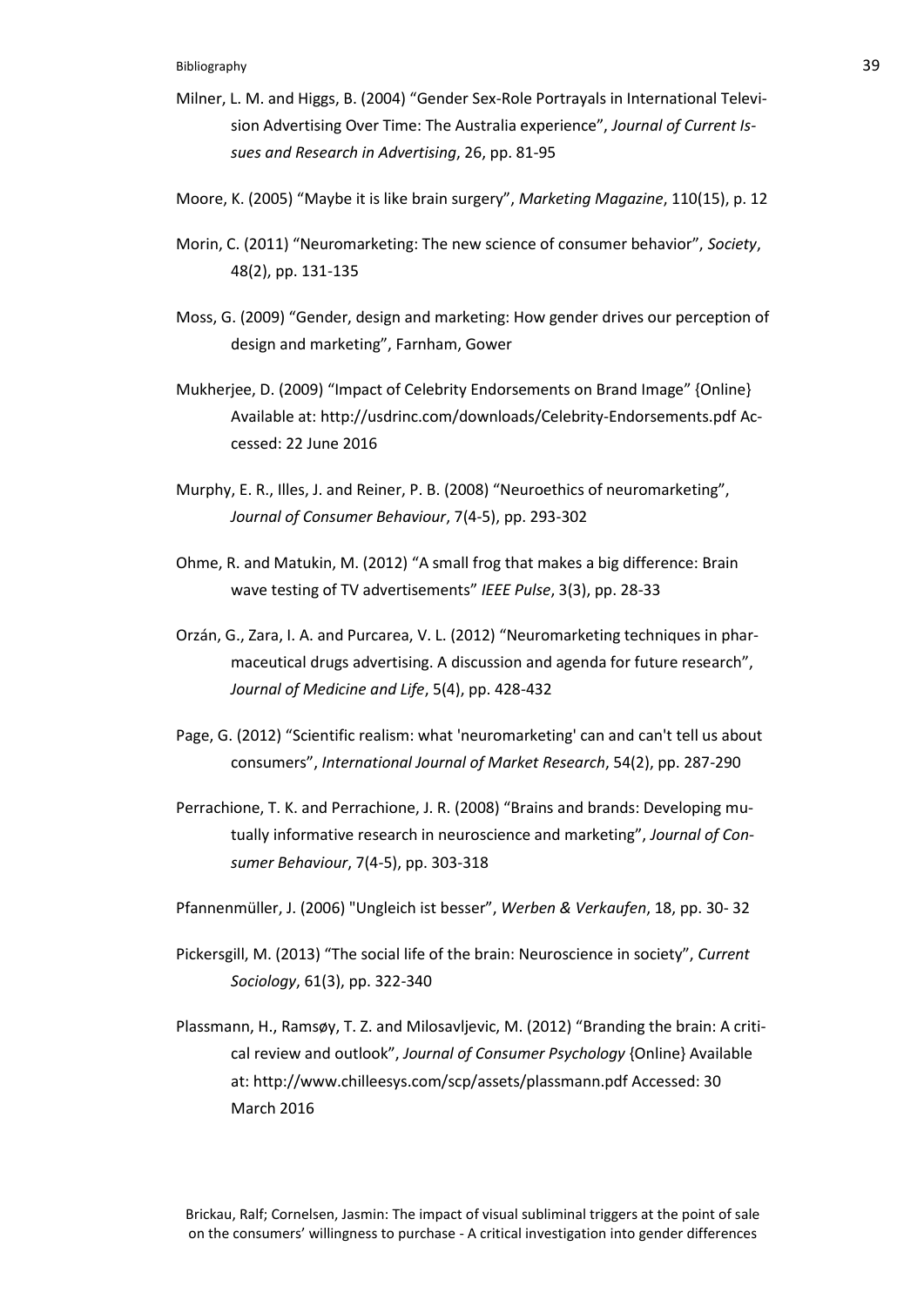- Plassmann, H., Venkatraman, V., Huettel, S. and Yoon, C. (2015) "Consumer neuroscience: applications, challenges, and possible solutions", *Journal of Marketing Research,* 52(4), pp. 427-435
- Platt, M. L., Glimcher, P. W. (1999) "Neural correlates of decision variables in parietal cortex", *Nature 400*, 6741, pp. 233-238
- Polonsky, M. J. and Waller, D. S. (2011) "Designing and Managing a Research Project: A Business Student's Guide", London, Sage Publications
- Popcorn, F. and Marigold, L. (2000) "EVEolution: the eight truths of marketing to women", New York, Hyperion
- Pradeep, A. K. (2010) "The Buying Brain: Secrets for Selling to the Subconscious Mind", New Jersey, John Wiley & Son, Inc.
- Prakash, V. (1992) "Sex roles and advertising preferences", *Journal of Advertising Research*, 32(3)
- Price, J. H. and Murnan, J. (2004) "Research Limitations and the Necessity of Reporting Them", *American Journal of Health Education*, 35(2), pp. 66-67

Probst, L., Frideres, L., Demetri, D., Moujahid, S., Vomhof, B. and Lonkeu, O. K. (2014) "Customer Experience: Customer incentives and involvement", PwC Luxembourg {Online} Available at: [http://webcache.googleusercontent.com/search?q=cache:MVVrWphbd50J:e](http://webcache.googleusercontent.com/search?q=cache:MVVrWphbd50J:ec.europa.eu/DocsRoom/documents/13397/attachments/5/translations/en/renditions/native+&cd=1&hl=de&ct=clnk&gl=de) [c.europa.eu/DocsRoom/documents/13397/attachments/5/translations/en/r](http://webcache.googleusercontent.com/search?q=cache:MVVrWphbd50J:ec.europa.eu/DocsRoom/documents/13397/attachments/5/translations/en/renditions/native+&cd=1&hl=de&ct=clnk&gl=de) [enditions/native+&cd=1&hl=de&ct=clnk&gl=de](http://webcache.googleusercontent.com/search?q=cache:MVVrWphbd50J:ec.europa.eu/DocsRoom/documents/13397/attachments/5/translations/en/renditions/native+&cd=1&hl=de&ct=clnk&gl=de) Accessed: 17 March 2016

- Rajasekhar, M. A., Dash, M. and Singh, A. (2012) "Gender-Based Strategies in Indian Product Markets" {Online} Available at: http://papers.ssrn.com/sol3/papers.cfm?abstract\_id=2190096 Accessed: 23 March 2016
- REWE (2016) "Sortiment" {Online} Available at: https://shop.rewe.de/suessigkeiten/pralinenmischung/celebrations-190g/PD2108808 Accessed: 04 June 2016
- Rook, D. W. and Fisher, R. J. (1995) "Normative influences on impulsive buying behaviour", *The Journal of Consumer Research*, 22(3), pp. 305-313
- Rook, D. W. and Gardner, M. P. (1993) "In the mood: impulse buying's affective antecedents", *Research in Consumer Behavior*, 6(7), pp. 1-28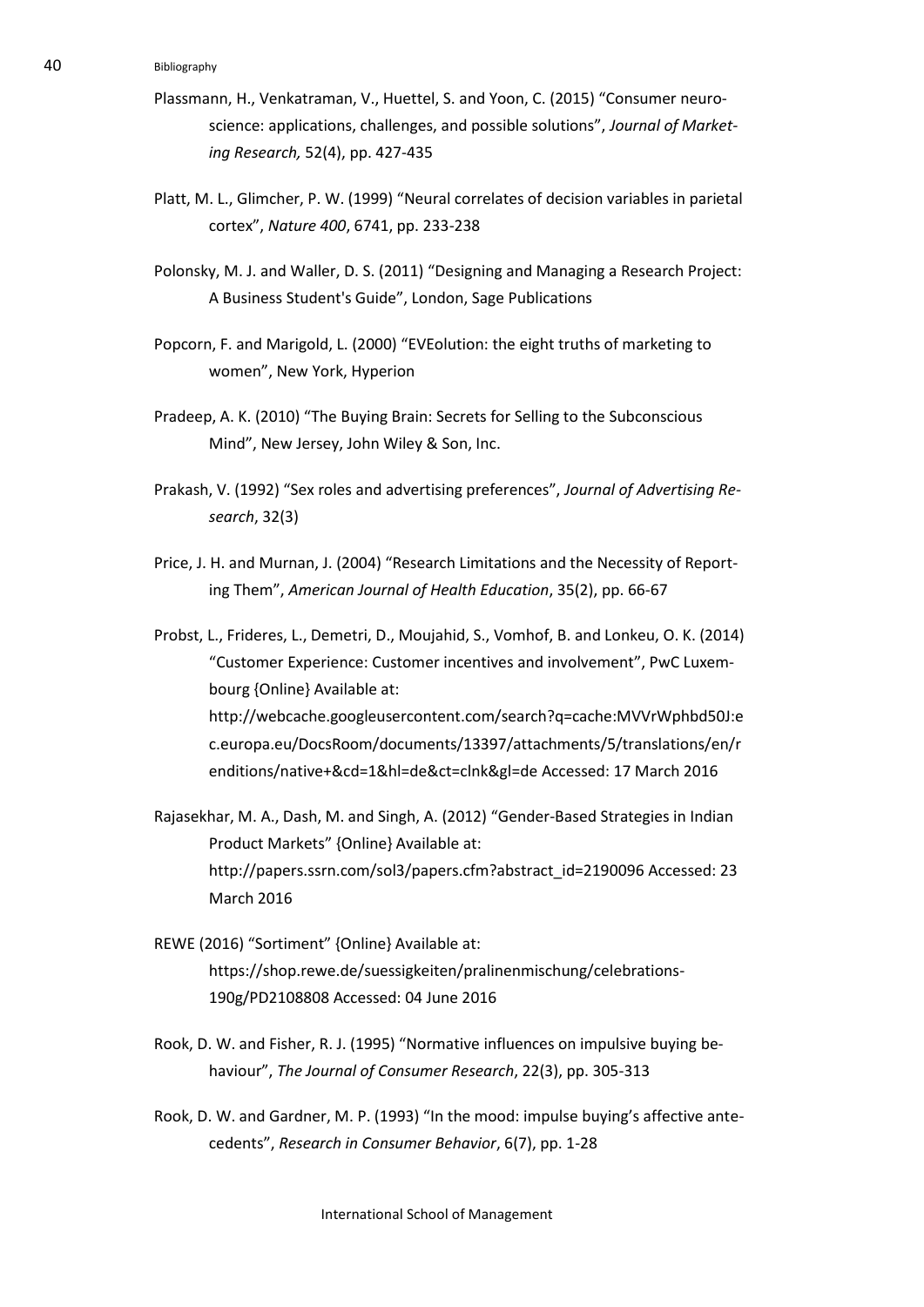- Rook, D. W. and Hoch, S. J. (1985) "Consuming impulses", *Advances in Consumer Research*, 12, pp. 23-27
- Rossiter, J. R., Silberstein, R. B., Harris, P. G. and Nield, G.A. (2001) "Brain-imaging detection of visual scene encoding in long-term memory for TV commercials", *Journal of Advertising Research*, 41, pp. 13-21
- Ruskin, G. (2004) "Commercial alert asks senate commerce committee to investigate neuromarketing" {Online} Available at: http://www.commercialalert.org/issues/culture/neuromarketing/commercia l-alert-asks-senate-commerce-committee-to-investigate-neuromarketing Accessed: 17 March 2016
- Rutledge-Shields, V. (1997) "Selling the Sex That Sells: Mapping the Evolution of Gender Advertising Research Across Three Decades", In: Communication Yearbook, B. R. Burleson, ed. Thousand Oaks, CA, Sage
- Saunders, M., Lewis, P. and Thornhill, A. (2009) "Research Methods for Business Students", 5th Edition, Essex, Pearson Education Limited
- Senior, C. (2003) "Beauty in the brain of the beholder", *Neuron*, 38, pp. 525-528
- Senior, C. and Lee, N. (2008) "Editorial: A manifesto for neuromarketing science", *Journal of Consumer Behaviour*, 7(4-5), pp. 263-271
- Sharp, J. A., Peters, J. and Howard, K. (2002) "The Management of a Student Research Project", Aldershot, Gower Publishing Limited
- Sheehan, K. B. (2014) "Controversies in Contemporary Advertising", 2nd Edition, University of Oregon, Sage Publications
- Shiv, B. and Yoon, C. (2012) "Integrating neurophysiological and psychological approaches: towards an advancement of brand insights", *Journal Consumer Psychology*, 22(1), pp. 3–6
- Simpson, P., Horton, S. and Brown, G. (1996) "Male nudity in advertisements: A modified replication and extension of gender and product effects", *Journal of the Academy of Marketing Science*, 24, pp. 257-262
- Smith, D. (1996) "The joy of candy" *National Petroleum News Supplement*, 2
- Statista (2016a) "Welche der folgenden Ziele verfolgt Ihr Unternehmen bei der Werbung mit Prominenten?" {Online} Available at:

Brickau, Ralf; Cornelsen, Jasmin: The impact of visual subliminal triggers at the point of sale on the consumers' willingness to purchase - A critical investigation into gender differences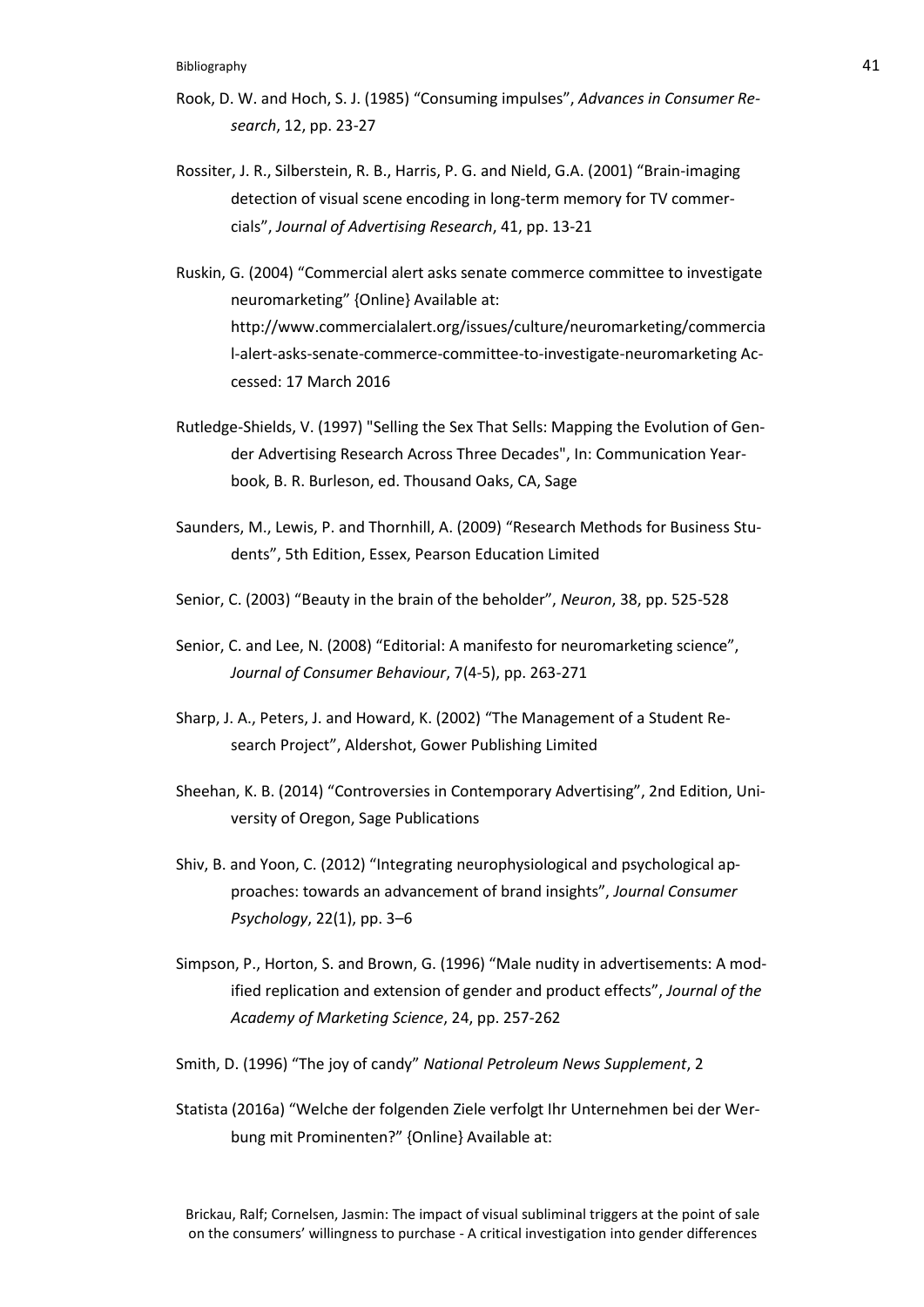http://de.statista.com/statistik/daten/studie/165766/umfrage/zielsetzungvon-werbung-mit-prominenten/ Accessed: 29 March 2016

- Statista (2016b) "Welche Auswahlkriterien sind wichtig, wenn Sie Prominente in der Werbung für Ihre Marke einsetzen?" {Online} Available at: http://de.statista.com/statistik/daten/studie/165762/umfrage/auswahlkriter ien-von-prominenten-in-der-werbung/ Accessed: 29 March 2016
- Statista (2016c) "Ranking der beliebtesten Supermärkte in Deutschland in den Jahren 2013 bis 2015" {Online} Available at: http://de.statista.com/statistik/daten/studie/171492/umfrage/in-denletzten-6-monaten-besuchte-supermaerkte/ Accessed: 30 March 2016
- Statista (2016d) "REWE-Kunden-Statista Dossier" {Online} Available at: http://de.statista.com/statistik/studie/id/21884/dokument/rewe-kundenstatista-dossier/ Accessed: 30 March 2016
- Statista (2016e) "Süßwarenverzehr von Männern und Frauen in Deutschland im Jahr 2006" {Online} Available at: http://de.statista.com/statistik/daten/studie/616/umfrage/verzehr-vonsuesswaren-von-maennern-und-frauen/ Accessed: 30 March 2016
- Stevens, L. (2013) "Questions on Gender Marketing" {Online} Available at: http://www.womenology.fr/culture-feminine/english-questions-on-gendermarketing/ Accessed: 23 March 2016
- Sutherland, M. (2007) "Neuromarketing: What's it all about?" Australian Neuromarketing Symposium, Melbourne, Swinburne University
- Taher, N. (2006) "Neuromarketing", New York, ICFAI University Press
- Terrazas, M. (2006) "In-store displays that work", *The Baker*, {Online} Available at: http://www.thebaker.co.za Accessed: 6 March 2016
- Twitchell, J. B. (1996) "Adcult USA: The Triumph of Advertising in American Culture", Columbia University Press
- Uprety, N. and Singh, B. (2013) "Neuromarketing a tool of selling to the brain", *International Journal of Marketing and Technology*, 3(8), pp. 98-107
- Van Baalen, I. (2001) "Male and female language: growing together?" {Online} Available at: http://www.let.leidenuniv.nl/hsl\_shl/van%20Baalen.htm Accessed: 05 June 2016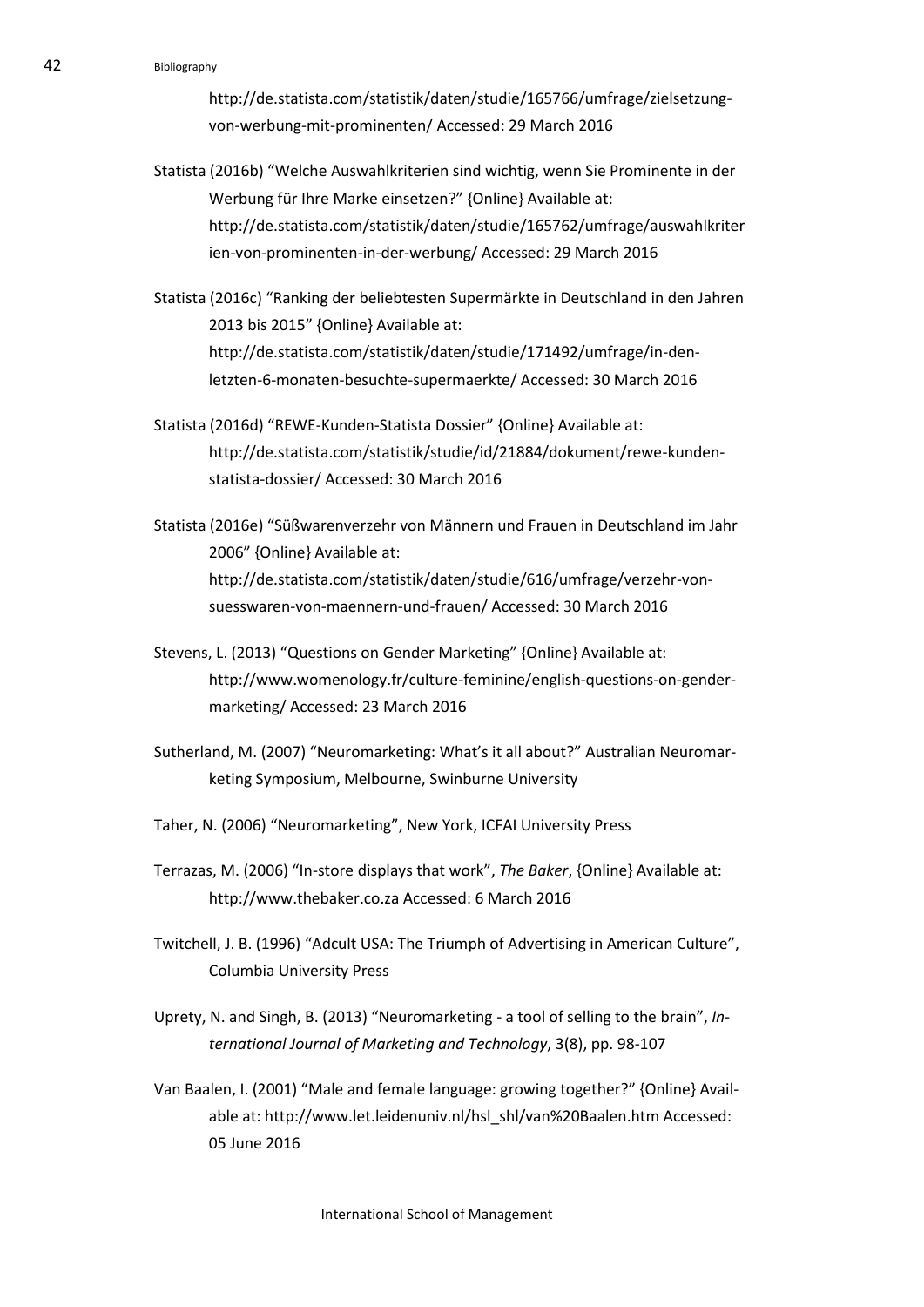- Vecchiato, G., Kong, W., Maglione, A. and Wei, D. (2012) "Understanding the impact of TV commercials: Electrical neuroimaging", *IEEE Pulse*, 3(3), pp. 42-47
- Verplanken, B. and Sato, A. (2011) "The Psychology of Impulse Buying: An Integrative Self Regulation Approach", *Journal of Consumer Policy*, 34, pp. 197–210
- Voicu, M. C. (2015) "Aspects regarding the Use of Social Media in Qualitative Marketing Research", International Conference: CKS - Challenges of the Knowledge Society, p. 754
- Watt, J. H. and van den Berg, S. (2002) "Research Methods For Communication Science", E-Book Allyn & Bacon
- Watts, M. and Ebbutt D. (1987) "More than the sum of the parts: research methods in group interviewing", *British Educational Research Journal*, 13, pp. 25-34
- West, C. and Zimmerman, D. H. (1987) "Doing gender", *Gender and Society*, 1(2), pp. 125-151
- Whipple, T. W. and Courtney, A. E. (1985) "Female Role Portrayals in Advertising and Communication Effectiveness: A Review", *Journal of Advertising*, 14(3), pp. 4- 17
- Wilson, T. D. (2002) "Strangers to ourselves: Discovering the adaptive unconscious", Cambridge, Belknap Press of Harvard University Press
- Winzar, H. (1992) "Product classifications and marketing strategy", *Journal of Marketing Management*, 8(3), pp. 259-268
- Witchalls, C. (2004) "Pushing the buy button" {Online) Available at: http://europe.newsweek.com/pushing-buy-button-123737?rm=eu Accessed: 19 March 2016
- Wolburg, J. M. and Pokrywczynski, J. (2001) "A Psychographic Analysis of Generation Y College Students", *Journal of Advertising Research*, 41(5), pp. 33-52
- Wolin, L. D. (2003) "Gender issues in advertising: An oversight synthesis of research: 1970-2002", *Journal of Marketing Research*, 43(1), pp. 111-129
- Youn, S. and Faber, R. J. (2000) "Impulse buying: its relation to personality traits and cues", *Advances in consumer research*, 27, pp. 179-185
- Zurawicki, L. (2010) "Neuromarketing: Exploring the brain of the consumer", Springer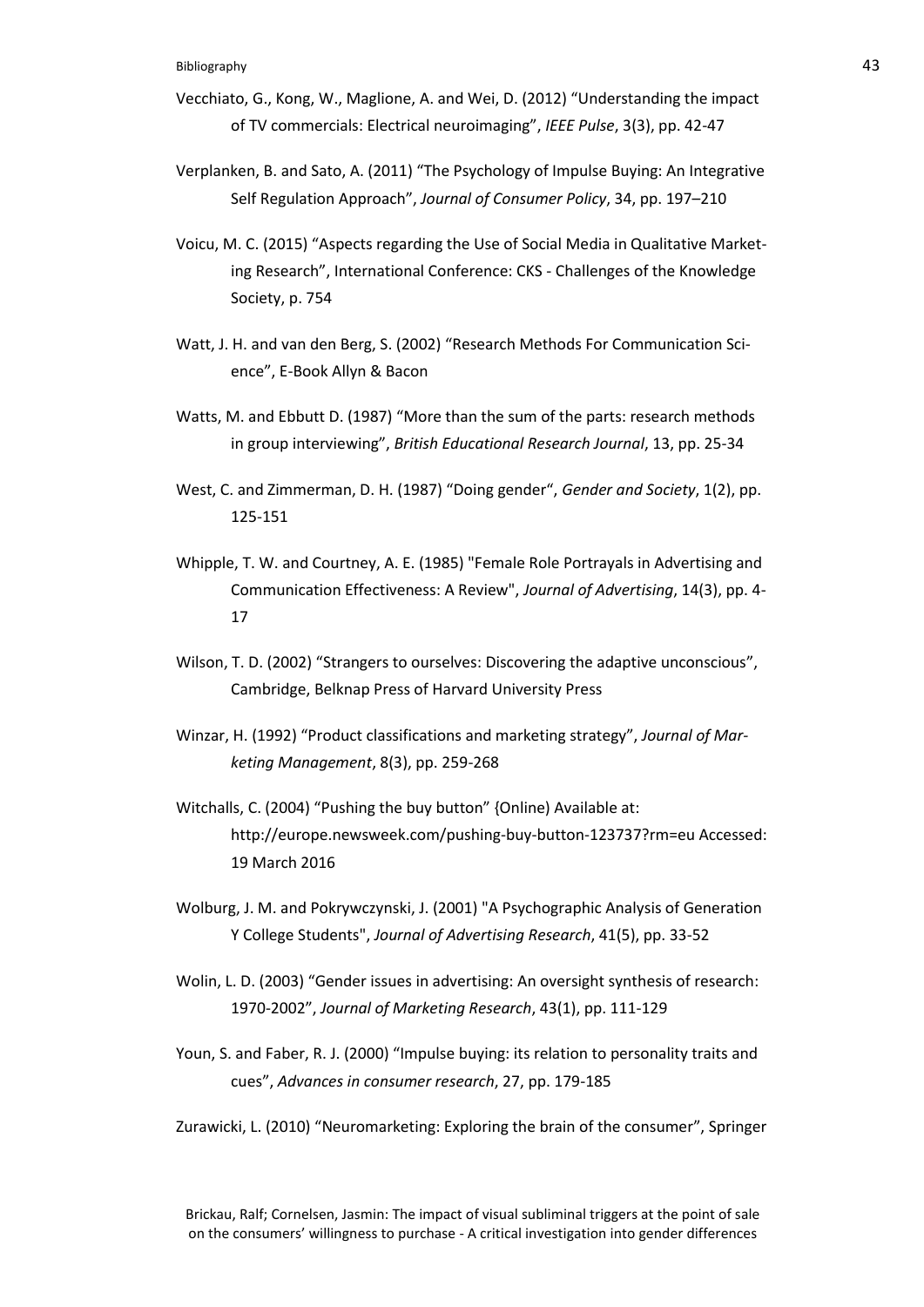# <span id="page-48-0"></span>**Appendix**

| Appendix 1: |  |
|-------------|--|
| Appendix 2: |  |
| Appendix 3: |  |
| Appendix 4: |  |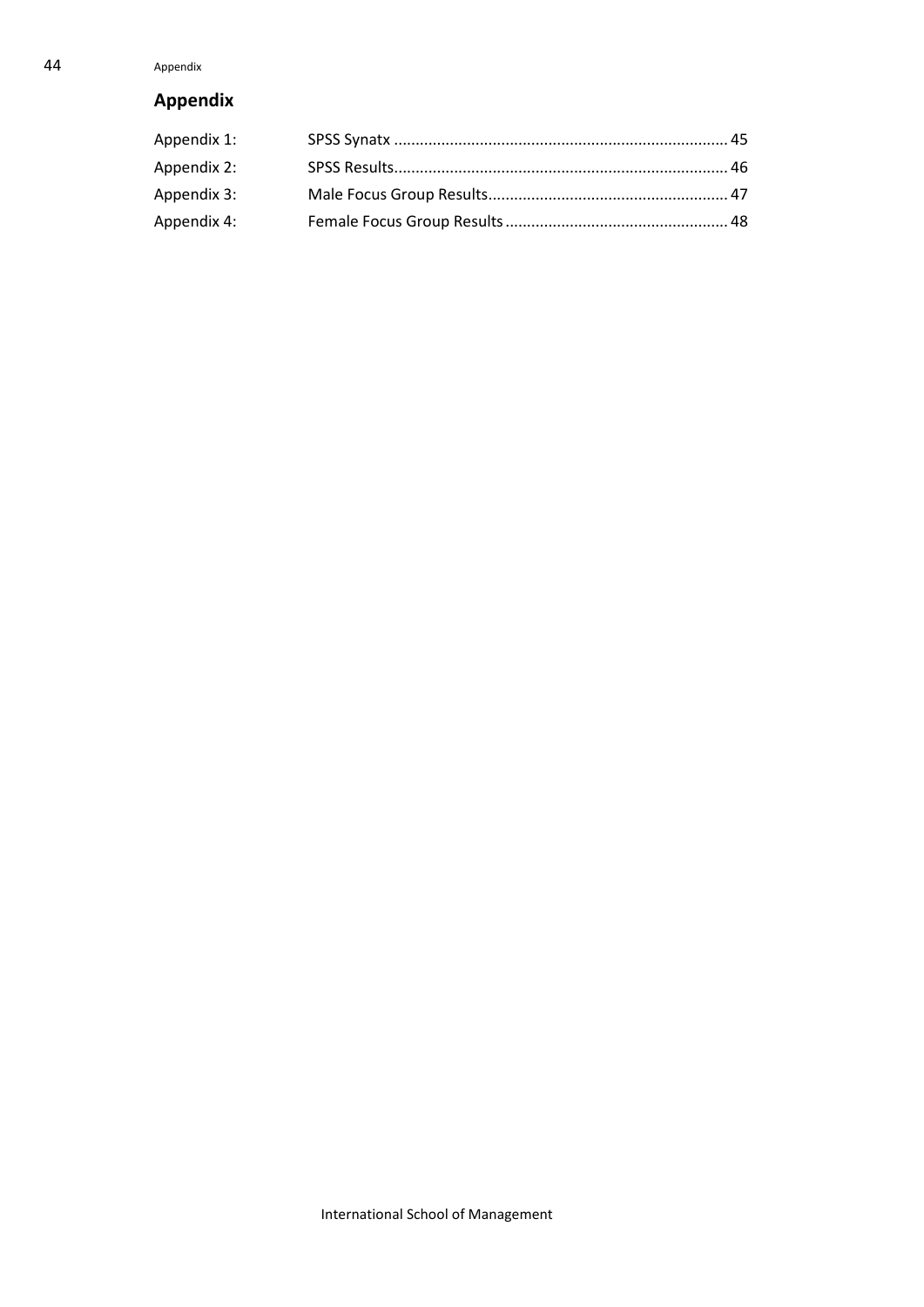Appendix 45

#### <span id="page-49-0"></span>**Appendix 1: SPSS Synatx**

FREQUENCIES VARIABLES=Gender Age

/ORDER=ANALYSIS.

\*Gender and Age Distribution

UNIANOVA Willingness to pay BY Gender Display

/METHOD=SSTYPE(3)

/INTERCEPT=INCLUDE

/PLOT=PROFILE(Display\*Gender)

/EMMEANS=TABLES(Gender) COMPARE ADJ(LSD)

/EMMEANS=TABLES(Display) COMPARE ADJ(LSD)

/EMMEANS=TABLES(Gender\*Display)

/PRINT=ETASQ HOMOGENEITY DESCRIPTIVE

/CRITERIA=ALPHA(.05)

/DESIGN=Gender Display Gender\*Display.

\*Performed ANOVA

UNIANOVA Willingness\_to\_pay BY Gender Display

/METHOD=SSTYPE(3)

/INTERCEPT=INCLUDE

/PLOT=PROFILE(Display\*Gender)

/EMMEANS=TABLES(Gender) COMPARE ADJ(LSD)

/EMMEANS=TABLES(Display) COMPARE ADJ(LSD)

/EMMEANS=TABLES(Gender\*Display) COMPARE(Gender)

/PRINT=ETASQ HOMOGENEITY DESCRIPTIVE

/CRITERIA=ALPHA(.05)

/DESIGN=Gender Display Gender\*Display.

\*Pairwise Comparison of Gender\*Display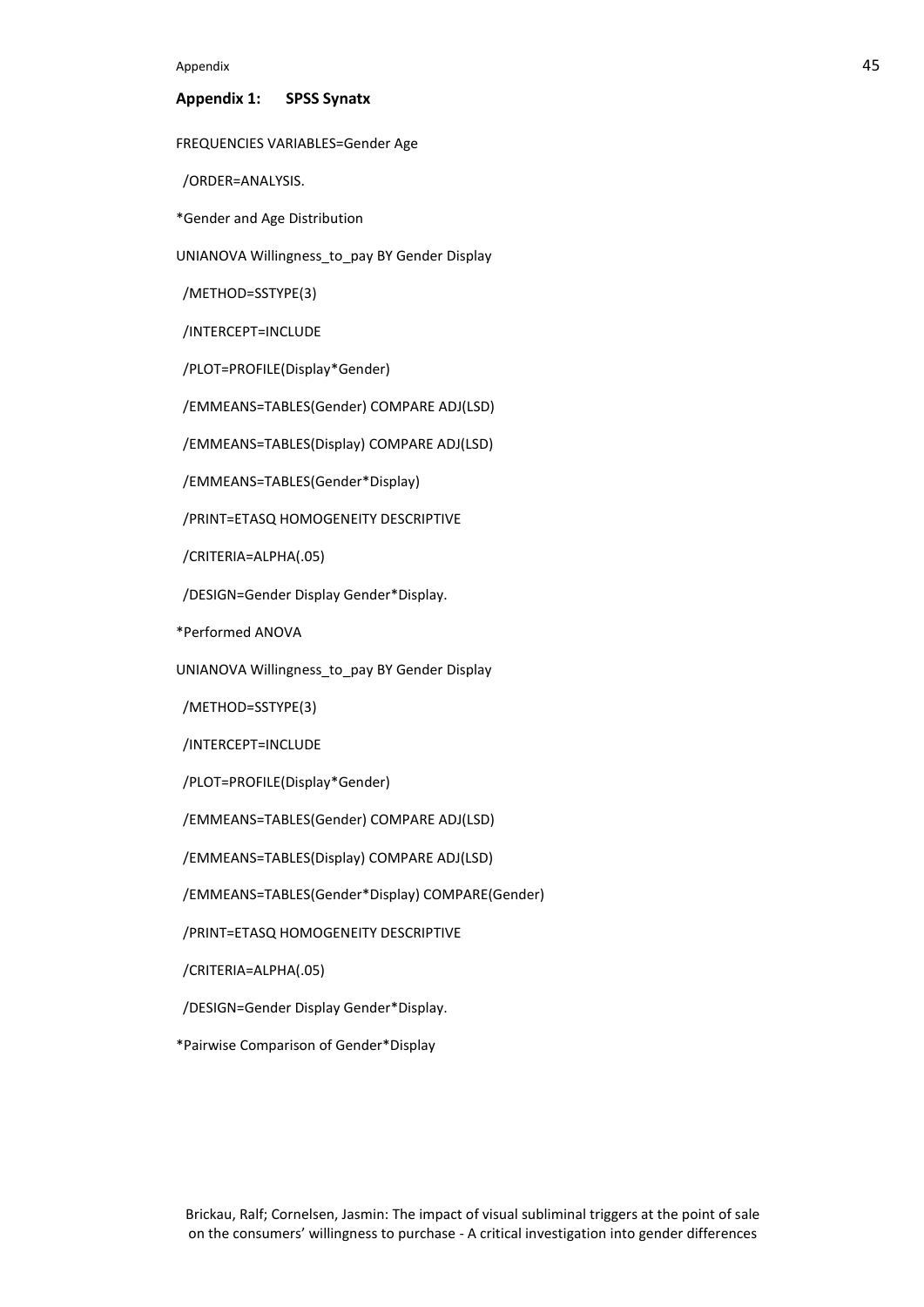# 46 Appendix

# <span id="page-50-0"></span>**Appendix 2: SPSS Results**

| <b>Descriptive Statistics</b> |                               |       |           |     |
|-------------------------------|-------------------------------|-------|-----------|-----|
| Gender                        | <b>Merchandising Displays</b> | M     | <b>SD</b> | N   |
| Male                          | Attractive to men             | 2.51  | .737      | 50  |
|                               | Attractive to women           | 1.977 | .377      | 53  |
|                               | Attractive to both            | 2.316 | .635      | 51  |
|                               | Total                         | 2.262 | .635      | 154 |
| Female                        | Attractive to men             | 2.662 | .702      | 50  |
|                               | Attractive to women           | 2.901 | .784      | 50  |
|                               | Attractive to both            | 2.406 | .518      | 51  |
|                               | Total                         | 2.654 | .702      | 151 |
| Total                         | Attractive to men             | 2.586 | .720      | 100 |
|                               | Attractive to women           | 2.425 | .763      | 103 |
|                               | Attractive to both            | 2.361 | .578      | 102 |
|                               | Total                         | 2.457 | .696      | 305 |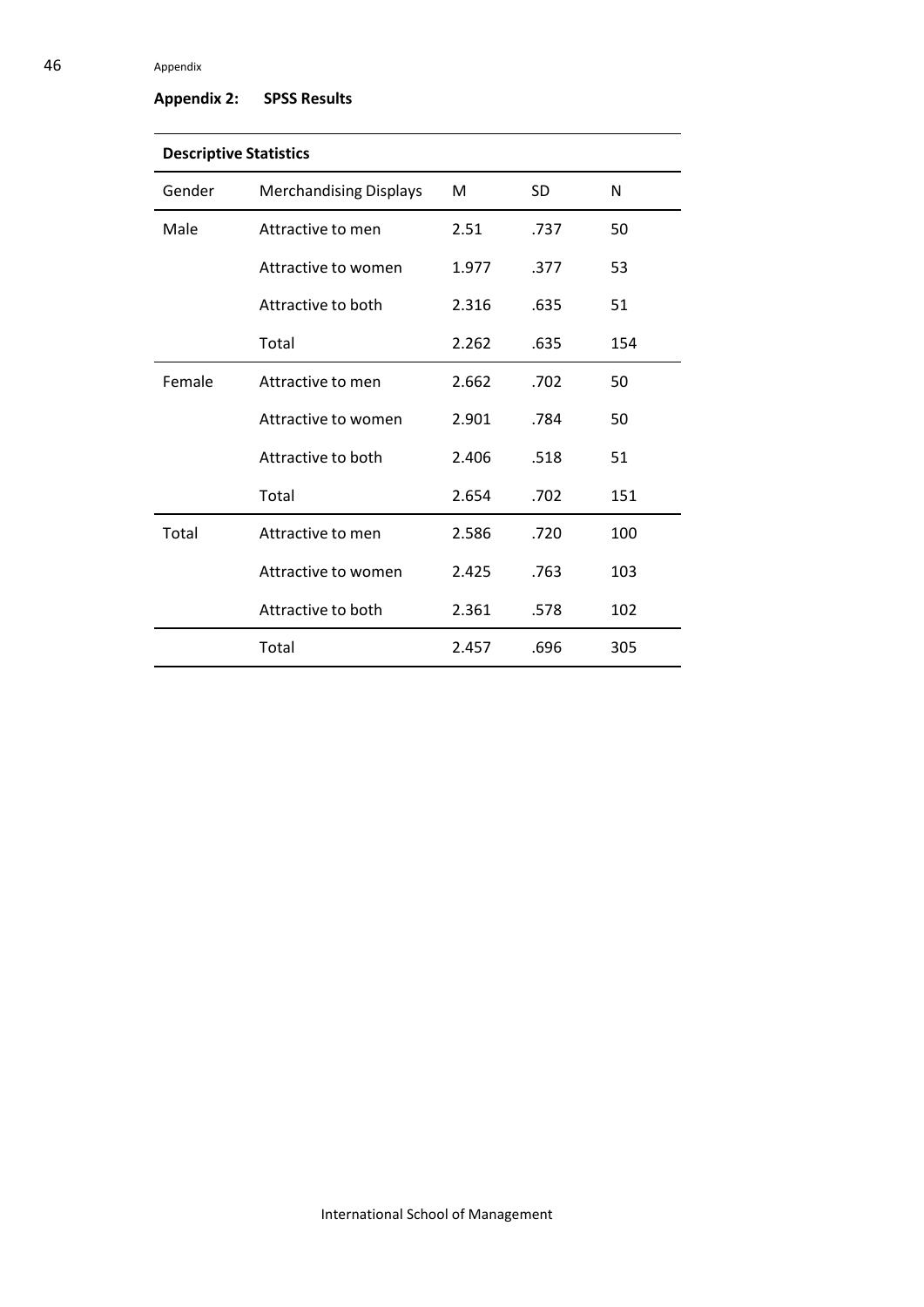# <span id="page-51-0"></span>**Appendix 3: Male Focus Group Results**

| Men:                    |   | Participant 1 Participant 2 Participant 3 Participant 4 Participant 5 |   |                    |                    |
|-------------------------|---|-----------------------------------------------------------------------|---|--------------------|--------------------|
| Credible                | x |                                                                       | x |                    |                    |
| Conspicuous/Colourful   | X |                                                                       | X |                    | $\pmb{\mathsf{x}}$ |
| Sensitively             |   |                                                                       | x |                    |                    |
| Understandable          | x |                                                                       |   |                    | X                  |
| Concisely               | X | $\pmb{\mathsf{x}}$                                                    | x |                    |                    |
| Trustworthy             |   |                                                                       | X |                    |                    |
| Thrilling               |   |                                                                       |   | $\pmb{\mathsf{x}}$ | X                  |
| Passionately            |   |                                                                       |   |                    | X                  |
| Good looking people     |   | $\pmb{\mathsf{x}}$                                                    |   | $\pmb{\mathsf{x}}$ | X                  |
| Genuine                 |   |                                                                       |   |                    |                    |
| Celebrities             |   |                                                                       |   |                    |                    |
| Elegant                 |   |                                                                       | X |                    |                    |
| Exclusive               |   |                                                                       | X |                    |                    |
| Seductively             | X |                                                                       | x |                    | X                  |
| Attractive              | x |                                                                       |   | x                  |                    |
| Aesthetic               |   |                                                                       | X |                    |                    |
| Lovable                 |   |                                                                       |   |                    |                    |
| Vivid                   |   |                                                                       | x |                    | X                  |
|                         |   |                                                                       |   |                    |                    |
| <b>Created Factors:</b> |   |                                                                       |   |                    |                    |
| Clever                  |   |                                                                       |   |                    |                    |
|                         |   |                                                                       |   |                    |                    |

#### **Supported Factors:**

| <b>Created Factors:</b> |
|-------------------------|
| Clever                  |
| Trendy                  |
| Informative/Interesting |
| <b>Diverse</b>          |
| Stylish                 |
| Fun/Funny               |
| Consistent              |
| Simple/Unsophisticated  |
| Dynamic                 |
| Sexy                    |
| Focused/Precise         |
| Clarity                 |
| Target-group oriented   |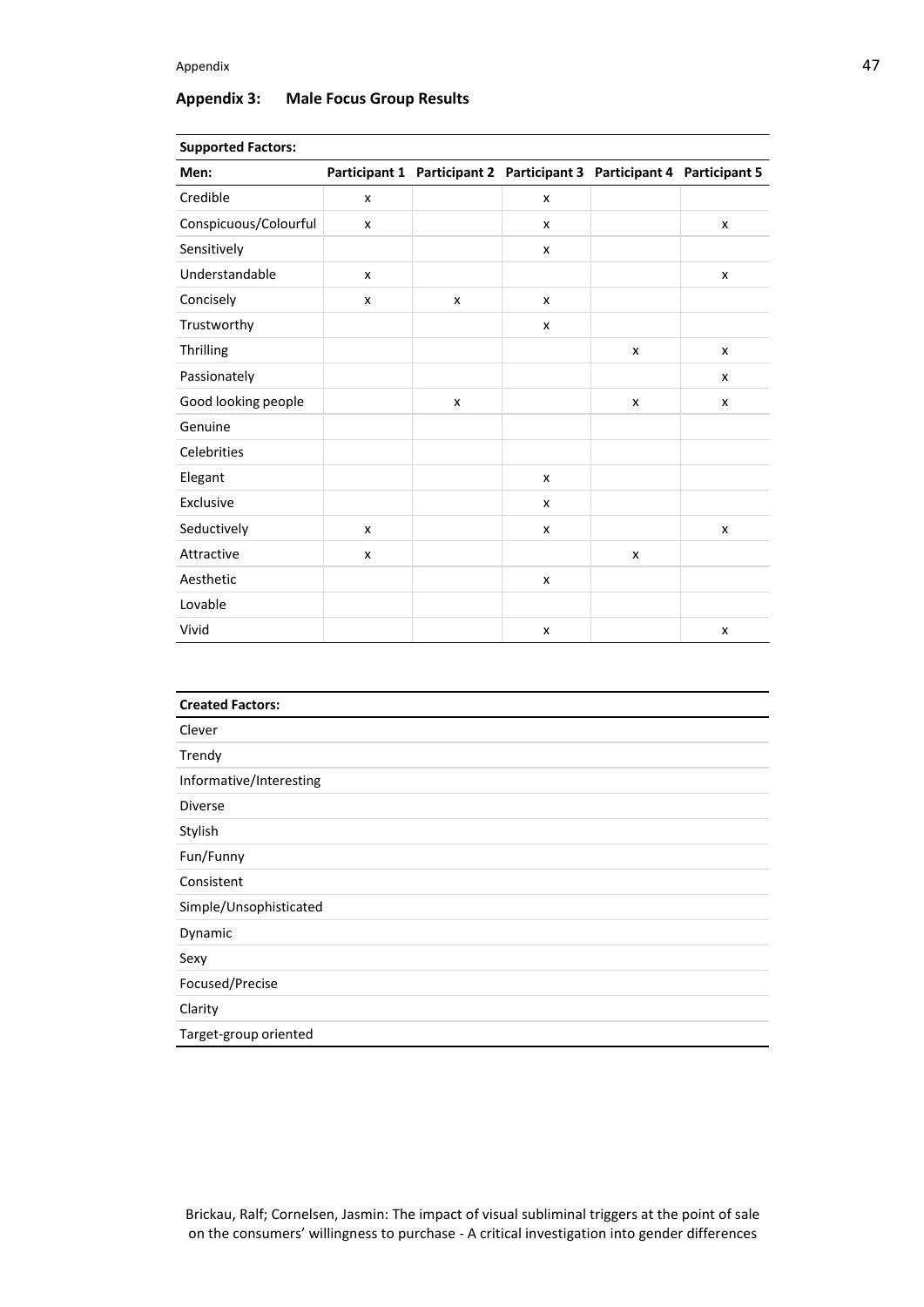# <span id="page-52-0"></span>**Appendix 4: Female Focus Group Results**

| <b>Supported Factors:</b> |              |   |   |   |   |                                                                                     |
|---------------------------|--------------|---|---|---|---|-------------------------------------------------------------------------------------|
| Women:                    |              |   |   |   |   | Participant 1 Participant 2 Participant 3 Participant 4 Participant 5 Participant 6 |
| Credible                  |              |   | x | x |   |                                                                                     |
| Conspicuous/Colourful     | $\mathsf{x}$ | X | X | x |   | $\mathsf{x}$                                                                        |
| Sensitively               | x            | x | x |   |   |                                                                                     |
| Understandable            | X            |   |   |   |   | x                                                                                   |
| Concisely                 | X            |   |   | x | X |                                                                                     |
| Trustworthy               | X            |   |   |   |   |                                                                                     |
| <b>Thrilling</b>          | x            | X | X | x | x | x                                                                                   |
| Passionately              | x            |   |   |   | x |                                                                                     |
| Good looking people       |              |   | X |   | x | $\mathsf{x}$                                                                        |
| Genuine                   | $\mathsf{x}$ |   |   |   |   |                                                                                     |
| Celebrities               |              | X |   | x |   |                                                                                     |
| Elegant                   |              | x |   |   |   |                                                                                     |
| Exclusive                 | X            | x | X |   |   |                                                                                     |
| Seductively               | x            |   |   | x |   | x                                                                                   |
| Attractive                |              |   | x | x | x |                                                                                     |
| Aesthetic                 |              |   | X |   |   | $\mathsf{x}$                                                                        |
| Lovable                   |              | x |   | x |   |                                                                                     |
| Vivid                     |              |   |   |   | x | x                                                                                   |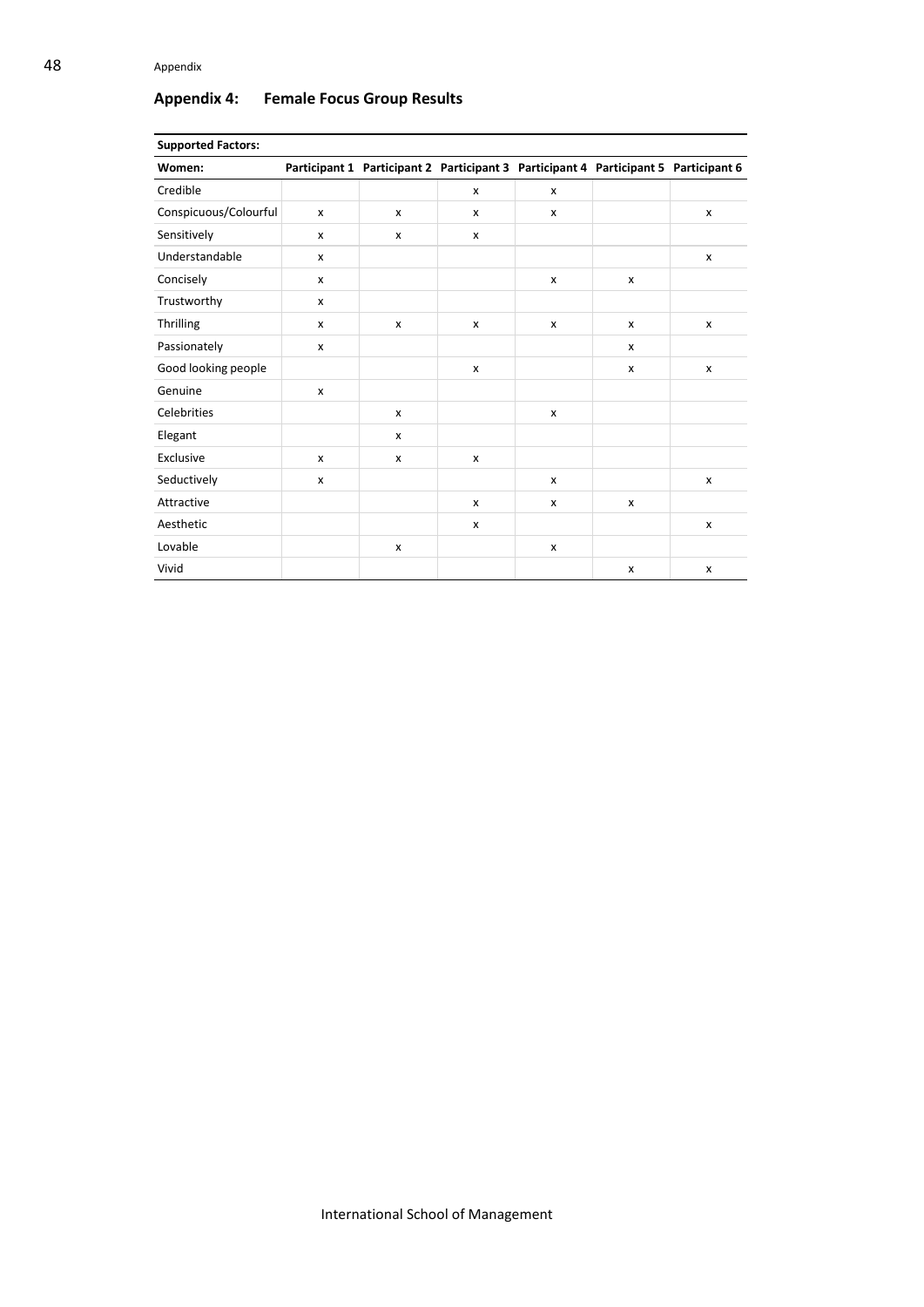# **The authors**

Prof. Dr. Ralf **Brickau** gained a Double Degree in Business Studies both from the Fachhochschule (FH) in Dortmund and University of Plymouth. 1993 he finished his doctoral studies (PhD) at the University of Plymouth and simultaneously obtained a Diploma in Marketing from the Chartered Institute of Marketing. Subsequently he worked as a Key Account Manager



for a Trade and Service-Agency in the Food Sector. After part-time lecturing for several years at various institutions Brickau received a call for a Professorship at the FHW Berlin. He returned in 1999 to the FH Dortmund and in 2001 finally took up a Professorship at ISM where he was the Dean for several years. During the last 15 years he also worked as a Consultant for several companies such as Volkswagen, Fujitsu, BVB 09, Lambertz, BMW, Mercedes-Benz, Signal Iduna, REWE, Ferrero, Frosta and Apetito. Not only in his professional life but also in his leisure time Analysis, Planning and Strategy have an important role: Frequently he successfully takes part in yacht racing events. His main research interest lies in Strategy Development, Brand Management, Trust Management, Neuro-Scientific Aspects of POS-Marketing as well as CRM/Sales-Management in various industries.

Jasmin **Cornelsen** studied Strategic Marketing Management and Management (M.Sc. and M.A.) at the International School of Management Dortmund and Napier University of Edinburgh, Scotland. Before, during and after her studies at the International School of Management, Cornelsen gained versatile international experience in the form of a semester abroad and



social projects in South Africa, Scotland and South America. In addition, she completed an internship at DBA Deutschland GmbH, where she obtained practical experience in product management, helped in developing marketing concepts through product launches and fashion collections and worked closely with external agencies and internal contacts. Likewise, Cornelsen was able to contribute to the identification of consumer trends and needs when preparing various competitor and market analyses. After successfully completing her studies, Cornelsen intends to focus on her main interests; international brand development, brand communication and strategic marketing management.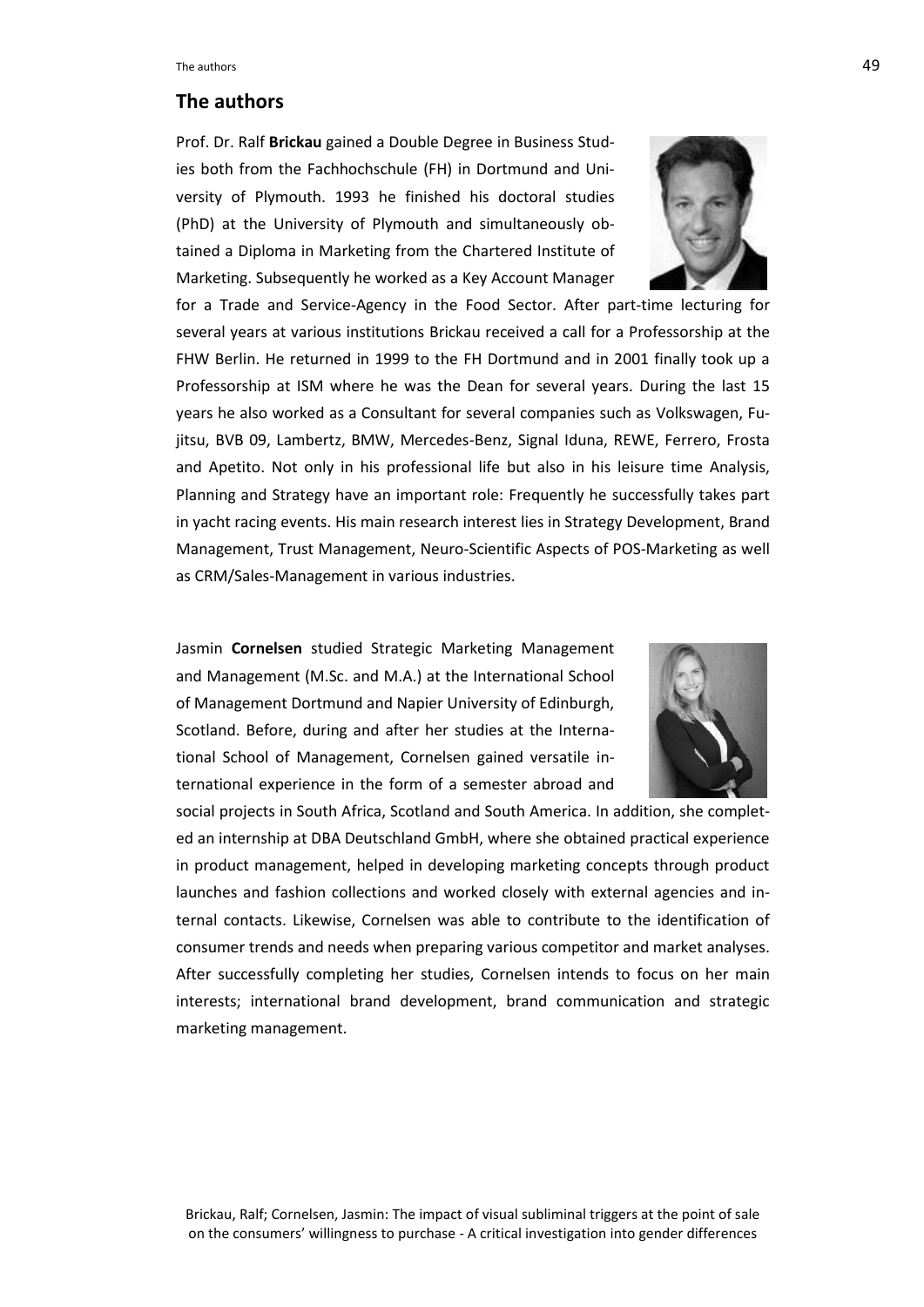# **International School of Management**

Since 1990, the International School of Management (ISM), a state-recognized, private university, has been training young managers for international business in Dortmund, Frankfurt / Main, Munich, Hamburg, Cologne and Stuttgart. The study program consists of seven full-time Bachelor's programs, nine full-time Master's programs, a Master's degree, a preparatory pre-master, three dual courses, and three MBA programs. All ISM courses are characterized by their international nature and practical orientation. Factors such as close co-operation with companies, projects in small groups, as well as integrated foreign semesters and modules with more than 175 partner universities throughout the world, have helped to guarantee their success. The quality of the education has been confirmed by both students and University rankings where the ISM has for years consistently occupied the top placings. The ISM Working Paper presents the results of work from theses, workshops and from the ISM´s own research work. Similar to the ISM Research Journal, also part of the new ISM publication series, contributions to the ISM Working Paper are subjected to a peer review.